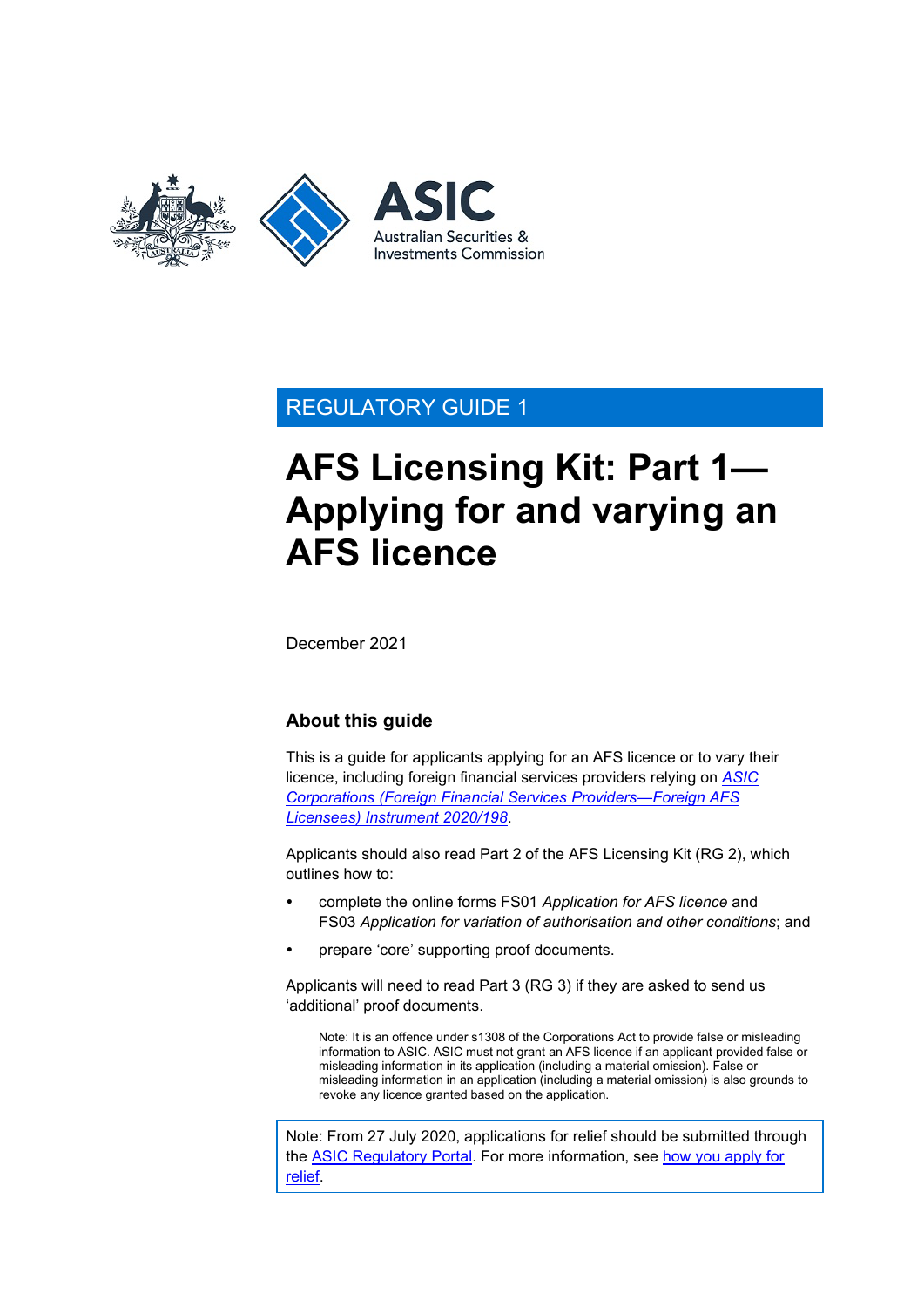#### **About ASIC regulatory documents**

In administering legislation ASIC issues the following types of regulatory documents.

**Consultation papers**: seek feedback from stakeholders on matters ASIC is considering, such as proposed relief or proposed regulatory guidance.

**Regulatory guides:** give guidance to regulated entities by:

- explaining when and how ASIC will exercise specific powers under legislation (primarily the Corporations Act)
- explaining how ASIC interprets the law
- describing the principles underlying ASIC's approach
- giving practical guidance (e.g. describing the steps of a process such as applying for a licence or giving practical examples of how regulated entities may decide to meet their obligations).

**Information sheets**: provide concise guidance on a specific process or compliance issue or an overview of detailed guidance.

**Reports**: describe ASIC compliance or relief activity or the results of a research project.

#### **Document history**

This guide was issued in December 2021 and is based on legislation and regulations as at the date of issue. The note on the front page was inserted on 27 July 2020. In March 2022 we updated RG [1.86\(b\)](#page-23-0) to reflect the breach reporting reforms that commenced on 1 October 2021.

Previous versions:

- Superseded Regulatory Guide 1, reissued November 2007, January 2008, May 2010, June 2012, July 2014, July 2015, August 2016, September 2017, April 2020 and January 2021
- Superseded AFS Licensing Kit Part 1, issued February 2002 (version 1), updated October 2002 (version 2), April 2003 (version 3), October 2003 (version 4), March 2004 (version 5) and September and December 2004 (version 6), revised November 2005 (version 7), rebadged as a regulatory guide July 2007
- *How do you get an Australian financial services licence?—Process guideline*, issued October 2001

#### **Disclaimer**

This guide does not constitute legal advice. We encourage you to seek your own professional advice to find out how the Corporations Act and other applicable laws apply to you, as it is your responsibility to determine your obligations.

Examples in this guide are purely for illustration; they are not exhaustive and are not intended to impose or imply particular rules or requirements.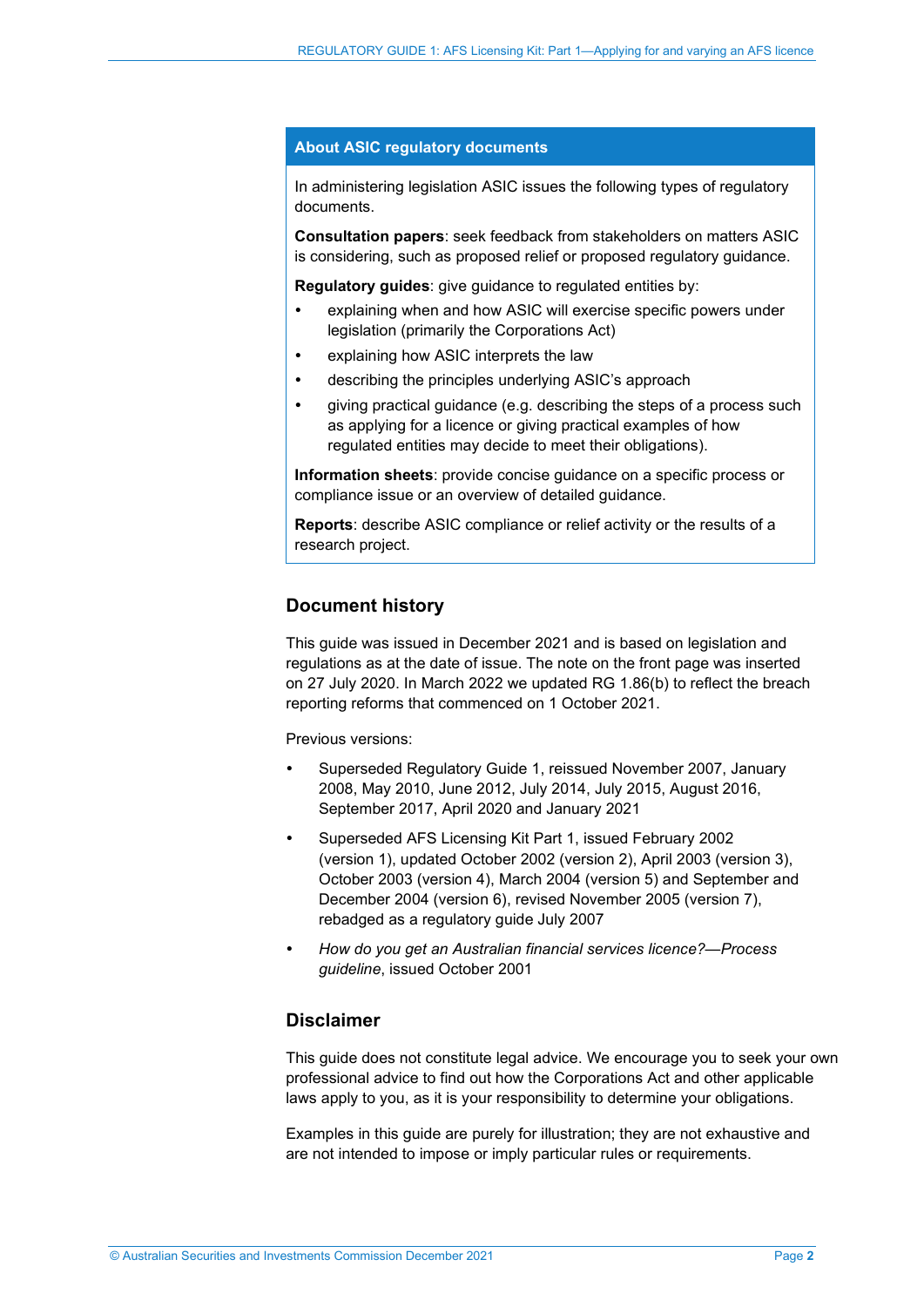## **Contents**

| A |                                                                                                                                                                                                                                                       |  |
|---|-------------------------------------------------------------------------------------------------------------------------------------------------------------------------------------------------------------------------------------------------------|--|
|   |                                                                                                                                                                                                                                                       |  |
| в | What happens when I've completed Form FS01? 11                                                                                                                                                                                                        |  |
| C | What happens to the information and proof documents I send to<br>What if my application fails the completeness check?  19                                                                                                                             |  |
| D |                                                                                                                                                                                                                                                       |  |
|   |                                                                                                                                                                                                                                                       |  |
| Е | What do I need to tell ASIC after I get my AFS licence? 23                                                                                                                                                                                            |  |
| F | How do I vary my AFS licence if my business changes? 25<br>Varying financial service and/or product authorisations  26<br>Finalising and submitting your variation application  27<br>What if my licence variation involves changes to my responsible |  |
|   | Appendix 1: AFS licence application-Documentation checklist 33                                                                                                                                                                                        |  |
|   |                                                                                                                                                                                                                                                       |  |
|   | Appendix 2: AFS licence variation-Documentation checklist 35                                                                                                                                                                                          |  |
|   |                                                                                                                                                                                                                                                       |  |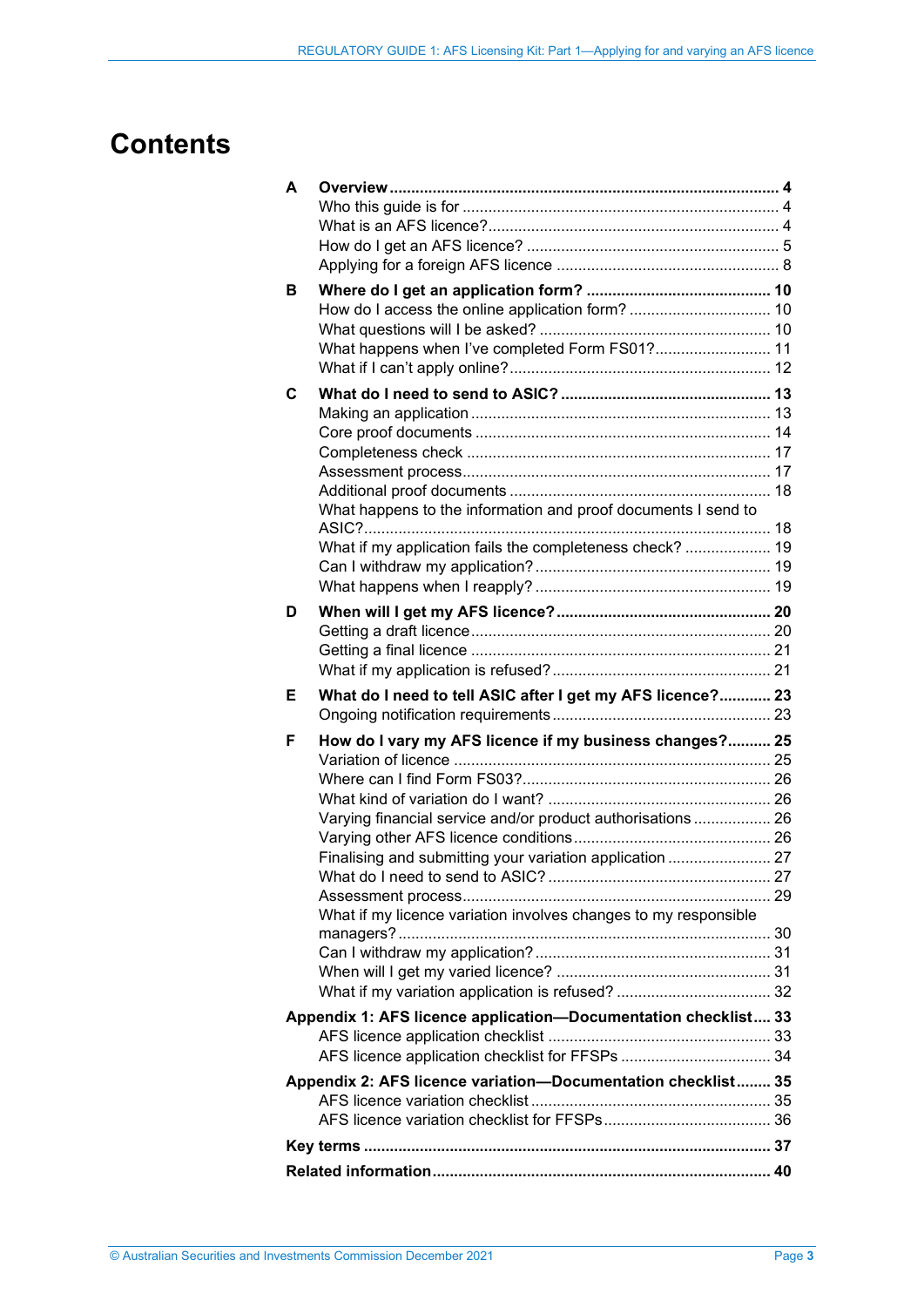## <span id="page-3-0"></span>**A Overview**

#### **Key points**

If you want to run a financial services business, you generally need an Australian financial services (AFS) licence: see [RG](#page-3-3) 1.2[–RG](#page-4-1) 1.5.

To apply for an AFS licence, you must complete [Form FS01](https://asic.gov.au/regulatory-resources/forms/forms-folder/fs01-application-for-afs-licence/) *Application for AFS licence* online and provide supporting proof documents to ASIC at the same time. You must also pay the application fee when you lodge your application (i.e. Form FS01 and core proofs) with ASIC: se[e RG](#page-4-2) 1.6–RG [1.16.](#page-6-0)

From 1 April 2020, certain foreign financial service providers (FFSPs) may be eligible to apply for a modified form of an AFS licence, known as a 'foreign AFS licence': see RG [1.23–](#page-7-1)RG [1.26.](#page-8-0)

### <span id="page-3-1"></span>**Who this guide is for**

RG 1.1 This guide is for applicants applying for an AFS licence or to vary their licence, including FFSPs applying for a foreign AFS licence.

### <span id="page-3-3"></span><span id="page-3-2"></span>**What is an AFS licence?**

- RG 1.2 An AFS licence authorises you and your representatives to provide financial services to clients. Without a licence, you generally can't carry on a financial services business. You will provide financial services if you:
	- (a) provide financial product advice;
	- (b) deal in a financial product;
	- (c) make a market for a financial product;
	- (d) operate a registered scheme;
	- (e) provide a custodial or depository service;
	- (f) provide traditional trustee company services;
	- (g) provide a crowd-funding service;
	- (h) provide a claims handling and settling service; or
	- (i) provide a superannuation trustee service.
- RG 1.3 AFS licences are regulated under the *Corporations Act 2001* (Corporations Act). The requirements you must meet before we can grant you a licence are set out in s913B.

Note: In this guide, references to sections (s) are to the Corporations Act, unless otherwise specified. You can find a copy of the Corporations Act on the Federal [Register of Legislation.](https://www.legislation.gov.au/)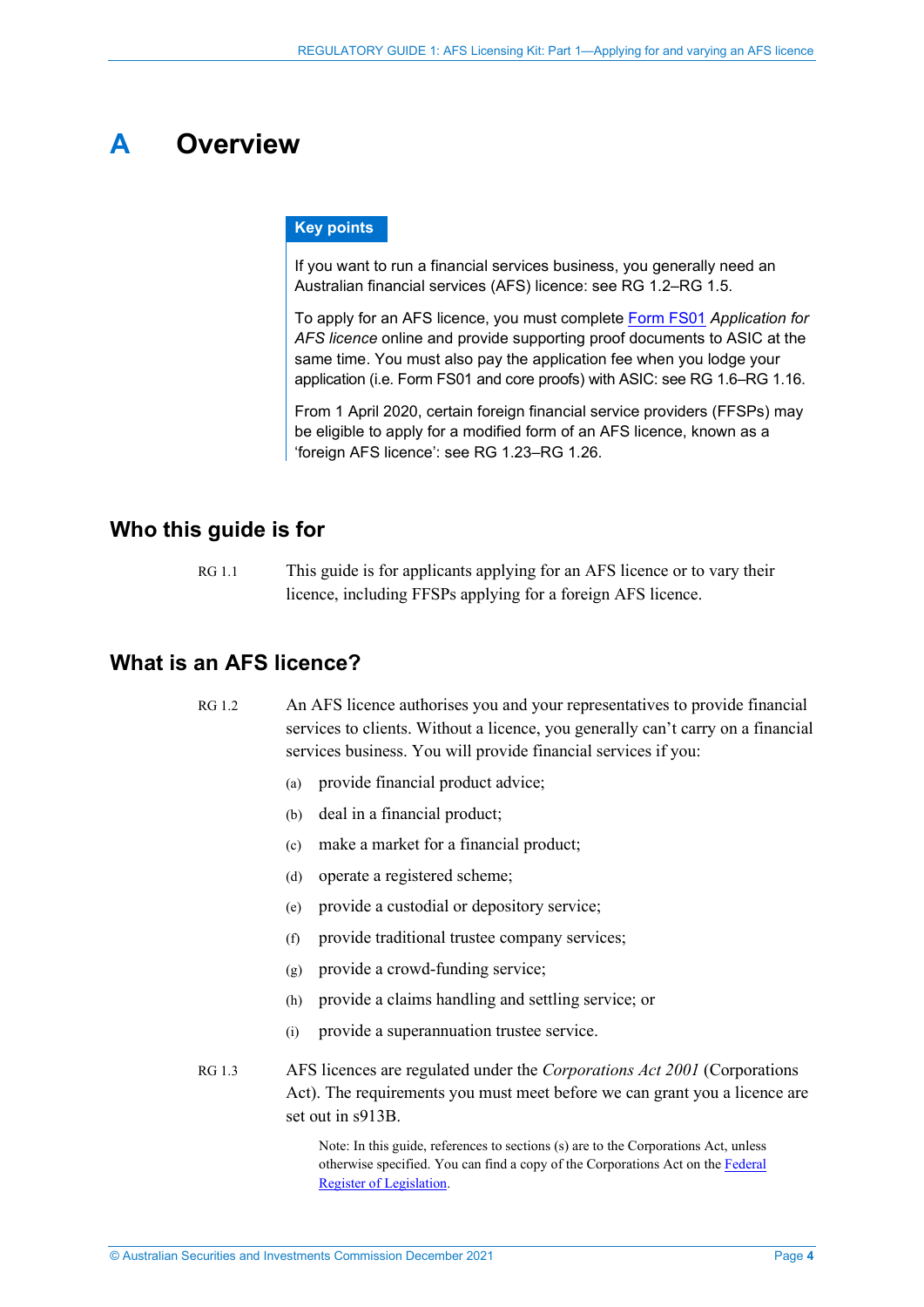- RG 1.4 ASIC assesses applications for AFS licences as part of our role as regulator of the financial services industry. When we assess a licence application, we consider whether you:
	- (a) are competent to carry on the kind of financial services business you are applying for;
	- (b) have sufficient financial resources to carry on the business you are proposing (see s912A(1)(d)), unless:
		- (i) you're regulated by the Australian Prudential Regulation Authority (APRA). However, if you hold a registrable superannuation entity licence (RSE) licence from APRA and are also authorised to operate registered managed investment schemes, you must comply with  $s912A(1)(d)$ ; or
		- (ii) you are an FFSP under *[ASIC Corporations \(Foreign Financial](https://www.legislation.gov.au/current/F2020L00237)  [Services Providers—Foreign AFS Licensees\) Instrument 2020/198](https://www.legislation.gov.au/current/F2020L00237)* and are applying for a foreign AFS licence;
	- (c) have adequate risk management systems (see  $s912A(1)(h)$ ), unless you're a body regulated by APRA. However, if you are an RSE licensee authorised to operate registered managed investment schemes, and the risk does not relate solely to your operation of a regulated superannuation fund, you must comply with s912A(1)(h); and
	- (d) can meet your other obligations as a licensee if we grant you a licence.
- <span id="page-4-1"></span>RG 1.5 When you operate under an AFS licence, it means that:
	- (a) you must meet the licensee requirements under the Corporations Act; and
	- (b) if something goes wrong, consumers have protections under the law.

### <span id="page-4-2"></span><span id="page-4-0"></span>**How do I get an AFS licence?**

- RG 1.6 If you need an AFS licence, you must complete an application consisting of [Form FS01](https://asic.gov.au/regulatory-resources/forms/forms-folder/fs01-application-for-afs-licence/) and supporting core proof documents. You must lodge your application with ASIC and pay the application fee. However, before you do that you must make sure that you:
	- (a) know your business and understand which financial services and products you need to select in your application to enable you to carry on that business;
	- (b) understand the obligations of a licensee and have appropriate systems and processes in place to meet them; and
	- (c) are able to provide the documents we require (i.e. core proof documents) or may request (i.e. additional proof documents) to prove that you can meet the licensee obligations.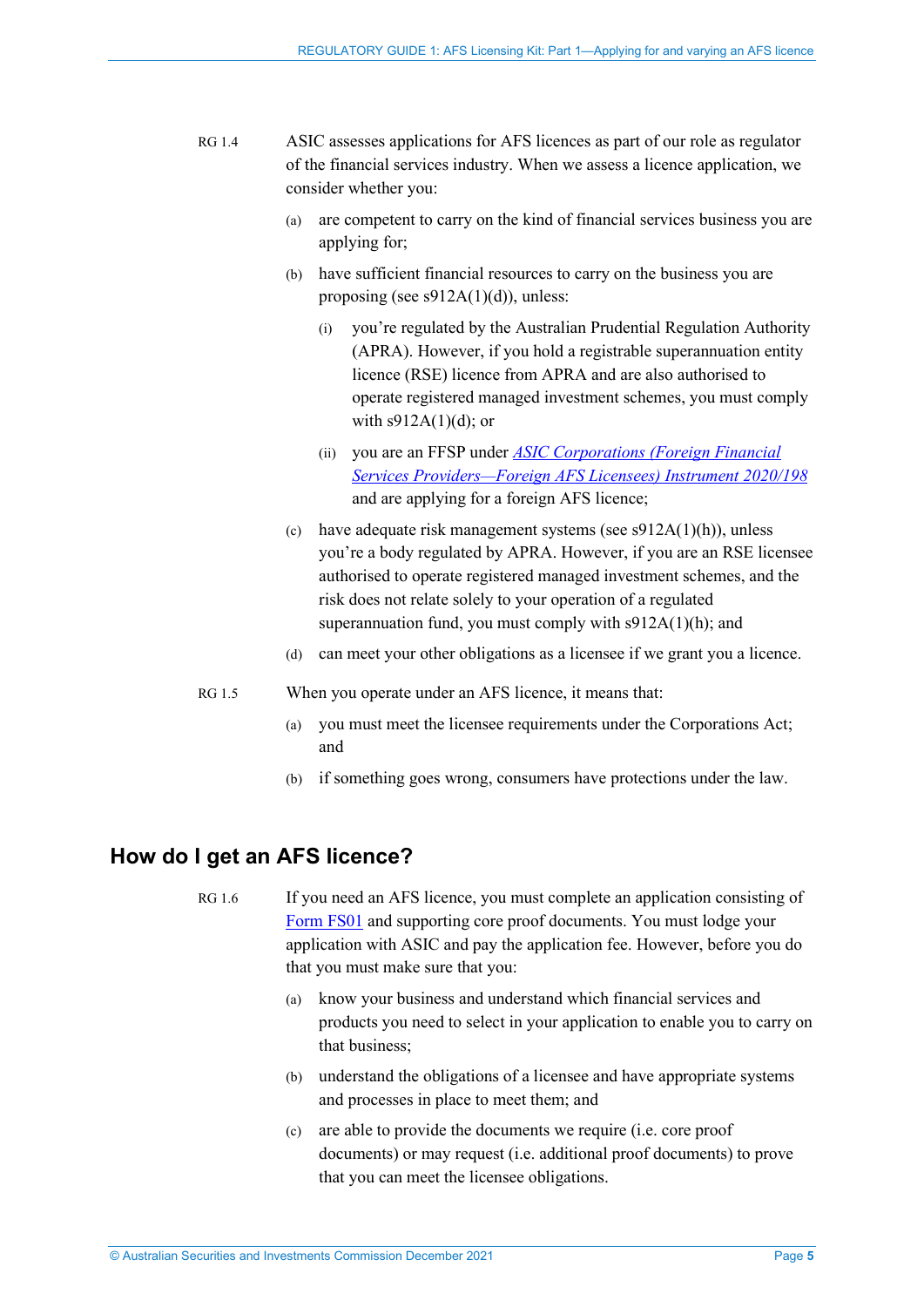- RG 1.7 How long it takes us to assess your application for an AFS licence will vary depending on the quality of the information you provide, our analysis of your business and the market you propose to operate in.
- RG 1.8 You can minimise the time we'll need to spend on your application by properly describing your proposed business, selecting all appropriate authorisations for that business, providing in your proof documents all the information we ask for and promptly responding to all other queries we may have. If you don't do these things, it will delay our assessment or we might not even accept your application for lodgement.

#### **Know your business and think about the financial services and products you will provide**

- RG 1.9 Choosing the financial services and products that you want to be authorised for is very important. You should only apply for authorisations that cover the financial services and financial products that are relevant to the business you want to carry on. The authorisations that you can choose are explained in more detail in Part 2 of the AFS Licensing Kit. Part 2 is [Regulatory Guide 2](http://asic.gov.au/regulatory-resources/find-a-document/regulatory-guides/rg-2-afs-licensing-kit-part-2-preparing-your-afs-licence-application/) *AFS Licensing Kit: Part 2—Preparing your AFS licence application or variation application* (RG 2).
- RG 1.10 Don't apply for authorisations just in case you might want them in the future—if your business changes, you can apply to vary your licence at that time. Section [F](#page-24-0) of this guide explains how to apply for a licence variation.

#### **Understand the AFS licensee obligations**

- RG 1.11 AFS licensees have obligations under s912A and 912B requiring them to:
	- (a) operate their business efficiently, honestly and fairly;
	- (b) maintain the organisational competence to provide the financial services covered by their licence;
	- (c) ensure their representatives are competent and adequately trained to provide the financial services;
	- (d) have adequate financial, technological and human resources to provide the financial services;
	- (e) have risk management systems;
	- (f) have arrangements in place for managing conflicts of interest;
	- (g) have dispute resolution systems and compensation arrangements for retail clients;
	- (h) comply with the financial services laws and ensure their representatives comply with them; and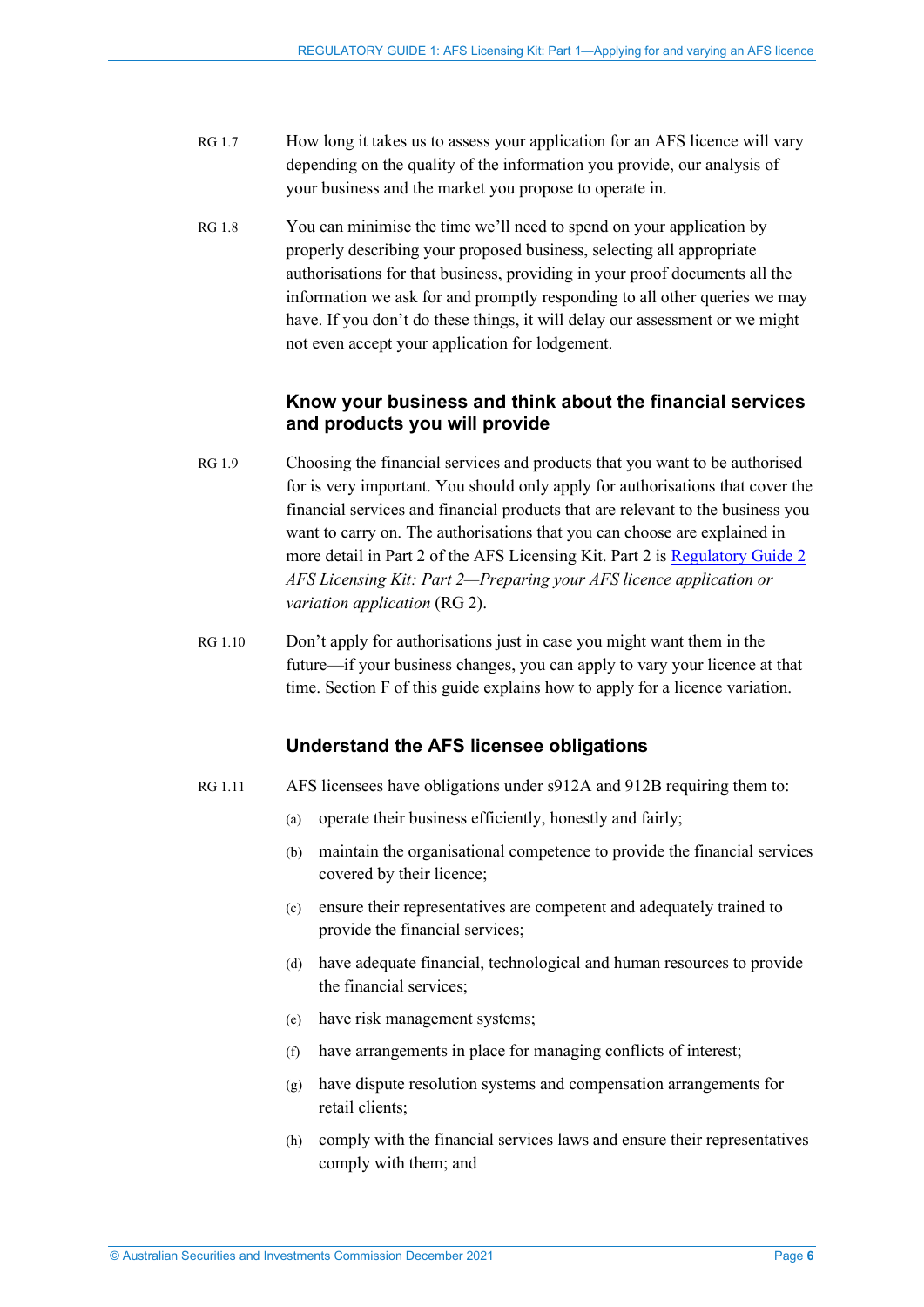(i) comply with the conditions on their licence.

Note: If you are an eligible body under *[ASIC Corporations \(Foreign Financial Services](https://www.legislation.gov.au/current/F2020L00237)  [Providers—Foreign AFS Licensees\) Instrument 2020/198](https://www.legislation.gov.au/current/F2020L00237)* you may be exempt from some of these obligations.

- RG 1.12 If we grant you an AFS licence, you must comply with each of these obligations from day one in relation to all of the financial services and products covered by your licence. You need to have systems and processes in place that will enable you to comply with these obligations at the time you apply for your licence. When you complete your application, you'll be asked to make declarations and certifications to this effect.
- RG 1.13 If we grant you an AFS licence, it will include conditions that support the licensee obligations. You can find a description of the standard conditions that may be put on your licence in [Pro Forma 209](https://asic.gov.au/for-finance-professionals/afs-licensees/applying-for-and-managing-an-afs-licence/australian-financial-services-licence-conditions-pro-forma-209/) *Australian financial services licence conditions* (PF 209).
- RG 1.14 You'll find more information about complying with the AFS licensee obligations in the ASIC regulatory guides available on our website at [www.asic.gov.au/rg.](http://www.asic.gov.au/rg) For a list of relevant regulatory guides see 'Related information' at the back of this guide.
- RG 1.15 You can also contact the relevant industry association for more help. You'll find a list of contact details at [www.asic.gov.au/fsrhelp.](http://www.asic.gov.au/fsrhelp)

### **Proof documents**

<span id="page-6-0"></span>RG 1.16 When you apply for an AFS licence, you need to provide proof documents as part of your application. How many and what type will depend on the complexity of the financial services and products you apply for as well as our analysis of your business, the market you propose to operate in and whether you are applying for a foreign AFS licence. This is explained in more detail in Section [C](#page-12-0) and in Part 2 of th[e AFS Licensing Kit](https://asic.gov.au/for-finance-professionals/afs-licensees/applying-for-and-managing-an-afs-licence/afs-licensing-kit/) (RG 2).

### **Fit and proper people**

- RG 1.17 Section 913BA of the Corporations Act requires that, before a licence is issued, ASIC must be satisfied that there is no reason to believe that certain people involved in the management or control of your financial services business are not 'fit and proper persons' to undertake that role.
- RG 1.18 To be a fit and proper person means that the person:
	- (a) is competent to undertake their role in relation to your financial services business (or in relation to an entity to controls your financial services business);
	- (b) has the attributes of good character, diligence, honesty, integrity and judgement;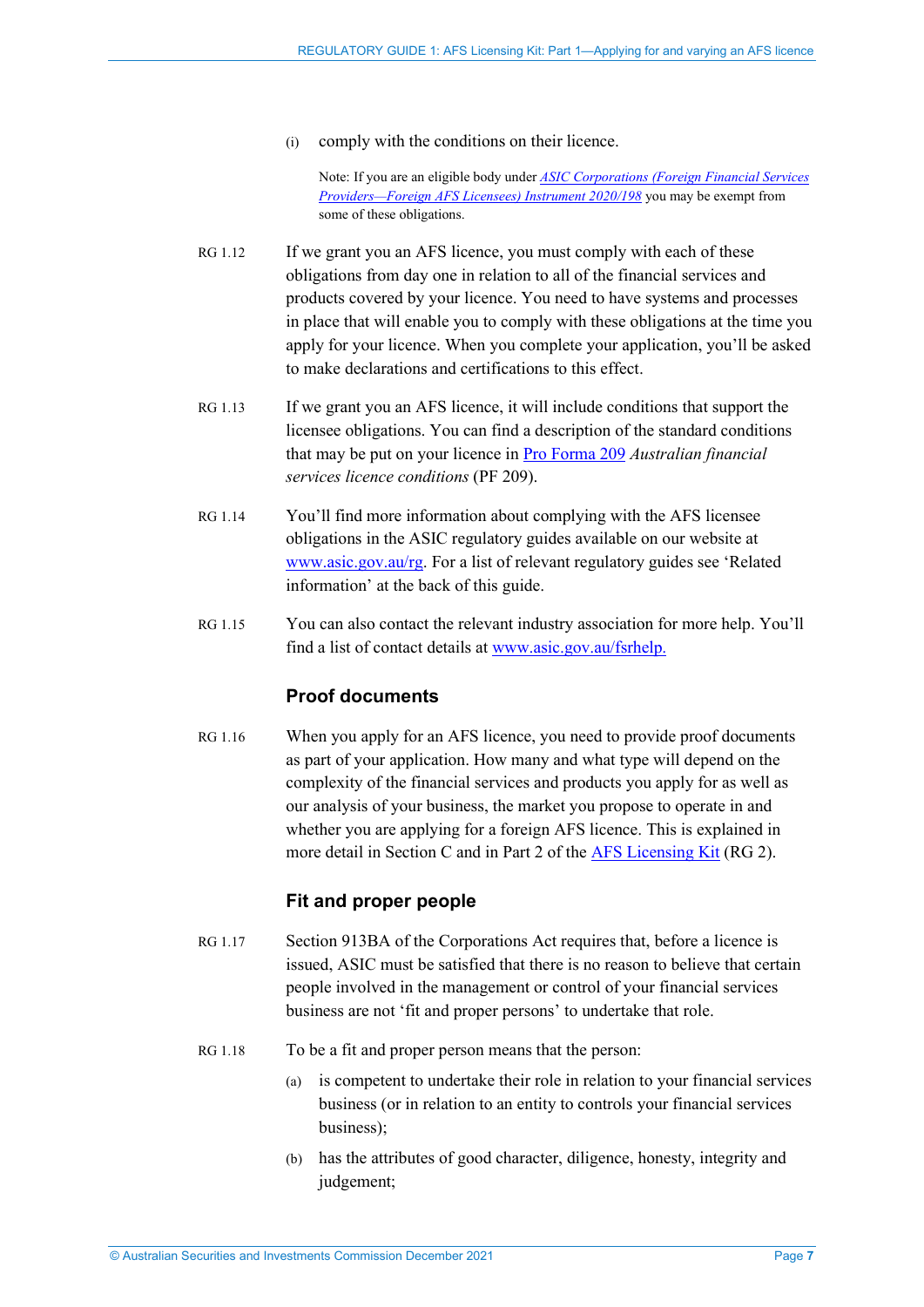- (c) is not disqualified by law from performing their role; and
- (d) either has no conflict of interest in performing their role, or any conflict that exists will not create a material risk that the person will fail to properly perform their role.

Note 1: These criteria for determining whether a person is a fit and proper person are consistent with the criteria set out for responsible persons of authorised deposit-taking institutions in [Prudential Standard CPS 520](https://www.legislation.gov.au/current/F2018L01390) *Fit and Proper* and for Australian credit licences set out i[n Regulatory Guide 204](https://asic.gov.au/regulatory-resources/find-a-document/regulatory-guides/rg-204-applying-for-and-varying-a-credit-licence/) *Applying for and varying a credit licence* (RG 204).

Note 2: Fit and proper people that are not also nominated as a responsible manager will not be assessed for competence in relation to the applicant's proposed financial services or financial products against the criteria outlined in [Regulatory Guide](https://asic.gov.au/regulatory-resources/find-a-document/regulatory-guides/rg-105-afs-licensing-organisational-competence/) 105 *AFS licensing: Organisational competence* (RG 105).

- RG 1.19 We refer to the people who we must have no reason to believe are not 'fit and proper persons' as your 'fit and proper people'. Who your fit and proper people are will depend on whether you are a natural person, body corporate, or partnership or multiple trustee.
- RG 1.20 Your 'fit and proper people' are:
	- (a) if you are a body corporate—your officers;
	- (b) if you are a partnership or multiple trustee:
		- (i) any partners or trustees; and
		- (ii) any senior managers of the partnership or trust; and
	- (c) if you are an individual—you.
- RG 1.21 Additionally, your fit and proper people include any person who 'controls' you, as the applicant (referred to as a controller). Typically, a controller is a person or groups of individuals that determine your financial and operating policy and how you deliver the financial services that you want to be authorised for.

Note: See s910B for the definition of 'control'.

- RG 1.22 Where a 'controller' is a body corporate, partnership or the trustees of a trust, your fit and proper people include:
	- (a) the officers of the body corporate;
	- (b) the partners and trustees of the partnership or the trust; and
	- (c) the senior managers of the partnership or the trust.

### <span id="page-7-1"></span><span id="page-7-0"></span>**Applying for a foreign AFS licence**

- RG 1.23 From 1 April 2020, certain FFSPs may apply for a foreign AFS licence.
- RG 1.24 To be eligible for a foreign AFS licence, an FFSP must hold a relevant authorisation in an overseas regulatory regime that is specified in Schedule 1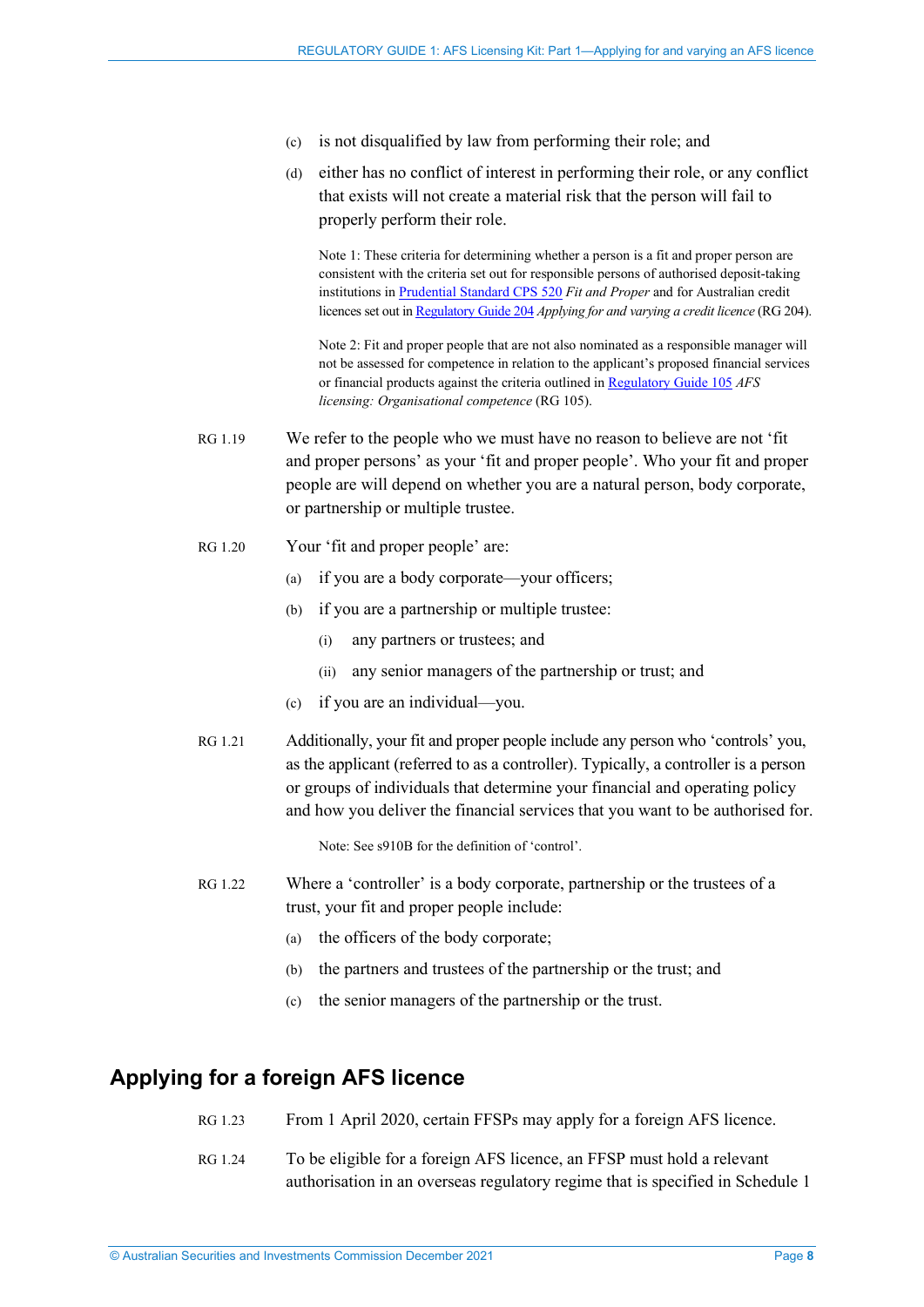of *[ASIC Corporations \(Foreign Financial Service Providers—Foreign AFS](https://www.legislation.gov.au/current/F2020L00237)  [Licensees\) Instrument 2020/198](https://www.legislation.gov.au/current/F2020L00237)* or an individual relief instrument provided on substantially the same terms as this instrument.

- RG 1.25 The application process for a foreign AFS licence is streamlined in recognition of the applicant's existing authorisation to provide the relevant financial services in a sufficiently equivalent overseas regulatory regime. This means that some of the proofs ordinarily required for an application for a new AFS licence are not required for an application for a foreign AFS licence. This is explained in more detail in Sectio[n C](#page-12-0) and in Part 2 of the [AFS Licensing Kit](https://asic.gov.au/for-finance-professionals/afs-licensees/applying-for-and-managing-an-afs-licence/afs-licensing-kit/) (RG 2).
- <span id="page-8-0"></span>RG 1.26 Information on the foreign financial services providers regime is at [Regulatory Guide 176](https://asic.gov.au/regulatory-resources/find-a-document/regulatory-guides/rg-176-foreign-financial-services-providers/) *Foreign financial services providers* (RG 176).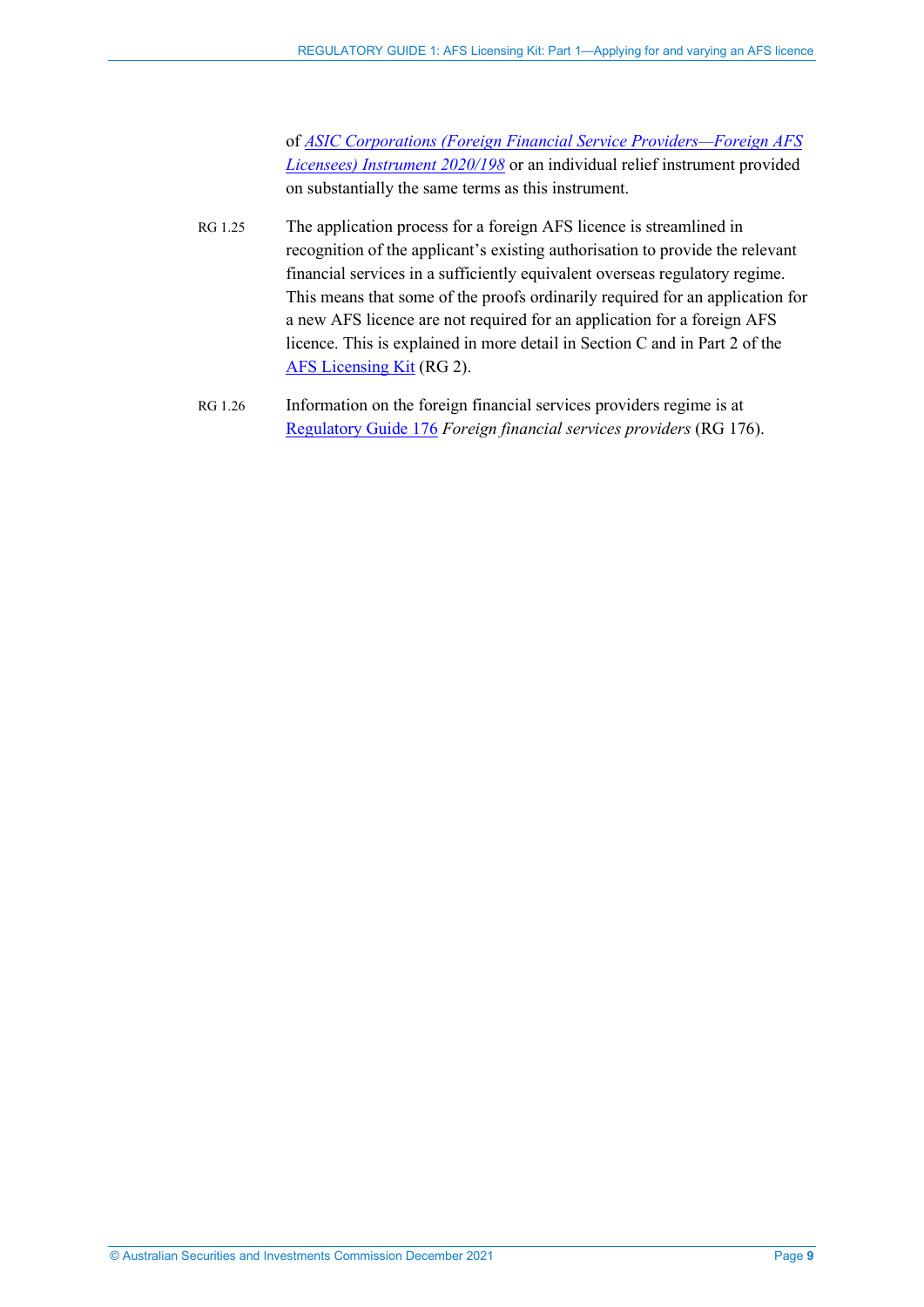## <span id="page-9-0"></span>**B Where do I get an application form?**

#### **Key points**

[Form FS01](https://asic.gov.au/regulatory-resources/forms/forms-folder/fs01-application-for-afs-licence/) is an electronic form that you complete online. The form automatically tailors itself to the financial services and financial products you select, so that you're only asked questions that might be relevant to you: see RG [1.29–](#page-9-3)RG [1.35.](#page-11-1)

If you can't apply online, you can complete a paper pre-application form, [FS05](https://asic.gov.au/regulatory-resources/forms/forms-folder/fs05-preliminary-application-for-an-australian-financial-services-licence/) *Preliminary application for an Australian financial services licence*, but it will take longer and cost more for you to apply this way: see RG [1.37–](#page-11-2) RG [1.38.](#page-11-3)

## <span id="page-9-1"></span>**How do I access the online application form?**

- RG 1.27 Form FS01 is an electronic form that you complete online using our eLicensing system. To access it you need to go to our website at www.asic.gov.au/afsl.
- RG 1.28 [RG 2](https://asic.gov.au/regulatory-resources/find-a-document/regulatory-guides/rg-2-afs-licensing-kit-part-2-preparing-your-afs-licence-application/) explains how to get a username and password for the eLicensing system so that you can start your application. Once you've started your application, you can save and resume it as many times as you like before you finalise and submit it to us. You can also print off a copy of your draft application at any time. The information you enter in your online application is protected by industry-standard encryption and stored on a secure server at ASIC.

## <span id="page-9-3"></span><span id="page-9-2"></span>**What questions will I be asked?**

- RG 1.29 The eLicensing system tailor[s Form FS01](https://asic.gov.au/regulatory-resources/forms/forms-folder/fs01-application-for-afs-licence/) to your business so that you're only asked questions about the financial services and products you're applying for. It's important to make sure that you select the correct authorisations.
- RG 1.30 Form FS01 has five parts:
	- (a) Part A is where you enter your details as the applicant and the details of a contact person, select the financial services and products you want to be authorised to provide, and answer questions that give us a basic description of your business. In Part A you will also be asked about whether you are applying for a foreign AFS licence as an FFSP.
	- (b) Part B is where you will be asked questions that relate to the obligations you will have as an AFS licensee and your ability to meet them.
	- (c) If you've selected certain complex financial services or products in Part A, the system will trigger more detailed questions about those services or products in Part C.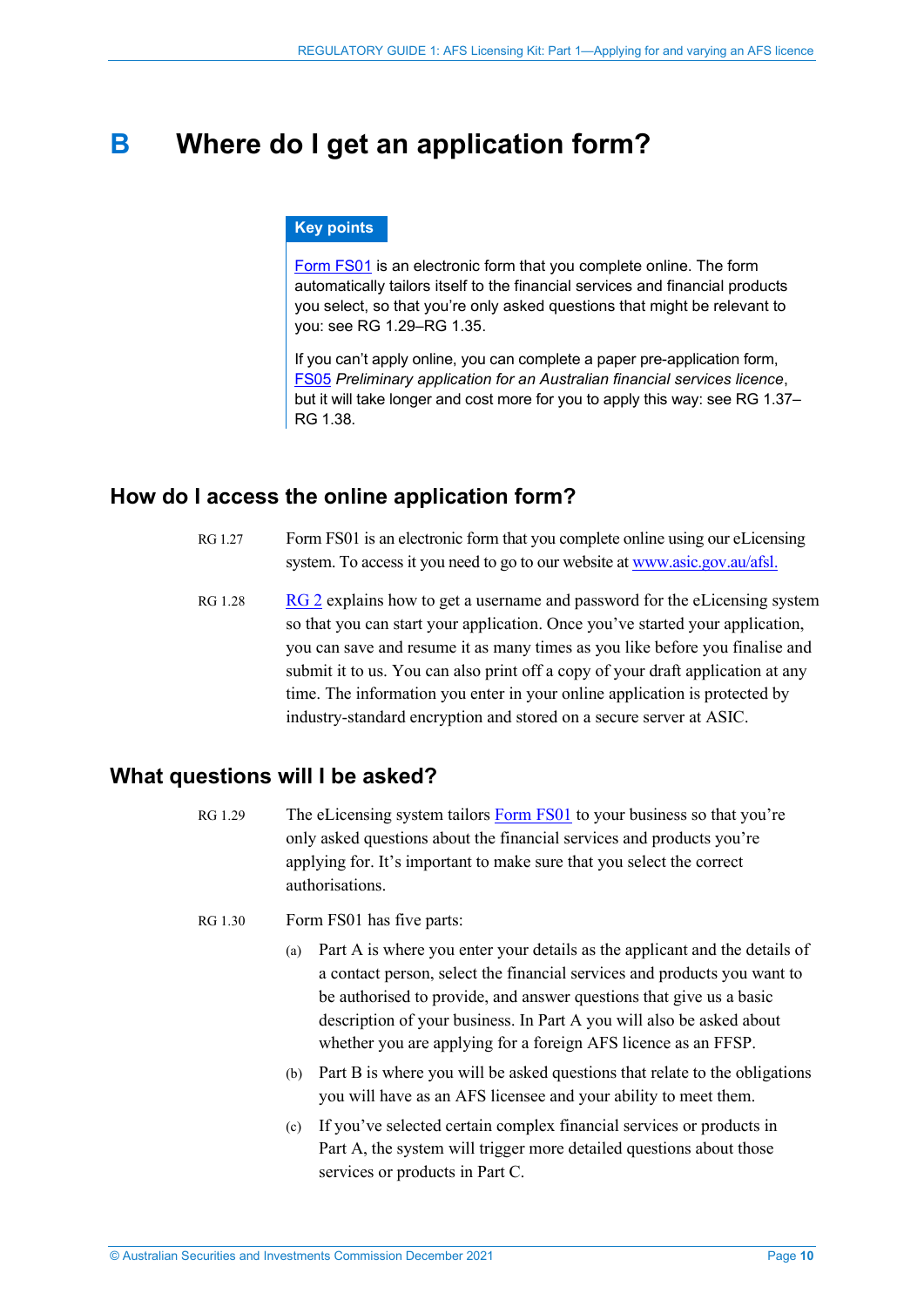- (d) In Part D the system will generate declarations and certifications based on your answers in Parts A and B (and C, if relevant). You will be signing these declarations when you sign a print-out of your application form.
- (e) Part E is where the system identifies the core proof documents you need to send as part of your application, as well as listing some other proof documents. If we later ask you to provide additional proof documents, these will generally be one or more of the other proof documents listed in Part E.
- RG 1.31 You can see all of the possible questions in Form FS01 by looking at the sample AFS eLicensing application on our website. You can download this sample AFS eLicensing application from [www.asic.gov.au/afsl](http://www.asic.gov.au/afsl) or click on a link to it when you are in the online application. Looking at the sample application is particularly useful if someone else is filling out your application for you. Remember that the eLicensing system tailors the application form according to the financial services and financial products you select, so you won't be asked all of the questions in the sample application.
- RG 1.32 You'll need to refer to [RG 2](https://asic.gov.au/regulatory-resources/find-a-document/regulatory-guides/rg-2-afs-licensing-kit-part-2-preparing-your-afs-licence-application/) before you start your online application and as you work your way through it. It's a good idea to print it off and have it next to you while you're filling out the online form. For help with our eLicensing system, phone ASIC on 1300 300 630.

## <span id="page-10-0"></span>**What happens when I've completed Form FS01?**

- RG 1.33 After you've answered all of the questions, it's important to review the form carefully before you finalise it. You can click on 'Print Draft' to print a draft version for checking. Make sure your answers are correct and you understand the certifications and declarations (Part D) that you'll be signing. It's a criminal offence to make false or misleading statements in your application. Once you've finalised the online form, you won't be able to change your answers.
- RG 1.34 When you're satisfied that the application form is complete, the system will lead you through steps to finalise the form and print off a final copy before you submit it online. You need to sign this print-out.
- RG 1.35 You must ensure that you've also completed the core proof documents listed in Part E. Immediately after you submit [Form FS01](https://asic.gov.au/regulatory-resources/forms/forms-folder/fs01-application-for-afs-licence/) online, you will need to email copies of your core proof documents and your signed print-out of Form FS01 to [licensing.afslproofs@asic.gov.au.](mailto:licensing.afslproofs@asic.gov.au) We will only accept your application for lodgement if you submit the online application form and email your print-out of the form and your core proof documents at the same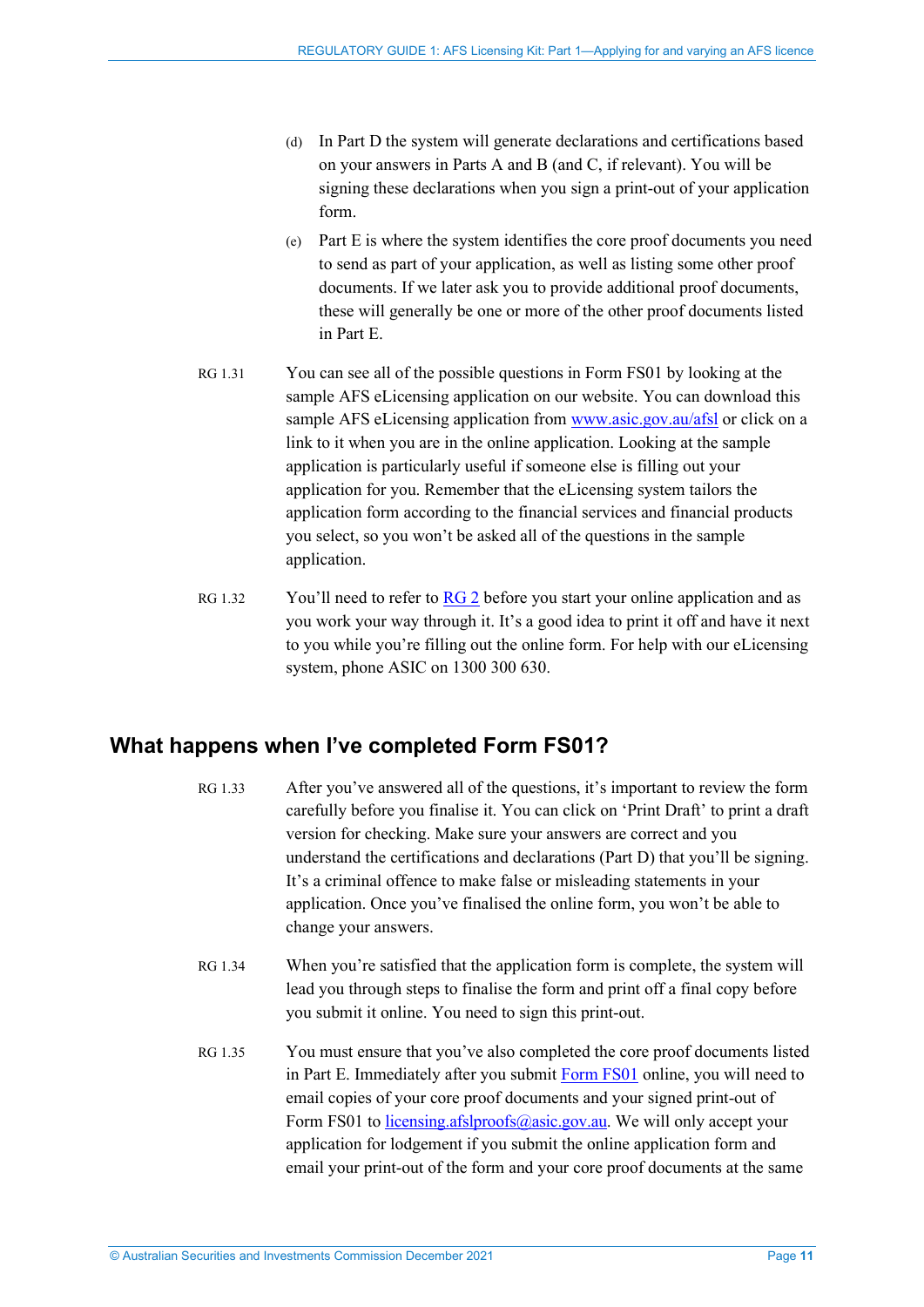<span id="page-11-1"></span>time. Any delay in lodging your core proof documents and the print-out of your signed application form will result in your application being rejected for lodgement.

RG 1.36 The eLicensing system calculates the statutory fee you need to pay and generates a payment remittance advice (this is not a tax invoice because statutory fees are GST-free). You can either pay the fee by BPAY or send a cheque when you lodge your application with us. To find out how much the fee will be, click on the 'Fees for lodging documents and how to pay them' link at [www.asic.gov.au/afsl.](http://www.asic.gov.au/afsl)

## <span id="page-11-2"></span><span id="page-11-0"></span>**What if I can't apply online?**

- RG 1.37 There's no equivalent paper form for applying for an AFS licence. If you can't apply online (e.g. because you don't have access to the internet), you'll need to complete a paper pre-application, Form FS05 *Preliminary application for an Australian financial services licence*. You can either phone ASIC on 1300 300 630 and ask us to send you Form FS05, or ask someone to download it for you from our website at [www.asic.gov.au/afsl.](http://www.asic.gov.au/afsl)
- <span id="page-11-3"></span>RG 1.38 Note that it takes considerably longer to process paper applications because we have to enter your data into the eLicensing system so that it creates a tailored paper application form for you to complete. We will also take this into consideration in determining whether you have adequate technological resources to provide the financial services covered by your licence (see s912A). The statutory application fee is also higher when you apply this way.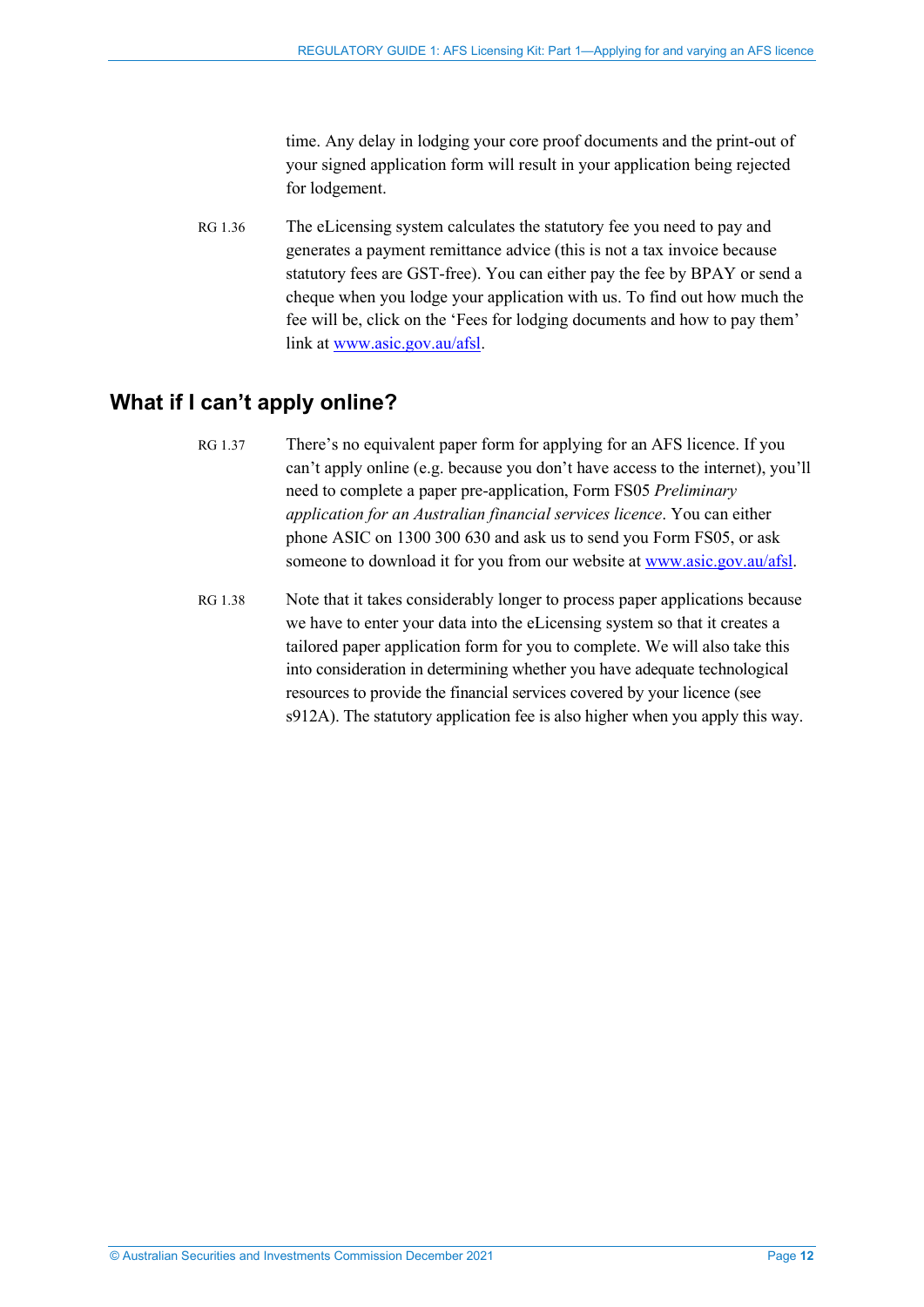## <span id="page-12-0"></span>**C What do I need to send to ASIC?**

#### **Key points**

Immediately after you have submitted [Form FS01](https://asic.gov.au/regulatory-resources/forms/forms-folder/fs01-application-for-afs-licence/) online, you need to email us a scanned signed copy of the form and copies of the required core proof documents: see RG [1.39–](#page-12-2)RG [1.40](#page-12-3) and RG [1.43–](#page-13-1)RG [1.52.](#page-15-0) We have provided a checklist of all of the documents you must supply in Appendix 1.

The size limit of each email that we will accept is 10MB. If necessary, to meet size limits, please send multiple emails containing separate core proof documents. Make sure that you include the applicant name and application reference number in the subject line of your email.

Please post a cheque for the application fee if you haven't already paid by **BPAY** 

We won't begin to assess your application until we receive all of these documents and your payment: see [RG 1.42](#page-13-2) and RG [1.54–](#page-16-2)RG [1.55.](#page-16-3)

In some cases, we may ask you to send us additional proof documents within the specified time frame before we can complete our assessment: see RG [1.60–](#page-17-2)RG [1.62.](#page-17-3)

## <span id="page-12-2"></span><span id="page-12-1"></span>**Making an application**

RG 1.39 When you submit [Form FS01](https://asic.gov.au/regulatory-resources/forms/forms-folder/fs01-application-for-afs-licence/) online, you must immediately also send us:

- (a) a scanned signed print-out of the form and copies of the required core proof documents outlined in [RG 1.43.](#page-13-1) You should email these to [licensing.afslproofs@asic.gov.au.](mailto:licensing.afslproofs@asic.gov.au) Make sure that you include the applicant name and application reference number in the subject line of your email. [RG 2](https://asic.gov.au/regulatory-resources/find-a-document/regulatory-guides/rg-2-afs-licensing-kit-part-2-preparing-your-afs-licence-application/) explains the core proof documents in more detail, including the information you must include in them. You'll need to read RG 2 before you prepare your core proof documents; and
- (b) a cheque by post if you haven't already paid the application fee by BPAY. If you will be paying by cheque, please advise us of this in the email containing the scanned signed print-out of Form FS01 and the copies of your core proof documents.
- <span id="page-12-3"></span>RG 1.40 If you don't apply online, you must post us the signed paper application form we tailored to you, together with your cheque and copies of your core proof documents.
- RG 1.41 You should keep a copy of your signed print-out of Form FS01 and originals of your core proof documents for your own records.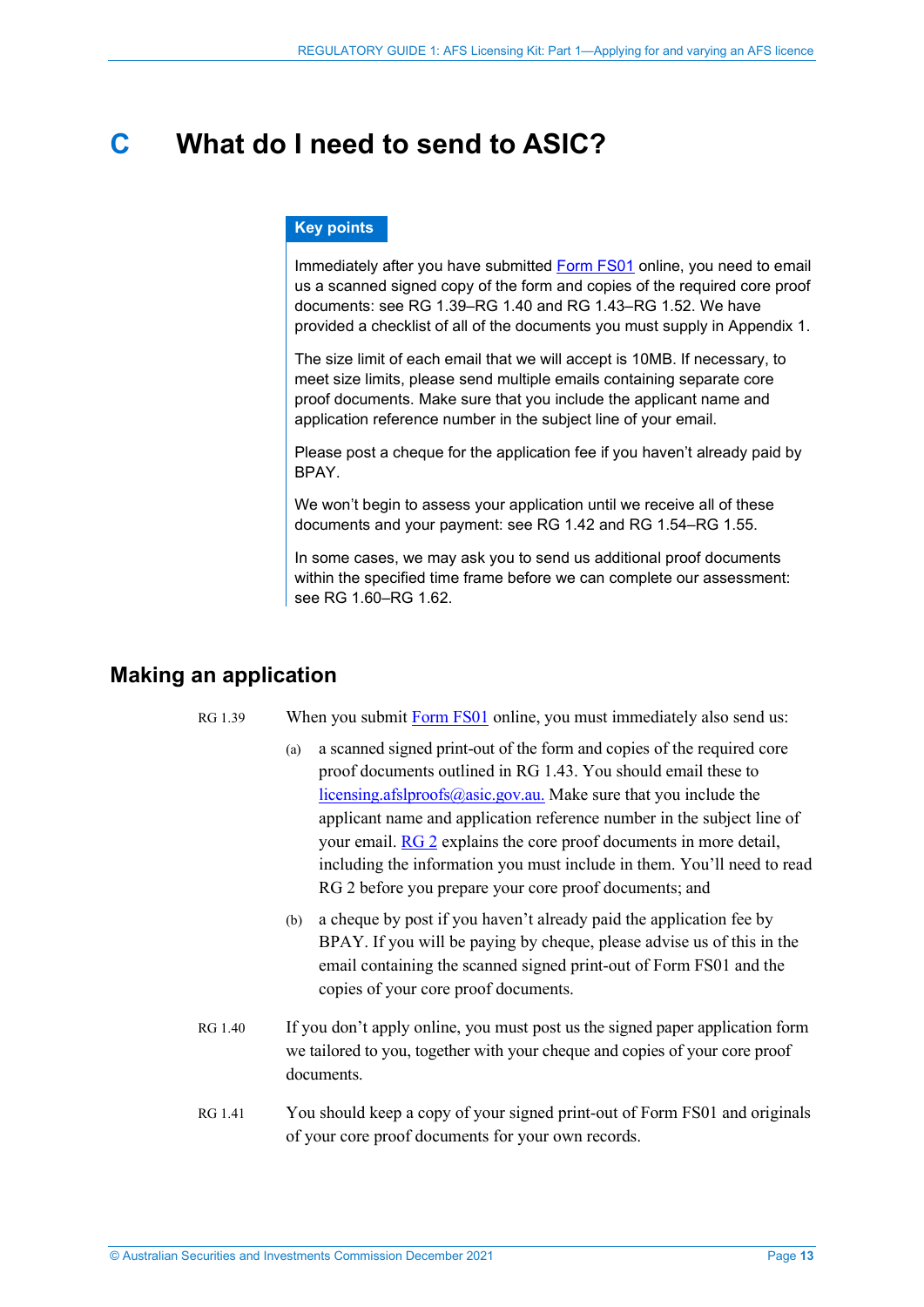<span id="page-13-2"></span>RG 1.42 We won't begin to assess your application until it is complete—that is, until we receive your scanned signed printout of Form FS01, the copies of your core proof documents, and your payment (or email advice that you have sent a cheque). If you do not send us all of these documents at the same time, we will reject your application and you'll need to re-apply. See Appendix 1 for a checklist setting out all of the documents you must supply as part of your application.

## <span id="page-13-1"></span><span id="page-13-0"></span>**Core proof documents**

- RG 1.43 The core proof documents you must send us are listed in [Table 1.](#page-13-3)
- RG 1.44 Some of the proofs ordinarily required for an application for a new AFS licence are not required for an application for a foreign AFS licence. However, if you are an FFSP applying for a foreign AFS licence, you will still be required to demonstrate that you:
	- (a) are able to provide financial services efficiently, honestly and fairly (see s912A(1)(a));
	- (b) have in place adequate arrangements for management of conflicts of interest (see s912A(1)(aa));
	- (c) comply with the conditions on the licence (see  $s912A(1)(b)$ ); and
	- (d) comply with financial services laws (see  $s912A(1)(c)$ ).

#### <span id="page-13-3"></span>**Table 1: Required core proof documents for AFS licence application**

| <b>AFS licence applicant</b> | A5 business description (see RG 1.45)<br><b>People Proofs</b> (see RG 1.46–RG 1.49 and Table 2)                                                                                                                                  |
|------------------------------|----------------------------------------------------------------------------------------------------------------------------------------------------------------------------------------------------------------------------------|
|                              | <b>B1 organisational competence—this includes a Table of Organisational</b><br>Competence and, if relevant, a Submission on Responsible Manager's<br>Competence (see RG 1.51)                                                    |
|                              | <b>B5 Financial Statements and Financial Resources</b> (see RG 1.52–RG 1.53)                                                                                                                                                     |
|                              | Note: You don't need to send us this core proof if you are a body regulated by APRA;<br>however, if you are an RSE licensee authorised to operate registered managed<br>investment schemes, you will need to send us this proof. |
| <b>FFSP</b> applying for an  | <b>A5 business description</b> (see RG 1.45)                                                                                                                                                                                     |
| <b>AFS licence</b>           | <b>People Proofs</b> (see RG 1.46–RG 1.48 and RG 1.50, and Table 2)                                                                                                                                                              |

### **A5 Business Description**

<span id="page-13-4"></span>RG 1.45 This core proof relates to the questions at A5 in Form FS01. It should provide an overview of your financial services business and include an organisational chart. We need this information so that we can understand the business you're applying to be licensed for. This core proof is explained in more detail in Section E of [RG 2.](https://asic.gov.au/regulatory-resources/find-a-document/regulatory-guides/rg-2-afs-licensing-kit-part-2-preparing-your-afs-licence-application/)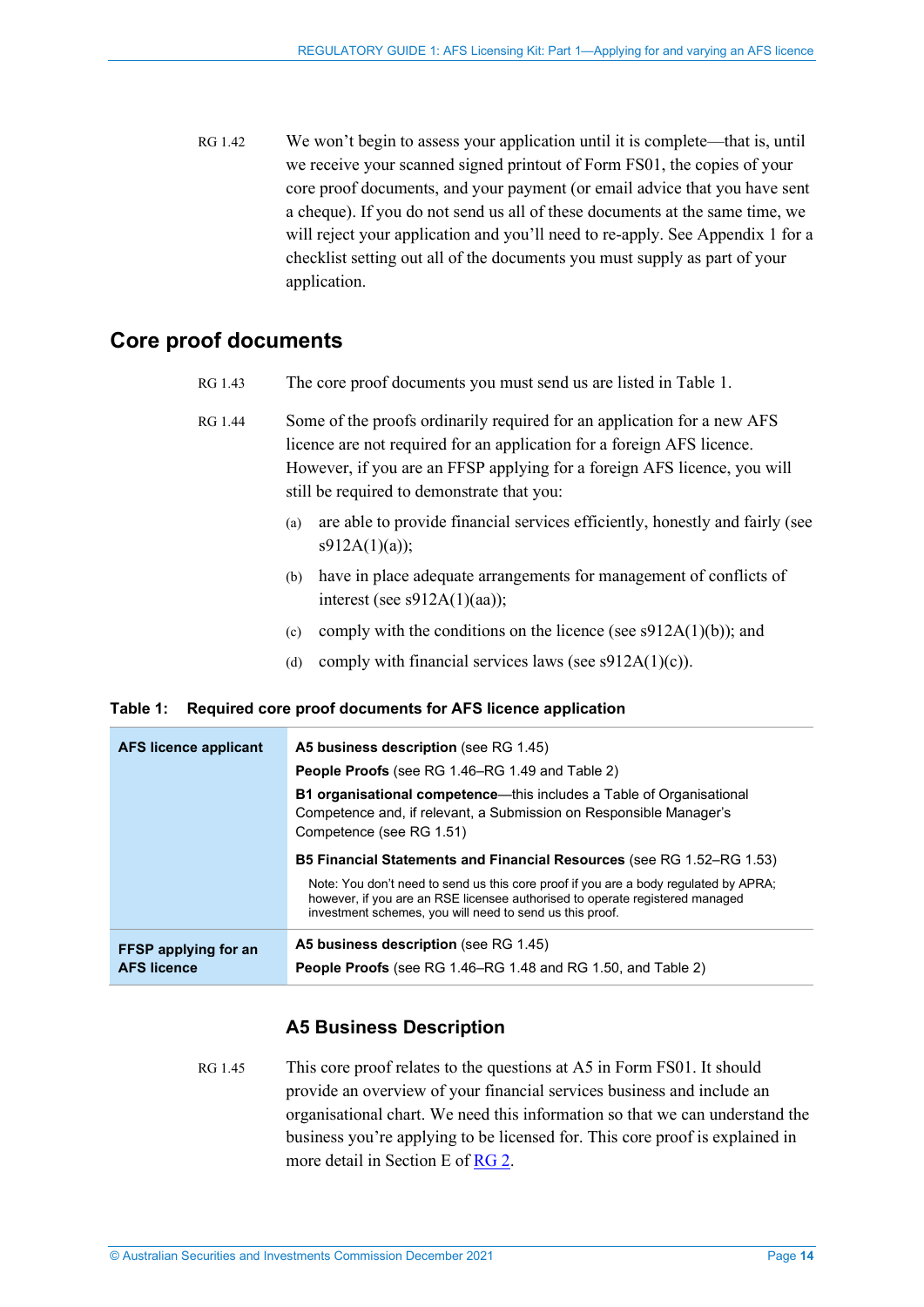#### **People Proofs**

### <span id="page-14-0"></span>RG 1.46 These help us to assess your organisational competence (for non-FFSP applicants for an AFS licence) and whether we have no reason to believe that certain people who manage and control your financial services, including your responsible managers, are not fit and proper to undertake their roles (for all licences).

- RG 1.47 Your responsible managers are the people you've nominated in your application as being responsible for significant day-to-day decisions about your financial services business.
- <span id="page-14-2"></span>RG 1.48 ASIC will assess your fit and proper people against the matters it must have regard to under s913BB of the Corporations Act and may request further information in relation to any of your fit and proper people.

#### <span id="page-14-1"></span>**Table 2: Required People Proofs for AFS licence application**

| <b>AFS licence applicant</b> | For each responsible manager:                                                                                                                                                                                                                                                                                        |
|------------------------------|----------------------------------------------------------------------------------------------------------------------------------------------------------------------------------------------------------------------------------------------------------------------------------------------------------------------|
|                              | • Statement of Personal Information;                                                                                                                                                                                                                                                                                 |
|                              | • copy of a national criminal history check (less than 12 months old);                                                                                                                                                                                                                                               |
|                              | • copy of a bankruptcy check (less than 12 months old);                                                                                                                                                                                                                                                              |
|                              | • copies of qualification certificates; and                                                                                                                                                                                                                                                                          |
|                              | • copies of two business references (at least one of these is to be from someone<br>external to the responsible manager's current organisation).                                                                                                                                                                     |
|                              | Note: The eLicensing system will create a Statement of Personal Information for all<br>responsible managers you have nominated in your online application.                                                                                                                                                           |
|                              | For each of your fit and proper people:                                                                                                                                                                                                                                                                              |
|                              | • Statement of Personal Information;                                                                                                                                                                                                                                                                                 |
|                              | • copy of a bankruptcy check (less than 12 months old); and                                                                                                                                                                                                                                                          |
|                              | • copy of a national criminal history check (less than 12 months old).                                                                                                                                                                                                                                               |
|                              | Note: Until the eLicensing system is updated, it will not create a Statement of Personal<br>Information for your fit and proper people. Please download a template from Information<br>Sheet 240 AFS licence applications: Providing information for fit and proper people and<br>certain authorisations (INFO 240). |
| FFSP applying for an         | For your responsible managers:                                                                                                                                                                                                                                                                                       |
| <b>AFS licence</b>           | • Statement of Personal Information;                                                                                                                                                                                                                                                                                 |
|                              | • copy of a national criminal history check (less than 12 months old); and                                                                                                                                                                                                                                           |
|                              | • copy of a bankruptcy check (less than 12 months old).                                                                                                                                                                                                                                                              |
|                              | For each of your fit and proper people:                                                                                                                                                                                                                                                                              |
|                              | • Statement of Personal Information;                                                                                                                                                                                                                                                                                 |
|                              | • copy of a national criminal history check (less than 12 months old); and                                                                                                                                                                                                                                           |
|                              | • copy of a bankruptcy check (less than 12 months old).                                                                                                                                                                                                                                                              |
|                              | Note: Until the eLicensing system is updated, it will not create a Statement of Personal<br>Information for your fit and proper people. Please download a template from INFO 240.                                                                                                                                    |

Note: It can take six weeks or more to get national criminal history checks, so you need to organise these before you start your licence application. The People Proofs listed in this table are explained in more detail in Section E of [RG 2.](https://asic.gov.au/regulatory-resources/find-a-document/regulatory-guides/rg-2-afs-licensing-kit-part-2-preparing-your-afs-licence-application/)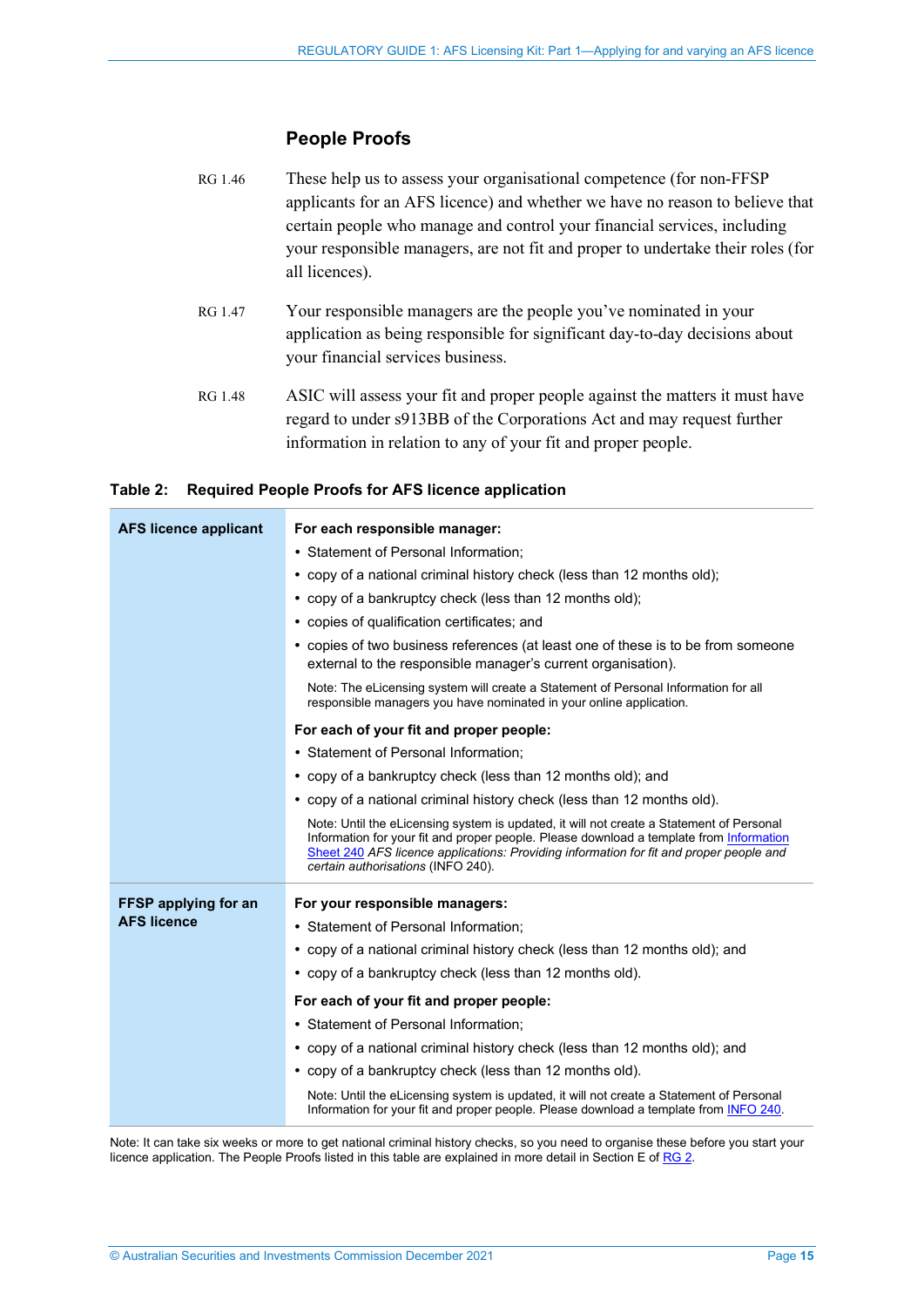#### **Information for AFS licence applicants**

<span id="page-15-1"></span>RG 1.49 Your fit and proper people may or may not also be the responsible managers you have nominated for competence purposes. Fit and proper people who are not also nominated as responsible managers will not be assessed by ASIC for competence in relation to the applicant's proposed financial services and/or financial products under s913B(1)(b) and s912A(1)(e) of the Corporations Act and RG [105.](https://asic.gov.au/regulatory-resources/find-a-document/regulatory-guides/rg-105-afs-licensing-organisational-competence/)

#### **Information for FFSPs applying for an AFS licence**

<span id="page-15-4"></span>RG 1.50 Responsible managers are not assessed for competence in relation to the applicant's proposed financial services and/or financial products for a foreign AFS licence. However, we will consider whether your responsible managers are fit and proper for their role and require you to provide the People Proofs listed in [Table 2](#page-14-1) to lodge an application.

#### **B1 Organisational Competence**

<span id="page-15-2"></span>RG 1.51 We need this core proof to make sure you have the organisational competence to provide the financial services and products you've selected in your application. We assess your organisational competence by looking at the competence of your responsible managers. In this core proof, you need to detail each responsible manager's experience and qualifications relevant to each authorisation you've selected in your application. Appendix 2 in RG 2 includes an example of how to set out this information in the table format we require.

> Note: If you are an FFSP applying for a foreign AFS licence, you will not be required to submit the B1 Organisational Competence core proof.

#### **B5 Financial Statements and Financial Resources**

<span id="page-15-0"></span>RG 1.52 You also need to provide this core proof to show that you have the financial resources to carry on the business you're proposing. In it you need to identify which financial requirements apply to you and provide documents, including financial statements, demonstrating that you can comply with them. This core proof is explained in more detail in Section E of RG 2.

> Note: If you are an FFSP applying for a foreign AFS licence, you will not be required to submit the B5 Financial Statements and Financial Resources core proof.

<span id="page-15-3"></span>RG 1.53 If you are regulated by APRA you do not need to provide this core proof. However, if you are an RSE licensee authorised to operate registered managed investment schemes, you will need to provide this proof.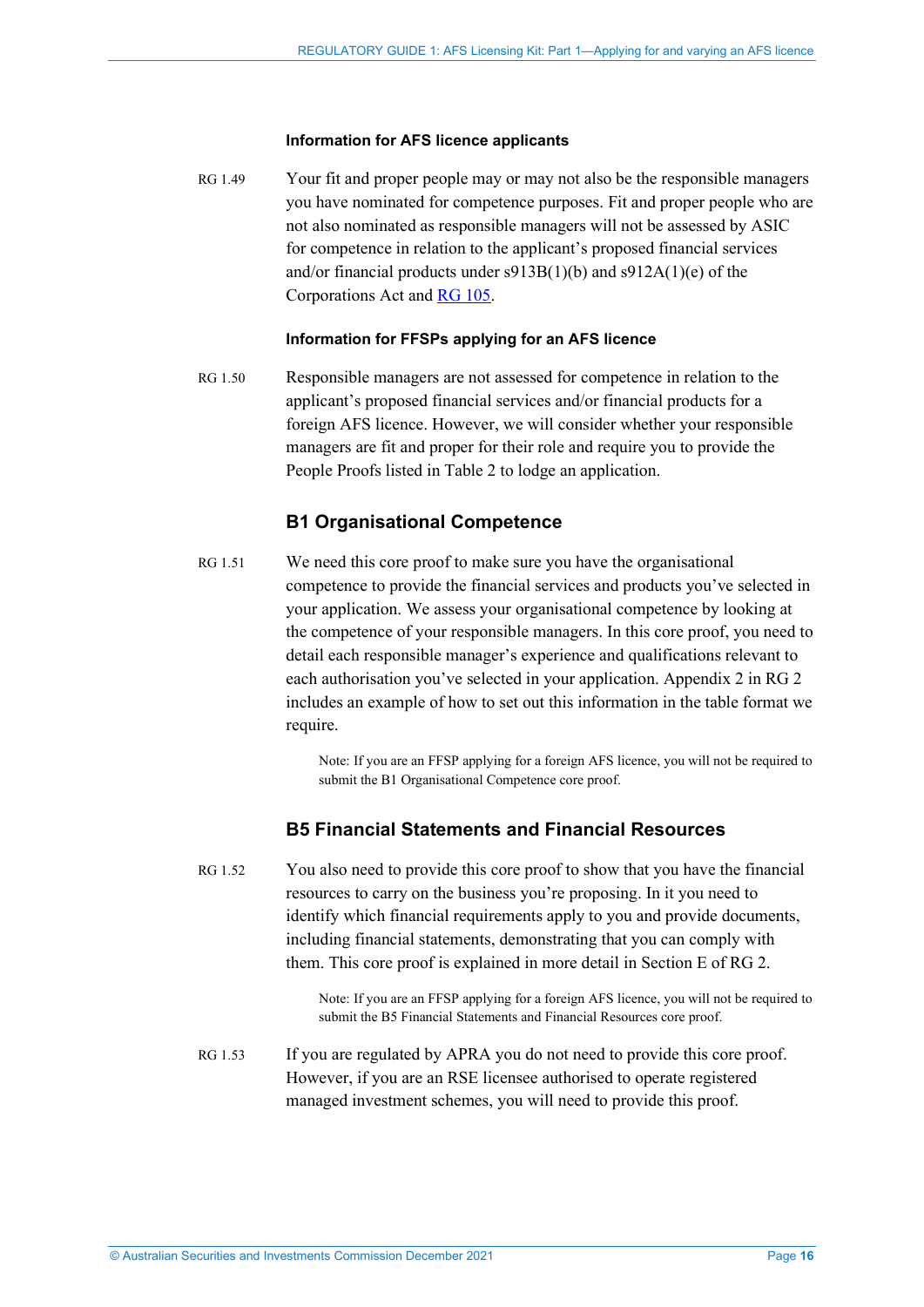## <span id="page-16-2"></span><span id="page-16-0"></span>**Completeness check**

RG 1.54 After we receive your scanned signed print-out of [Form](https://asic.gov.au/regulatory-resources/forms/forms-folder/fs01-application-for-afs-licence/) FS01 and copies of your core proof documents, we'll undertake a 'completeness check' (also called a 'pre-lodgement check') to see whether your application is complete and acceptable for lodgement. If it doesn't pass this check, we will reject your application for lodgement and you'll have to re-apply.

> Note: Until our eLicensing system is updated, we will not reject an application for lodgement solely because it does not include information or People Proofs for an applicant's fit and proper people.

#### <span id="page-16-3"></span>RG 1.55 You should ensure that:

- (a) your online application, Form FS01, is complete;
- (b) you've printed off a copy of the finalised Form FS01 and signed it;
- (c) your core proof documents are complete, contain all of the information requested in Section E of [RG 2](https://asic.gov.au/regulatory-resources/find-a-document/regulatory-guides/rg-2-afs-licensing-kit-part-2-preparing-your-afs-licence-application/) and are tailored to your business (i.e. they must not be generic proofs and, if you are part of a corporate group, they must cover your particular financial services business);
- (d) immediately after submitting Form FS01 online, you email us your scanned signed print-out of the form and copies of all of the core proof documents outlined earlier;
- (e) if you are an FFSP applying for a foreign AFS licence—immediately after submitting Form FS01 online, you email us a copy of the relevant authorisation in an overseas regulatory regime that is specified in Schedule 1 of *[ASIC Corporations \(Foreign Financial Service](https://www.legislation.gov.au/current/F2020L00237)  [Providers—Foreign AFS Licensees\) Instrument 2020/198](https://www.legislation.gov.au/current/F2020L00237)* or an individual relief instrument provided on substantially the same terms as this instrument; and
- (f) you've paid the application fee (i.e. you've paid via BPAY or you've advised in your email that you are paying by cheque and have posted this to us).
- RG 1.56 If you're not applying online, you should ensure that you've signed the paper application form tailored to you, provided copies (not originals) of all of the core proof documents and posted these to us at the same time, together with your payment by cheque.

### <span id="page-16-1"></span>**Assessment process**

- RG 1.57 Provided your application passes the completeness check, we'll assign it to one of our licensing analysts for assessment.
- RG 1.58 When we assess applications, our level of assessment will vary depending on our analysis of your business and the market you propose to operate in. We've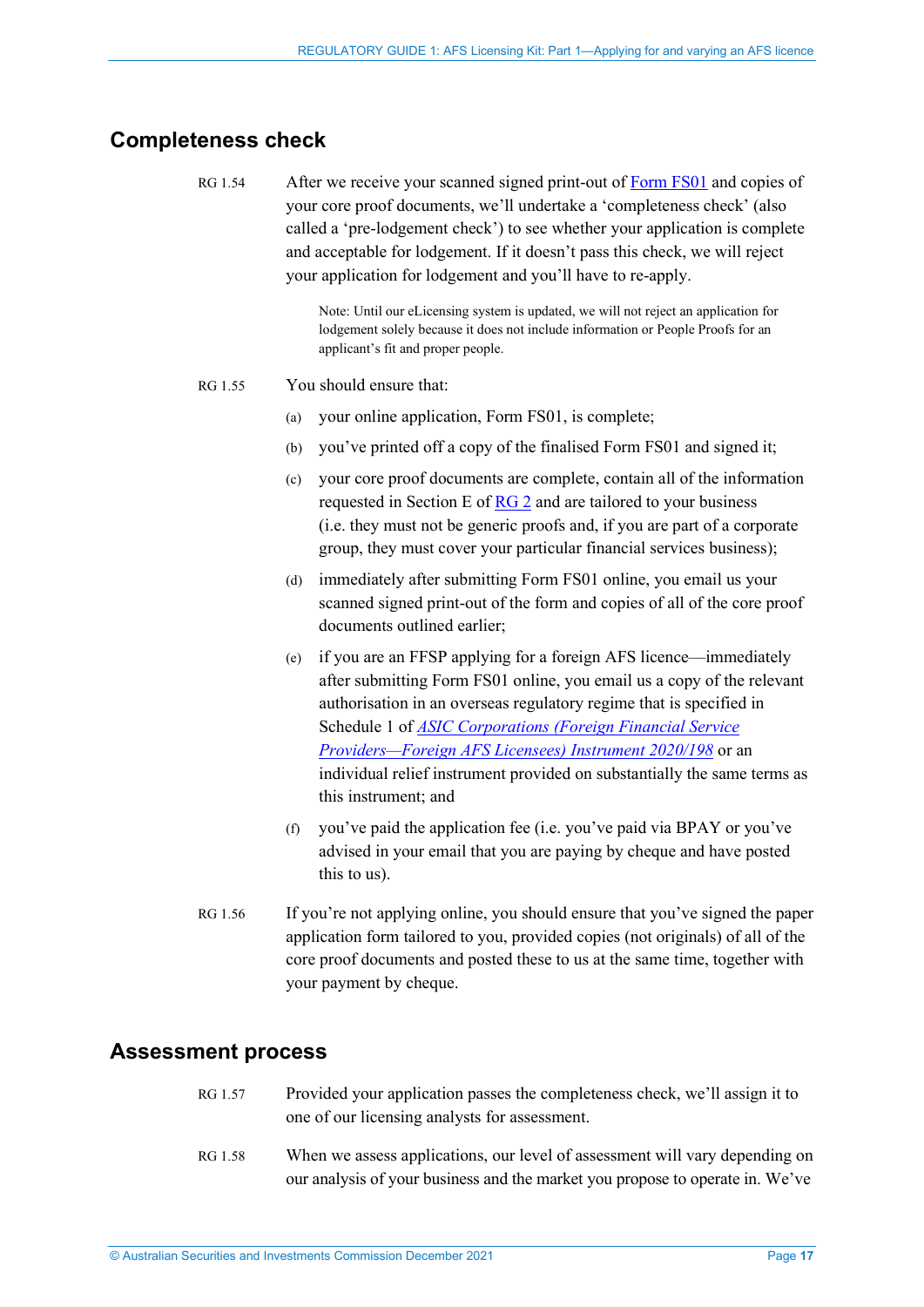developed this approach to make our assessment process as efficient and effective as possible.

RG 1.59 If we need more information, such as additional proof documents or any other information to support your application, we'll send you an email or letter or contact you by telephone. You should respond to all our requests promptly and within any timeframe we specify. If you don't, it will delay our decision, or we may decide to assess your application on the basis of the information we do have.

## <span id="page-17-2"></span><span id="page-17-0"></span>**Additional proof documents**

- RG 1.60 In some cases, we might need to ask you to send us additional proof documents before we can complete our assessment of your application. You'll need to make sure we receive them as promptly as possible after our request. We have provided information on the types of applications that require additional proof documents in [INFO 240.](https://asic.gov.au/for-finance-professionals/afs-licensees/applying-for-and-managing-an-afs-licence/afs-licensing-requirements-for-certain-applicants-to-provide-further-information/)
- RG 1.61 To understand what information you need to give us in each additional proof we request, you'll need to refer to [Regulatory Guide 3](http://asic.gov.au/regulatory-resources/find-a-document/regulatory-guides/rg-3-afs-licensing-kit-part-3-preparing-your-additional-proofs/) *AFS Licensing Kit: Part 3—Preparing your additional proofs* (RG 3). Also make sure that your additional proof documents are tailored to your business. They must not be generic proofs and, if you are part of a corporate group, they must cover your particular financial services business.
- <span id="page-17-3"></span>RG 1.62 The additional proof documents will generally be one or more of those listed in Part E of your application print-out. However, we might need to ask you for other proof documents not listed on your print-out if, for example, you haven't selected your authorisations correctly.

## <span id="page-17-1"></span>**What happens to the information and proof documents I send to ASIC?**

RG 1.63 The information you provide in your application is confidential, except for basic information about your business that is uploaded to a searchable public register after you receive your licence.

> Note: For more information on how ASIC handles personal information, see th[e privacy](https://asic.gov.au/about-asic/dealing-with-asic/privacy/)  [policy](https://asic.gov.au/about-asic/dealing-with-asic/privacy/) on our website.

RG 1.64 Your proof documents are also confidential. If these are sent in by post they will be scanned into our document imaging system and then destroyed.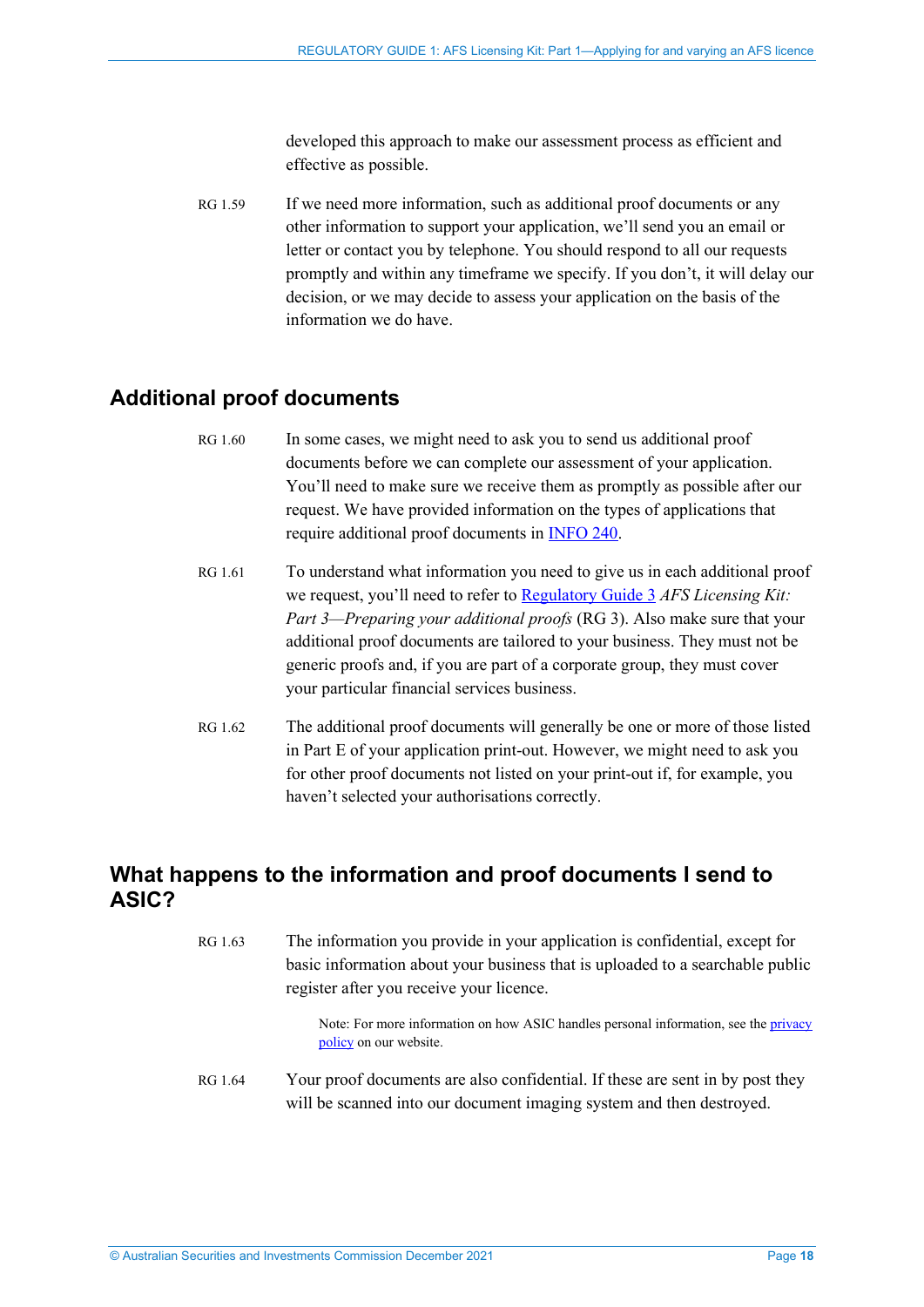## <span id="page-18-0"></span>**What if my application fails the completeness check?**

RG 1.65 If your application is rejected at the completeness check stage, we'll send a letter explaining why we've rejected your application for lodgement. You can then reapply for an AFS licence. We'll hold your fee payment for your next application unless you write to us for a refund.

## <span id="page-18-1"></span>**Can I withdraw my application?**

- RG 1.66 You can withdraw your application at any stage of the application process. If you withdraw it at the completeness check stage, we'll hold your fee payment for your next application unless you write to us for a refund.
- RG 1.67 If you withdraw your application after it has been accepted for lodgement, we won't be able to refund your application fee or hold it over if you decide to reapply.

### <span id="page-18-2"></span>**What happens when I reapply?**

RG 1.68 You can reapply using a copy of your original [Form FS01](https://asic.gov.au/regulatory-resources/forms/forms-folder/fs01-application-for-afs-licence/) so that you don't have to start again from scratch: see [RG 2](https://asic.gov.au/regulatory-resources/find-a-document/regulatory-guides/rg-2-afs-licensing-kit-part-2-preparing-your-afs-licence-application/) for more information. However, you will need to send us new core proof documents. Please ensure that you rectify any deficiencies we identified in your original core proof documents before you reapply.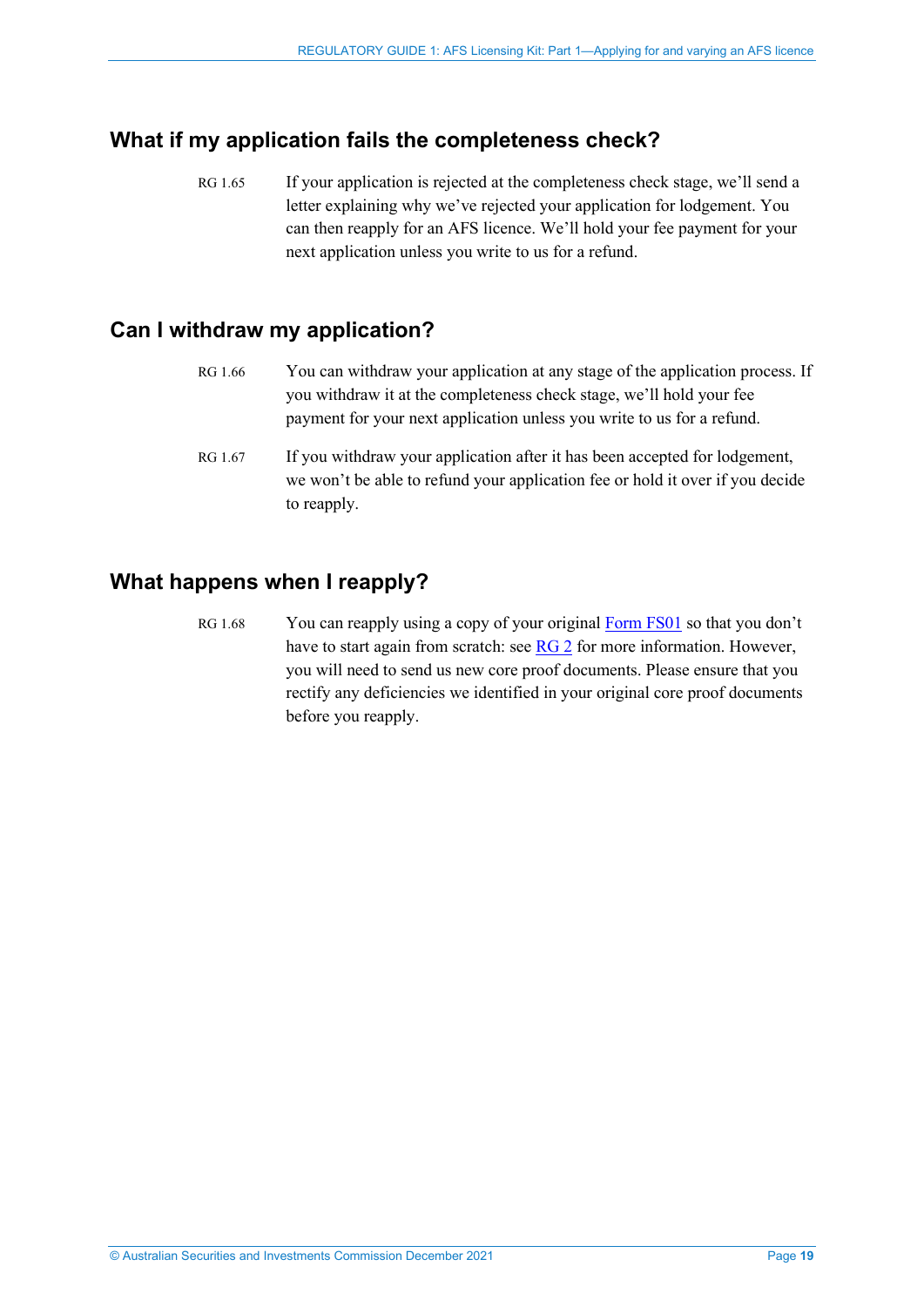## <span id="page-19-0"></span>**D When will I get my AFS licence?**

#### **Key points**

If we decide to grant you an AFS licence, we'll first send you a draft licence. Once you've confirmed that you wish to proceed, we'll send you your final licence: see RG [1.69–](#page-19-2)RG [1.78.](#page-20-2)

If we're considering refusal of your application for an AFS licence, we'll send you a letter explaining why and your options: see RG [1.79–](#page-20-3)RG [1.80.](#page-20-4)

## <span id="page-19-2"></span><span id="page-19-1"></span>**Getting a draft licence**

- RG 1.69 If we decide to grant you an AFS licence, we'll first send you a draft licence containing the proposed service and product authorisations and other conditions on your licence. We'll send your draft licence by email to the address that you've given us in Part A of your application.
- RG 1.70 You need to carefully check the authorisations and other conditions on your draft licence. If there's a problem with your draft licence, you need to let us know as soon as possible.
- RG 1.71 If your draft licence looks right, you must formally confirm that you wish to proceed before we can send you your final licence. Do this by printing off the accompanying confirmation notice, signing it and sending it back to us.
- RG 1.72 Your draft licence will also be accompanied by a 'requirements letter' listing any outstanding matters you need to finalise before we can grant your final licence. For example, you might need to provide us with details of your professional indemnity insurance. You'll need to finalise these outstanding matters as quickly as possible. If you don't do this in a reasonable timeframe, we may withdraw our offer of a licence. You'll need to contact us if you have any problems finalising these outstanding matters.
- RG 1.73 The requirements letter will also ask you to confirm that there have been no material changes to the information you provided in your application, or in information later provided in support of your application. We will not grant your final licence until we receive this confirmation and you have satisfied all requirements. Please note that providing a false or misleading statement, including in relation to this confirmation, is a grounds for revocation of a licence.
- RG 1.74 If your financial service authorisations include operating a registered managed investment scheme, you need to register your scheme with us **after** you receive your draft licence. Don't lodge your scheme documents for registration before then. Once you've received your draft licence, you have up to four months to lodge your scheme documents. You'll find more information about [registering a managed investment scheme](https://asic.gov.au/for-finance-professionals/fund-operators/how-to-register-a-managed-investment-scheme/) on our website.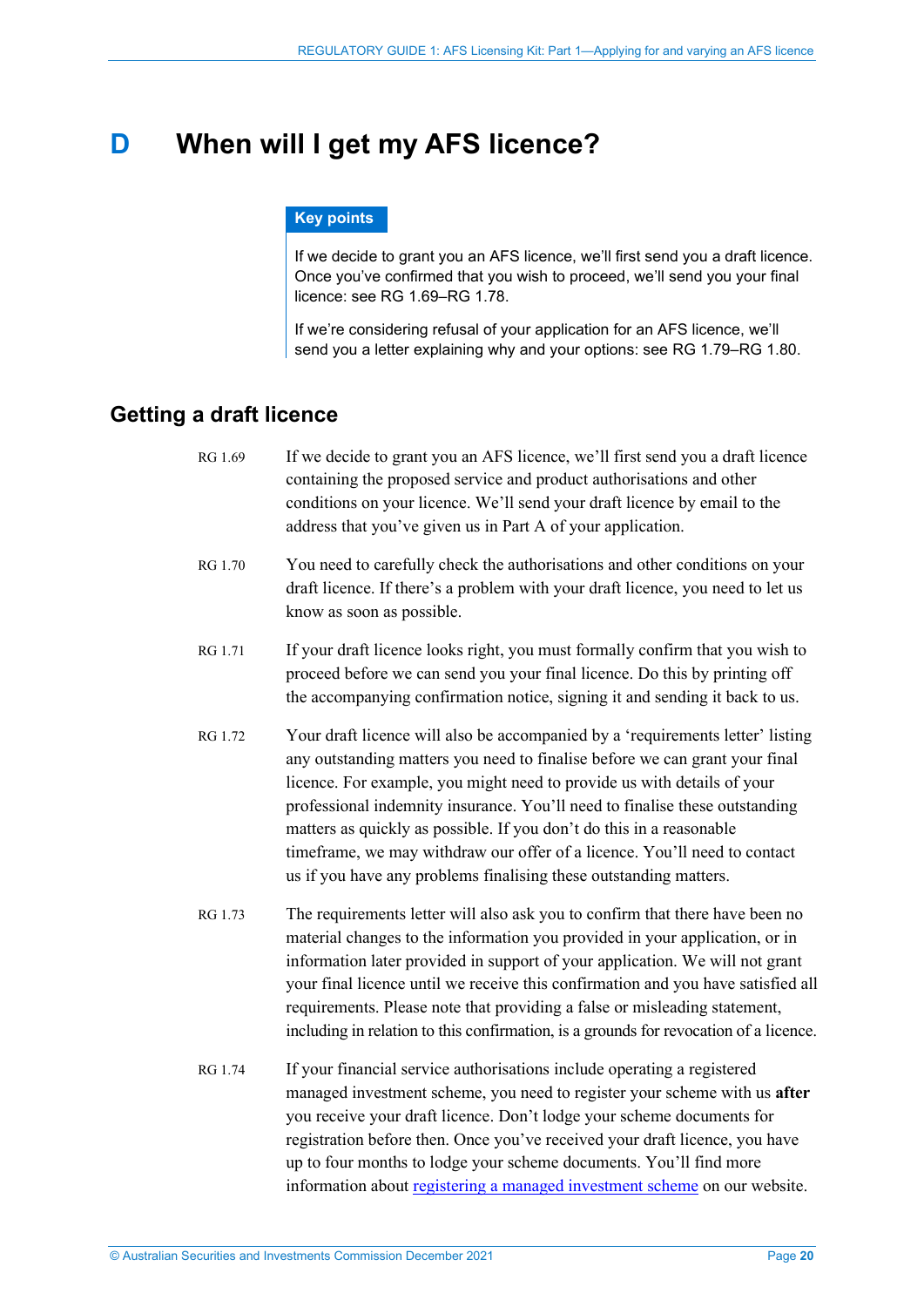## <span id="page-20-0"></span>**Getting a final licence**

- RG 1.75 After we've received your signed confirmation notice, and any other requirements set out in the requirements letter have been addressed, we'll send your final licence by email to the address that you've given us in Part A of your application.
- RG 1.76 If you've applied to operate a registered managed investment scheme and we agree to register the scheme, we'll grant your final licence and register the scheme on the same day, provided that you have met the AFS licensing requirements and supplied the signed confirmation notice. It's likely that the scheme registration application will be refused if you have not met the licensing requirements or have not provided the signed confirmation notice within 14 days of you applying for registration of the scheme.
- RG 1.77 If you want to frame your AFS licence, you'll need to print off and frame the first page. This shows your name, Australian Business Number (ABN) (or Australian Company Number (ACN) or Australian Registered Body Number (ARBN)), licence number, the date your licence takes effect and your financial service and product authorisations. The rest of your licence sets out the other conditions that apply to your licence. While we've tried to standardise as many licence conditions as possible (see [PF 209\)](https://asic.gov.au/for-finance-professionals/afs-licensees/applying-for-and-managing-an-afs-licence/australian-financial-services-licence-conditions-pro-forma-209/), your application may require some specific conditions that reflect your particular business. We'll discuss these with you during the assessment process.
- <span id="page-20-2"></span>RG 1.78 When we grant you an AFS licence, it doesn't mean that we endorse:
	- (a) any information you've provided to us in your application or proofs; or
	- (b) any additional information you've provided during the assessment of your application.

## <span id="page-20-3"></span><span id="page-20-1"></span>**What if my application is refused?**

- RG 1.79 When we assess your application, we may conclude that you don't meet all of the requirements in s913B. For example, if we have reason to believe you don't have the capacity to provide the financial services and products you've asked to be authorised for, and therefore won't be able to comply with your AFS licensee obligations, we must refuse to grant you a licence.
- <span id="page-20-4"></span>RG 1.80 Before we can refuse to grant an AFS licence, we will refer your application to an ASIC 'delegate', who is an impartial person authorised to make the final decision. If the delegate is thinking of refusing to grant you a licence, they'll send you a letter explaining why and giving you two options:
	- (a) You can appear at a hearing and/or make submissions. This will give you an opportunity to further explain why you believe you should be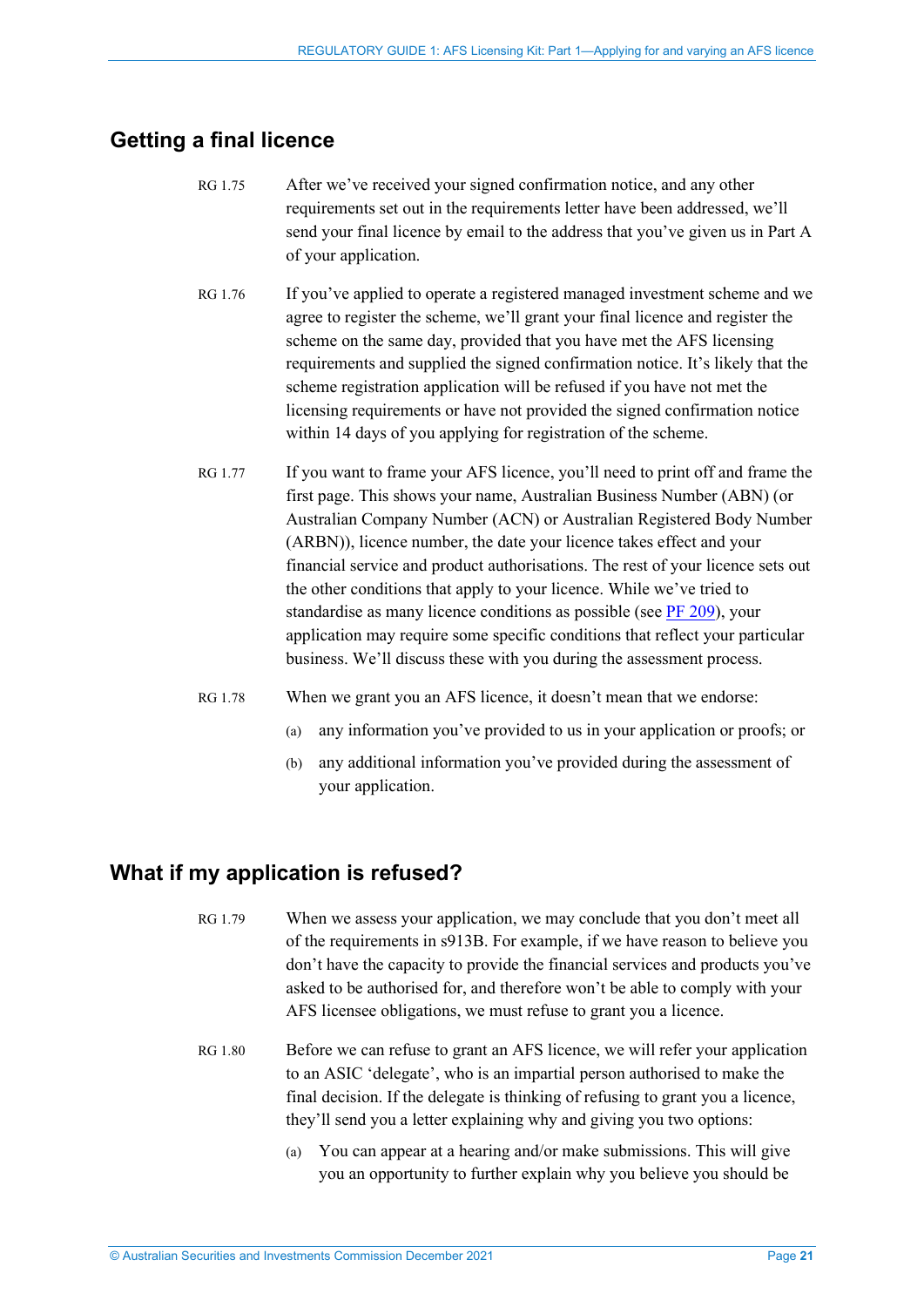granted a licence. If, after considering any submissions, the delegate decides not to grant you a licence, they will send you a further letter setting out their decision and reasons why. They'll also tell you how to apply to the Administrative Appeals Tribunal for a review if you're unhappy with the final decision.

(b) You can choose to withdraw your application. If you take this option, we won't be able to refund your application fee or hold it over if you decide to reapply.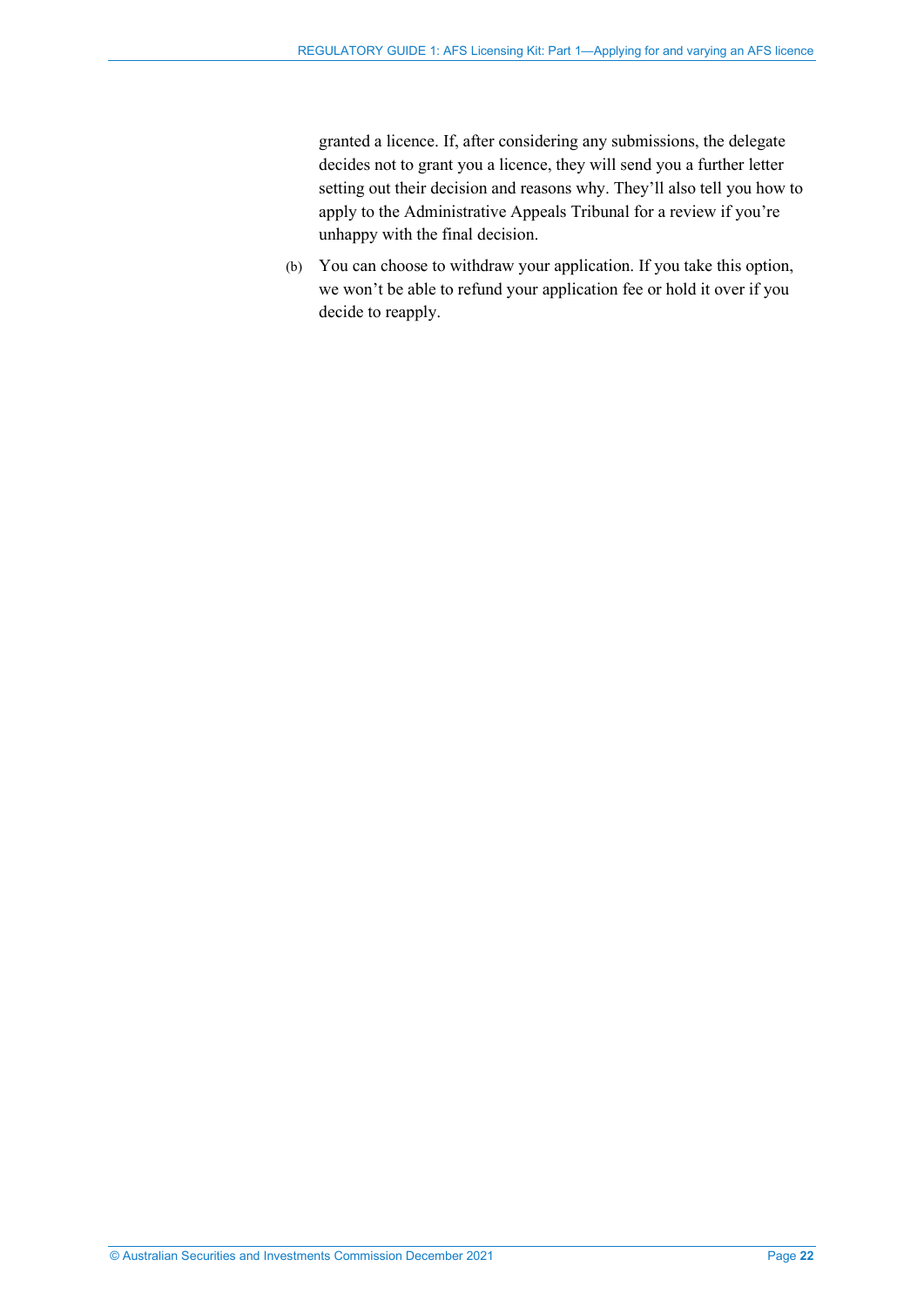## <span id="page-22-0"></span>**E What do I need to tell ASIC after I get my AFS licence?**

#### **Key points**

Once we've granted you an AFS licence, you are obliged under the Corporations Act to notify us about certain things: see RG [1.82–](#page-22-2)RG [1.83](#page-22-3) and RG [1.86.](#page-23-1)

You can notify us using the Licensees portal on our website. If you can't access the Licensees portal, you can use a paper form, but this will cost you more and will take longer for us to process: see RG [1.84–](#page-22-4)RG [1.85.](#page-23-2)

We may cancel your AFS licence if you do not provide a financial service covered by your licence within six months of the licence being granted. You must notify us if you fail to provide a financial service within this time.

### <span id="page-22-1"></span>**Ongoing notification requirements**

| RG 1.81 | ASIC maintains public, searchable registers of information such as the |
|---------|------------------------------------------------------------------------|
|         | details of AFS licensees, AFS authorised representatives and ASIC-     |
|         | registered auditors.                                                   |

- <span id="page-22-2"></span>RG 1.82 After you receive your AFS licence, you are obliged under the Corporations Act to notify us about certain things. For example, you need to tell us when:
	- (a) you appoint an auditor (if you haven't already done so in your licence application);
	- (b) you appoint authorised representatives to operate under your licence, or you revoke their appointment, or their details change (e.g. address or other contact information);
	- (c) the details of your responsible managers change;
	- (d) that an entity starts to control, or stops controlling, your licence; and
	- (e) you do not provide a financial service covered by your licence within six months of the licence being granted.
- <span id="page-22-3"></span>RG 1.83 You can find out what forms you need to lodge and the timeframes and fees that apply by checking the [summary of notification and lodgement](http://asic.gov.au/for-finance-professionals/afs-licensees/changing-details-and-lodging-afs-forms/lodgement-requirements-for-afs-licensees/)  [requirements](http://asic.gov.au/for-finance-professionals/afs-licensees/changing-details-and-lodging-afs-forms/lodgement-requirements-for-afs-licensees/) on our website.
- <span id="page-22-4"></span>RG 1.84 To lodge the relevant form, go to the [Licensees portal](http://www.asic.gov.au/licensees) on our website. To access the Licensees portal, you'll need the username and password you selected when you applied for your licence. If you've forgotten them or you need extra ones for staff, apply for them online via the Licensees portal.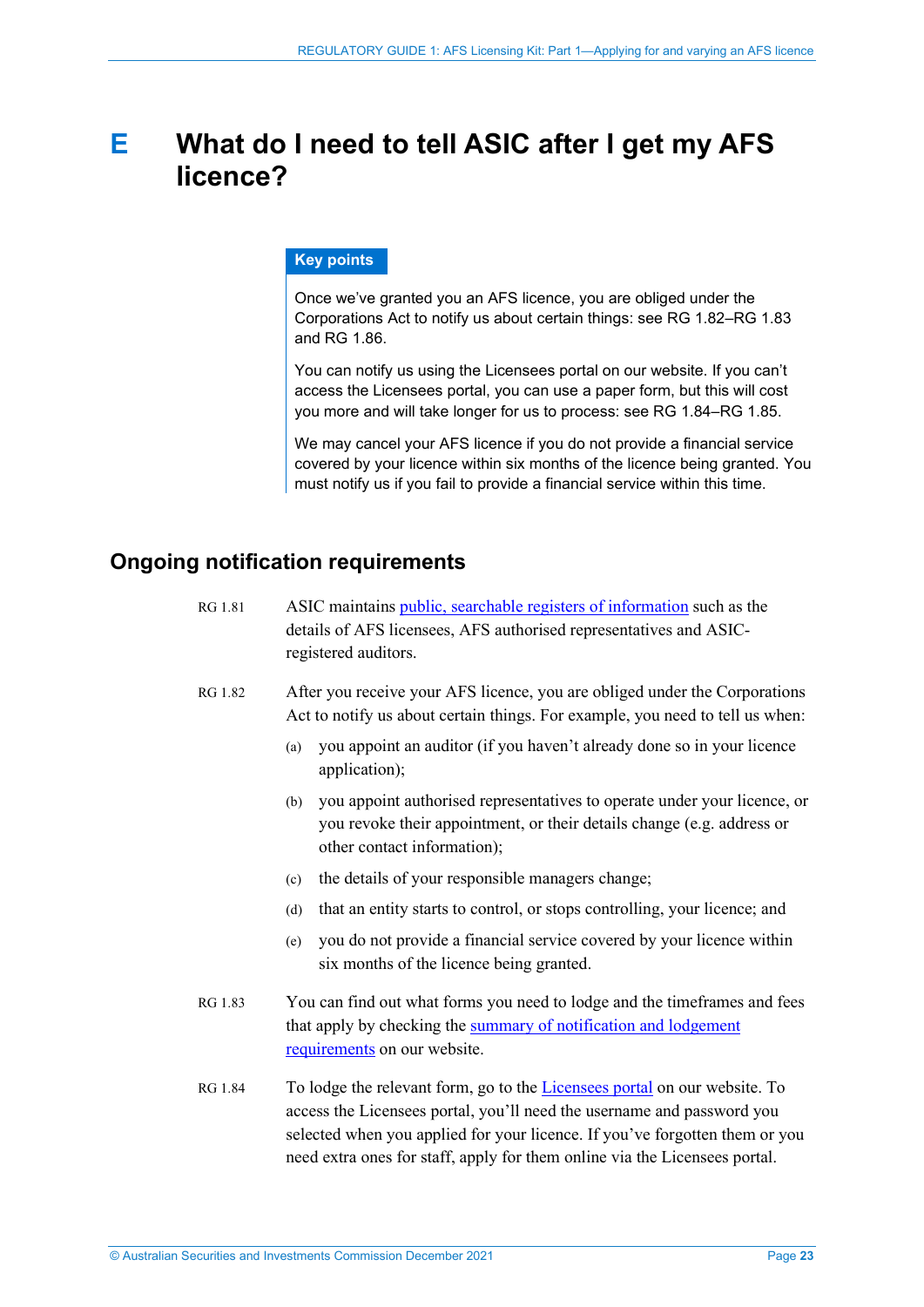- <span id="page-23-2"></span>RG 1.85 If you can't access the Licensees portal, phone ASIC on 1300 300 630 for a paper form. Note that it takes longer to process paper forms and the statutory fee is higher than for forms lodged online.
- <span id="page-23-1"></span><span id="page-23-0"></span>RG 1.86 The summary of notification and lodgement requirements on our website also outlines other important AFS licensee notification obligations, such as the need to:
	- (a) lodge your annual accounts and audit report each year; and
	- (b) notify us of reportable situations. You can find out more about reportable situations by referring to [Regulatory Guide 78](https://asic.gov.au/regulatory-resources/find-a-document/regulatory-guides/rg-78-breach-reporting-by-afs-licensees-and-credit-licensees/) *Breach reporting by AFS licensees and credit licensees* (RG 78).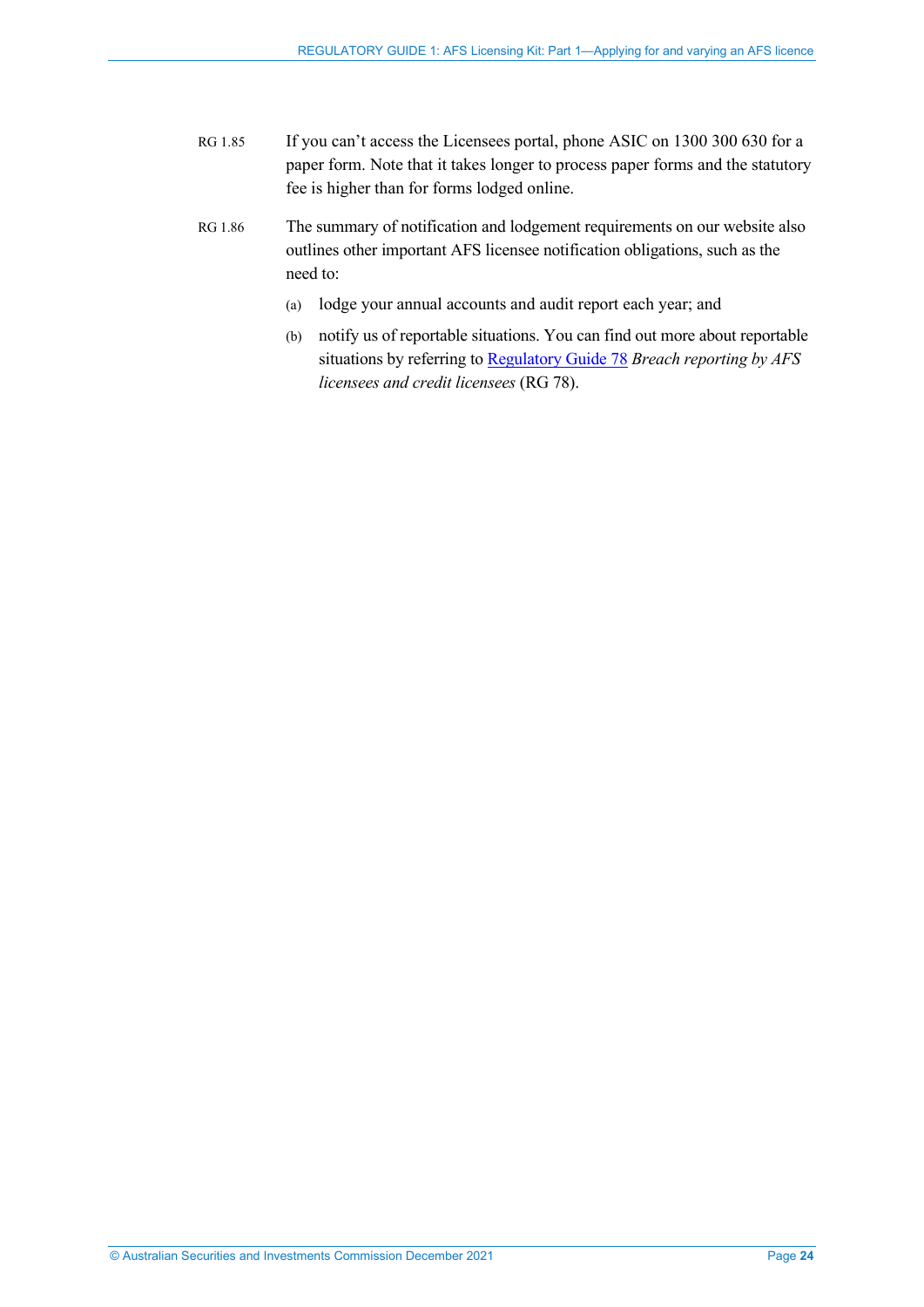## <span id="page-24-0"></span>**F How do I vary my AFS licence if my business changes?**

#### **Key points**

If your business changes, you need to apply to vary your AFS licence. To make a variation application you need to:

- complete and lodge [Form FS03](https://asic.gov.au/regulatory-resources/forms/forms-folder/fs03-application-for-variation-of-authorisation-and-other-conditions/) *Application for variation of authorisation and other conditions*;
- provide supporting core proof documents to ASIC at the same time; and
- pay the required fee (see RG [1.87–](#page-24-2)RG [1.89](#page-24-3) and RG [1.92–](#page-25-4)RG [1.131\)](#page-31-1).

Form FS03 is an online form: see RG [1.90.](#page-25-5) If you can't apply online you can complete the paper Form FS03X *Application to vary the authorisation conditions and other conditions of an Australian financial services licence*, but it will take longer and cost more for you to apply this way: see RG [1.91.](#page-25-6)

We have provided a checklist of all of the documents you must supply as part of your variation application in Appendix 2.

## <span id="page-24-2"></span><span id="page-24-1"></span>**Variation of licence**

- RG 1.87 If your business changes (e.g. you want your AFS licence to cover more financial services or products), you need to apply to vary your licence.
- RG 1.88 To vary your licence, you need to complete and lodge [Form FS03](https://asic.gov.au/regulatory-resources/forms/forms-folder/fs03-application-for-variation-of-authorisation-and-other-conditions/) and core proof documents. The process for this is very similar to the process for completing and lodging an application for a new licence, which is outlined in earlier sections of this guide.
- <span id="page-24-3"></span>RG 1.89 Before you complete Form FS03, you need to:
	- (a) understand which authorisations to select for any financial services or products you want to add to your licence (you should refer to [RG 2](https://asic.gov.au/regulatory-resources/find-a-document/regulatory-guides/rg-2-afs-licensing-kit-part-2-preparing-your-afs-licence-application/) before you apply);
	- (b) understand the obligations that apply to the variation you are requesting and be able to meet them (remember that you'll be making declarations and certifications when you apply); and
	- (c) be able to provide proof documents that demonstrate your capacity to provide the additional financial services or products. Core proof documents will need to be lodged as part of the application (see [RG 1.103–](#page-27-0)[RG 1.106\)](#page-27-1).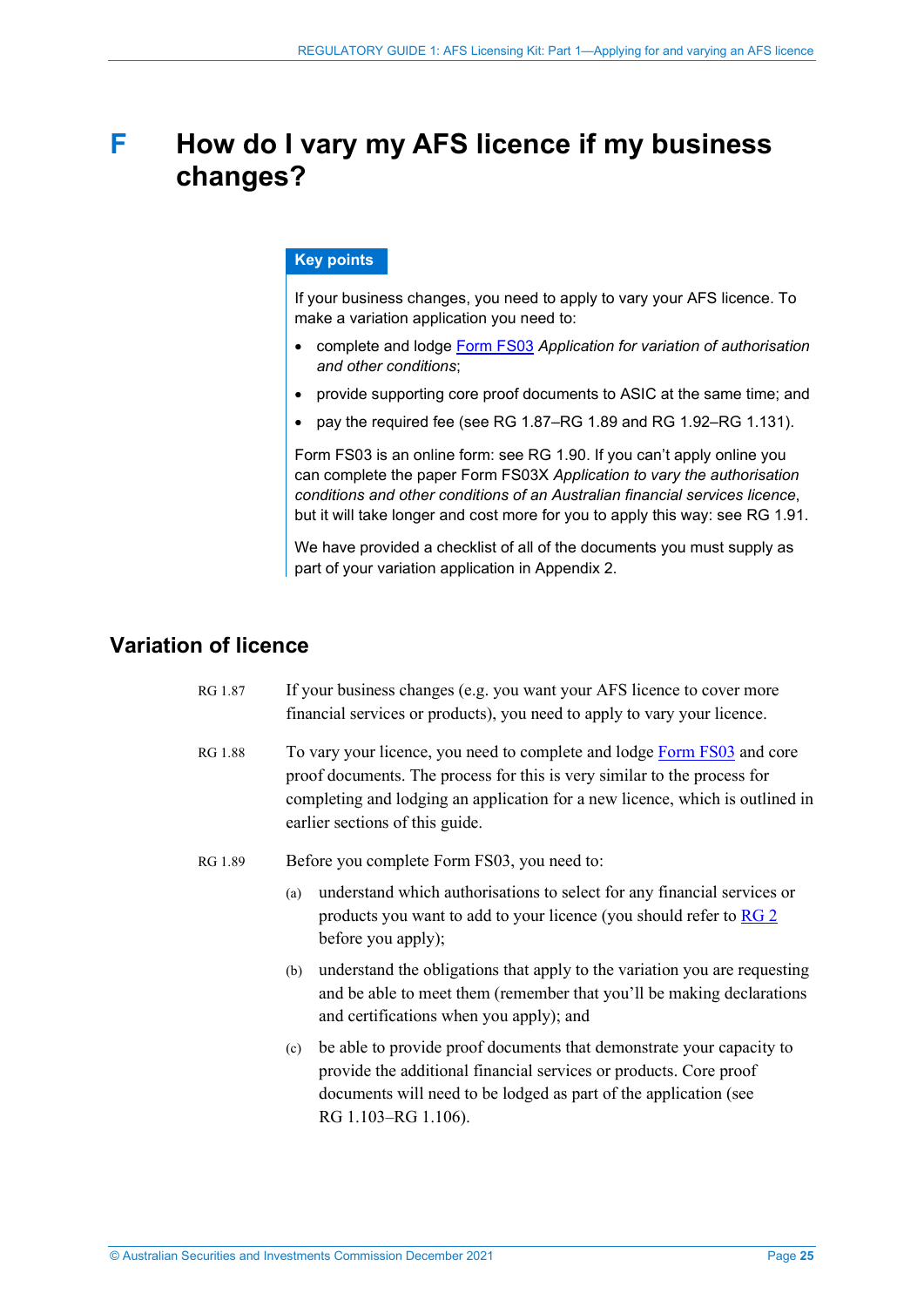## <span id="page-25-5"></span><span id="page-25-0"></span>**Where can I find Form FS03?**

- RG 1.90 [Form FS03](https://asic.gov.au/regulatory-resources/forms/forms-folder/fs03-application-for-variation-of-authorisation-and-other-conditions/) is an electronic form that you complete online using our eLicensing system. To access it, you need to go to the [Licensees portal](http://www.asic.gov.au/licensees) on our website. You'll need your licence number, plus the username and password you selected when you initially completed your AFS licence application. If you've forgotten your username or password or you need extra ones for staff, apply for them online through the Licensees portal.
- <span id="page-25-6"></span>RG 1.91 If you can't apply online (e.g. because you don't have access to the internet), you can phone ASIC on 1300 300 630 for the paper application form, FS03X. You can also download it from our website. Note that it takes longer and the statutory fee is higher when you apply this way.

### <span id="page-25-4"></span><span id="page-25-1"></span>**What kind of variation do I want?**

- RG 1.92 Whether you apply online (using [Form FS03\)](https://asic.gov.au/regulatory-resources/forms/forms-folder/fs03-application-for-variation-of-authorisation-and-other-conditions/) or fill out the paper application (Form FS03X), you need to select whether you are applying to vary:
	- (a) the authorisation conditions on your AFS licence (i.e. your financial service and/or product authorisations);
	- (b) the other conditions on your licence (e.g. key person or standard licence conditions); or
	- (c) both.

### <span id="page-25-2"></span>**Varying financial service and/or product authorisations**

- RG 1.93 If you're applying online, the system will fill in the current authorisations on your AFS licence. You need to check that these are correct and add any new financial services and/or products by clicking on them. If you want to remove any financial services or products, click on them to de-select them.
- RG 1.94 If you're filling in the paper form, tick all of the financial services and products you want to be authorised to provide (including the authorisations already on your licence that you want to keep). Leave blank any financial services and products that you want to remove from your licence.

## <span id="page-25-3"></span>**Varying other AFS licence conditions**

RG 1.95 If you're applying online, the system will provide you with a free-text box to type in so that you can explain to us which conditions you want to vary and why you should be allowed to do this.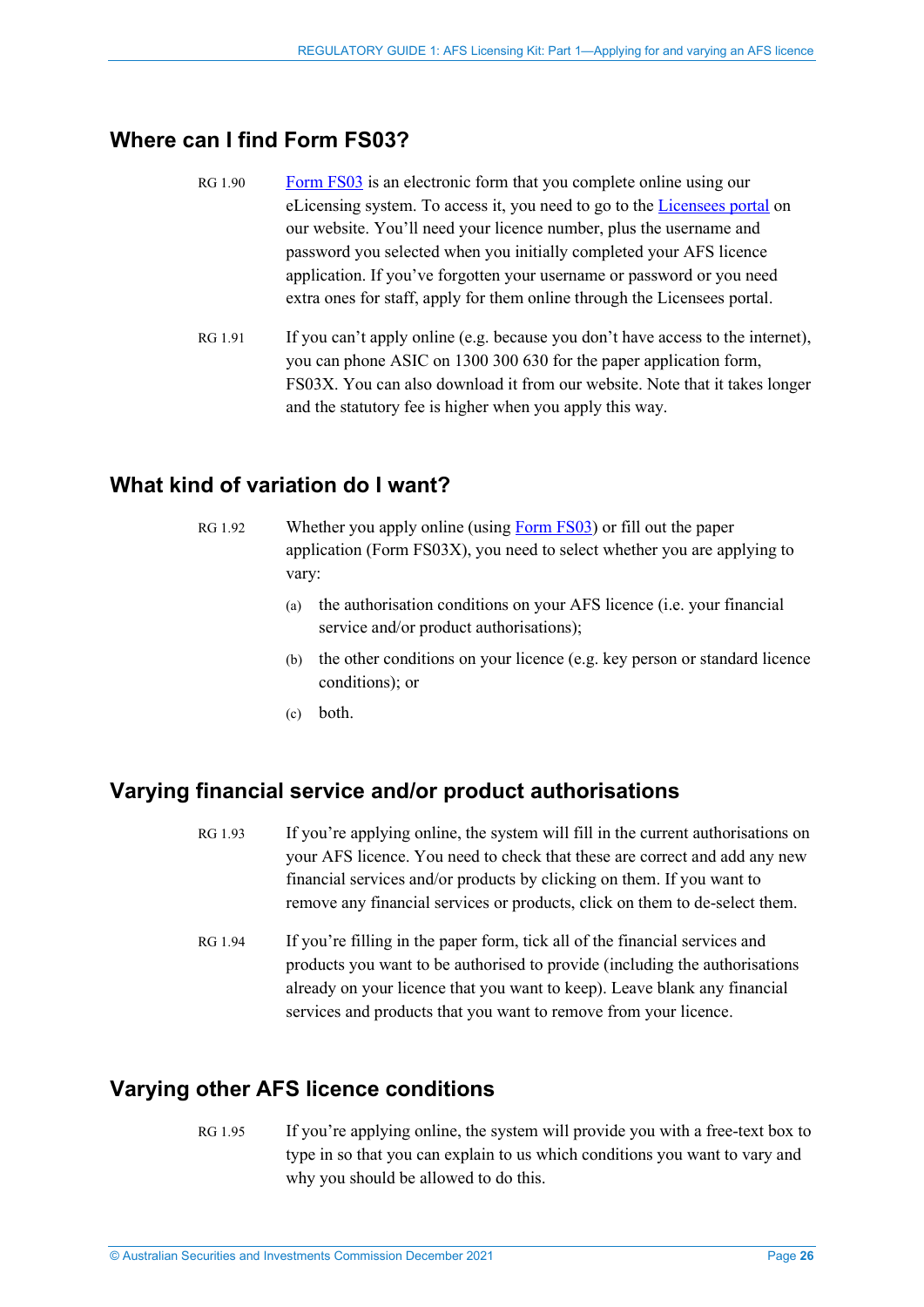RG 1.96 Try to make your answer as clear and concise as possible so that we can understand your answer to avoid unnecessary delays. You need to provide the same information if you're filling out the paper form.

## <span id="page-26-0"></span>**Finalising and submitting your variation application**

- RG 1.97 If you're applying online, the system will lead you through steps to finalise, print and submit [Form FS03.](https://asic.gov.au/regulatory-resources/forms/forms-folder/fs03-application-for-variation-of-authorisation-and-other-conditions/) After you've answered all of the questions, it's important to review the form carefully before you finalise it. You can click on 'Print Draft' to print a draft version for checking. Make sure that your answers are correct because you won't be able to change them after you have finalised the form online. You'll also be making declarations and certifications about the accuracy of your answers and your ability to provide the financial services and products affected by the variations to your AFS licence. It's a criminal offence to make false or misleading statements in your application.
- RG 1.98 You should also ensure that you've completed the required core proof documents because these form part of your variation application and you must email them to *licensing.afslproofs@asic.gov.au* immediately after you submit the online form. We might ask you for additional proofs when we are assessing your application.
- RG 1.99 You should sign the final print-out of your online form and pay the fee if you're paying by BPAY. The signed print-out is for your own records— unlike the print-out of [Form FS01,](https://asic.gov.au/regulatory-resources/forms/forms-folder/fs01-application-for-afs-licence/) you don't need to send your print-out of Form FS03 to us.

### <span id="page-26-1"></span>**What do I need to send to ASIC?**

RG 1.100 When you submit [Form FS03](https://asic.gov.au/regulatory-resources/forms/forms-folder/fs03-application-for-variation-of-authorisation-and-other-conditions/) online, you must immediately also send us:

- (a) copies of the core proof documents outlined in [RG 1.103](#page-27-0)[–RG 1.105.](#page-27-2) You should email these to [licensing.afslproofs@asic.gov.au.](mailto:licensing.afslproofs@asic.gov.au) Make sure you include the applicant name and application reference number in the subject line of your email. [RG 2](https://asic.gov.au/regulatory-resources/find-a-document/regulatory-guides/rg-2-afs-licensing-kit-part-2-preparing-your-afs-licence-application/) explains the core proof documents in more detail, including the information you must include in them. You'll need to read RG 2 before you prepare your core proof documents; and
- (b) a cheque by post if you haven't already paid the application fee by BPAY. If you will be paying by cheque, please advise us of this in the email containing the copies of your core proofs.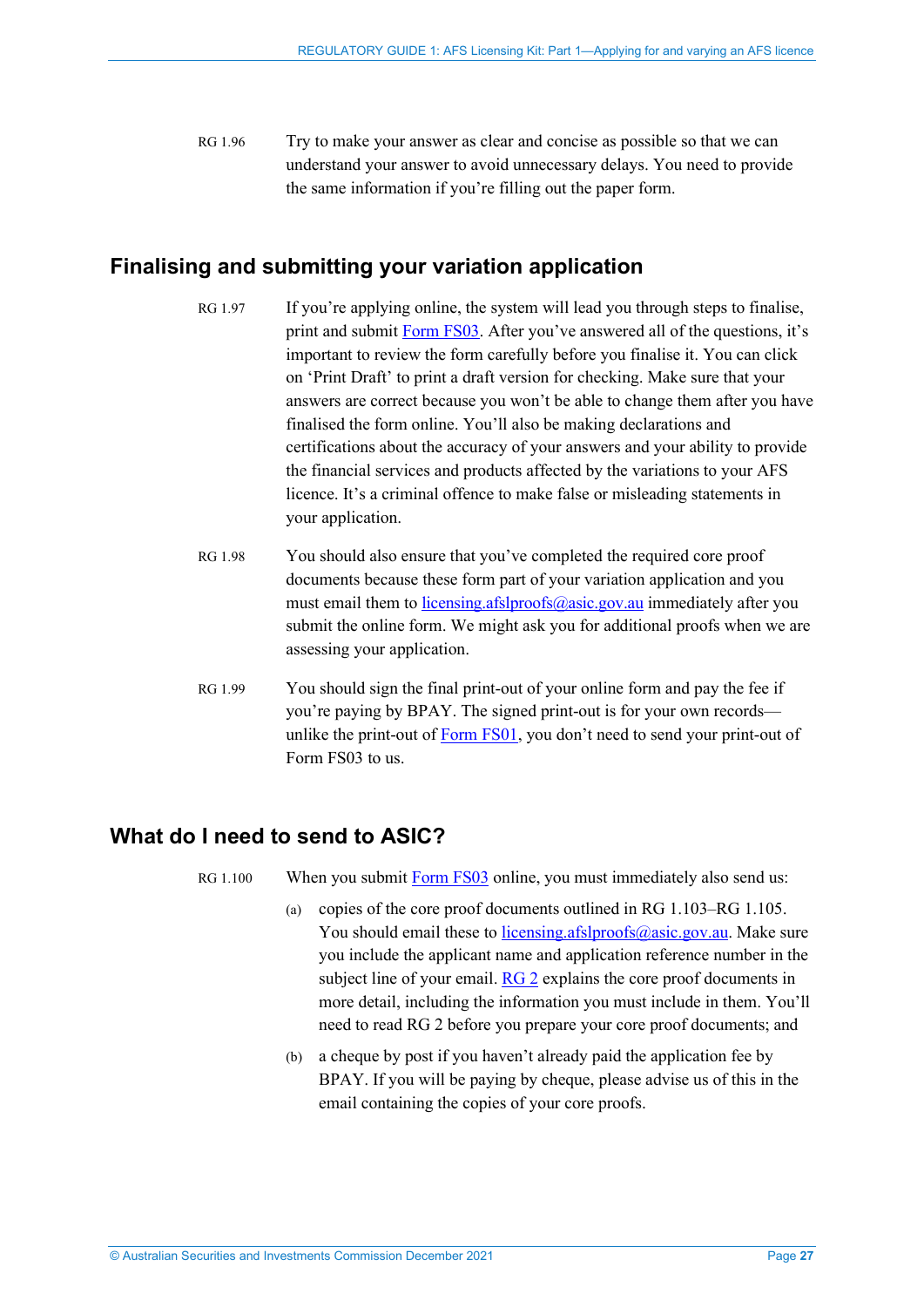- RG 1.101 If you don't apply online, you must post us the signed paper application, Form FS03X, together with your cheque and copies of your core proof documents.
- RG 1.102 See Appendix 2 for a checklist setting out all of the documents you must supply as part of your variation application.

### **Core proof documents**

- <span id="page-27-0"></span>RG 1.103 If you're applying to vary your financial service or product authorisations, or key person condition, the core proof documents you need to send us as part of your application are:
	- (a) A5 Business Description (so that we can understand how your business will work); and
	- (b) B1 Organisational Competence (to demonstrate that you have the organisational competence to provide your financial services and products, including any new ones).

Note: If you are an FFSP applying for a variation of a foreign AFS licence, you will not be required to submit the B1 Organisational Competence core proof.

- RG 1.104 These core proof documents should cover all of the financial services and products that will be provided under your AFS licence, not just the variation you're requesting.
- <span id="page-27-2"></span>RG 1.105 If you're applying to vary the other conditions on your licence, you only need to send us an A5 Business Description.
- <span id="page-27-1"></span>RG 1.106 For a brief explanation of these core proof documents, see [RG 1.43–](#page-13-1) [RG 1.52.](#page-15-0) Section E of [RG 2](https://asic.gov.au/regulatory-resources/find-a-document/regulatory-guides/rg-2-afs-licensing-kit-part-2-preparing-your-afs-licence-application/) explains them in more detail, including the information you need to include in them. You should read the information in Section E of RG 2 and prepare your core proof documents before you apply for your licence variation. Remember that the information in your core proofs needs to cover the changed circumstances you are describing in your variation application.
- RG 1.107 If your licence variation involves changes to your responsible managers, see [RG 1.120](#page-29-1)[–RG 1.123.](#page-30-2)

#### **Completeness check**

RG 1.108 After we receive your variation application (i.e. the completed [Form FS03](https://asic.gov.au/regulatory-resources/forms/forms-folder/fs03-application-for-variation-of-authorisation-and-other-conditions/) and your core proof documents), we'll do a 'completeness check' (also called a 'pre-lodgement check') on them to ensure that they are complete and acceptable for lodgement. If your application doesn't pass the completeness check it will be rejected and you'll have to re-apply.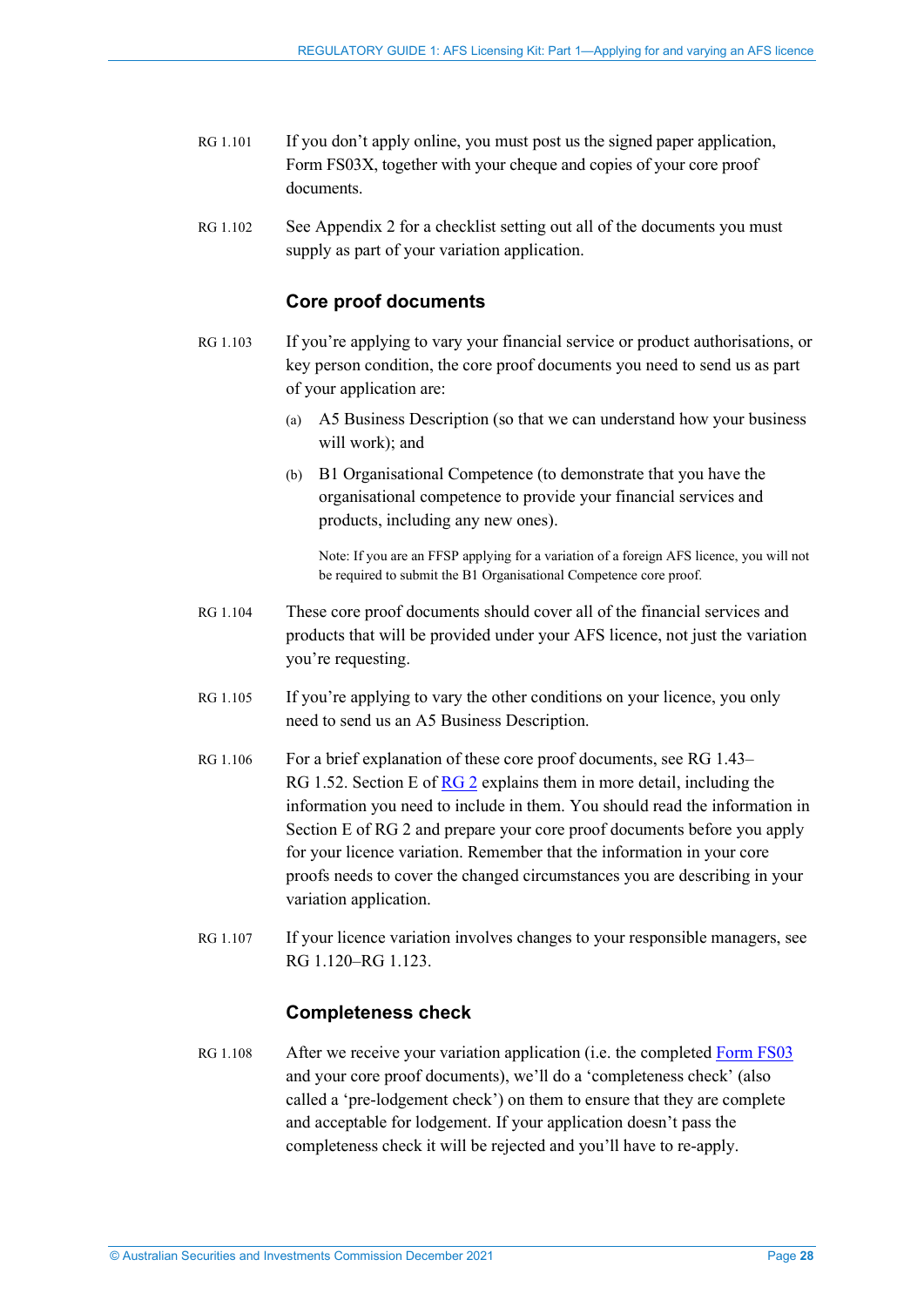- RG 1.109 You must ensure that:
	- (a) you've provided copies of the core proof documents outlined in RG [1.103–](#page-27-0)RG [1.106](#page-27-1) immediately after you submit your online application (if you're applying online);
	- (b) your core proof documents are complete, contain all of the information requested in Section E of [RG 2](https://asic.gov.au/regulatory-resources/find-a-document/regulatory-guides/rg-2-afs-licensing-kit-part-2-preparing-your-afs-licence-application/) and are tailored to your business (i.e. they must not be generic proofs and, if you are part of a corporate group, they must cover your particular financial services business); and
	- (c) you've paid the application fee.
- RG 1.110 If your variation application is rejected at the completeness check stage, you'll have to reapply. We'll hold your fee payment for your next application unless you write to us for a refund.
- RG 1.111 You can reapply using a copy of your original Form FS03: see  $\overline{RG}$  2 for more information. However, you'll need to send us new core proof documents. Please ensure that you rectify any deficiencies we identified in your original core proof documents before you reapply.

## <span id="page-28-0"></span>**Assessment process**

- RG 1.112 Provided your application passes the completeness check, we'll assign it to one of our licensing analysts for assessment.
- RG 1.113 When we assess applications, our level of assessment will vary depending on our analysis of your business and the market you propose to operate in. We've developed this approach to make our assessment process as efficient and effective as possible.
- RG 1.114 If we need more information, we'll contact you by telephone, or send you an email or letter. You should respond to all our requests promptly and within any timeframe we specify. If you don't, it will delay our decision, or we may decide to assess your application on the basis of the information we do have.

### **Additional proof documents**

RG 1.115 In some cases, we might need to ask you to send us additional proof documents before we can complete our assessment of your variation application. These will generally be one or more of the documents listed in Part E of your application print-out. However, we might need to ask you for other proofs not listed on your print-out if, for example, you haven't selected your authorisations correctly.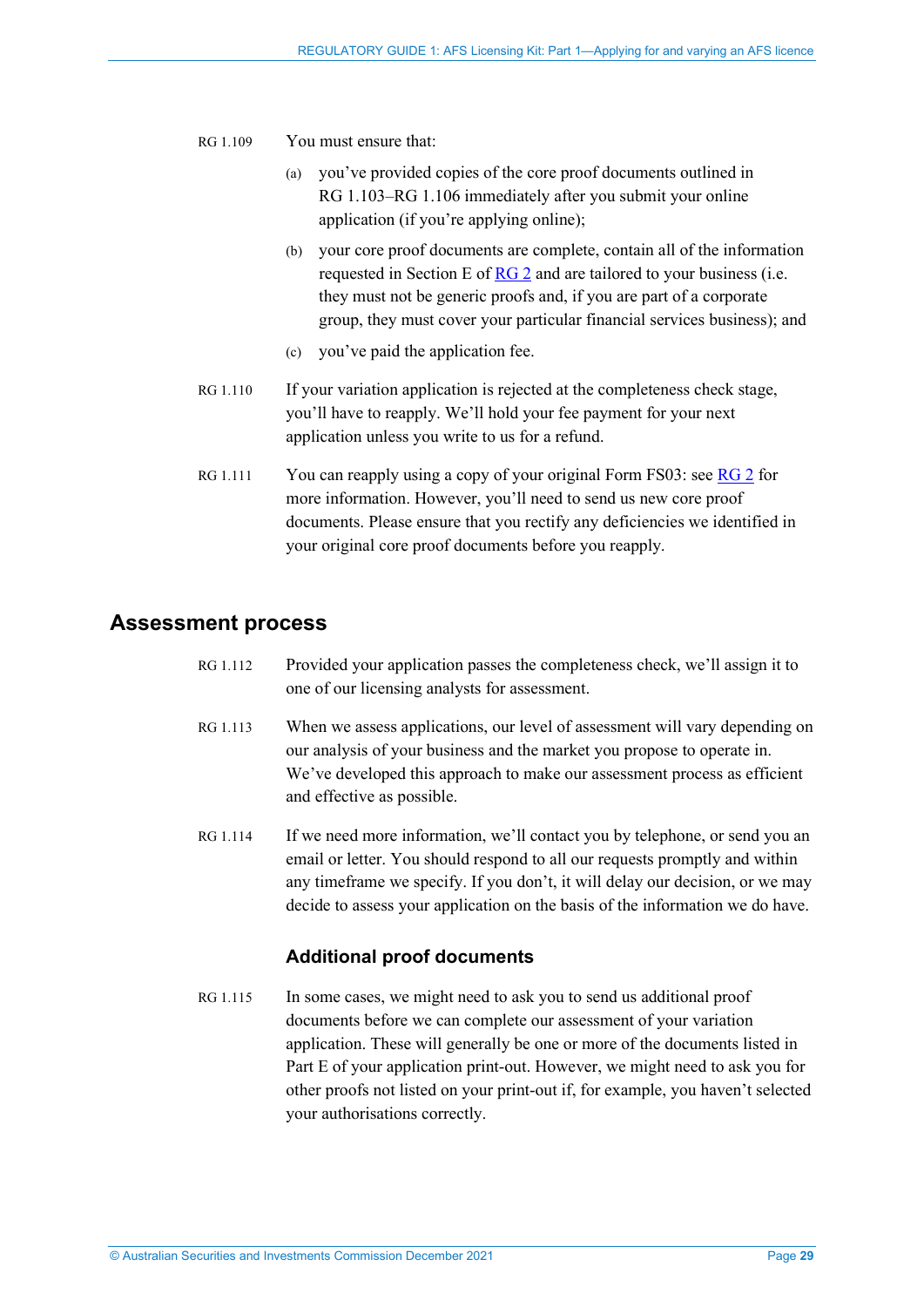- RG 1.116 We might also ask you to provide the following People Proofs to enable ASIC to assess your fit and proper people against the matters it must have regard to under s913BB:
	- (a) Statement of Personal Information;
	- (b) copy of a national criminal history check (less than 12 months old); and
	- (c) copy of a bankruptcy check (less than 12 months old).
- RG 1.117 You'll need to make sure we receive these as promptly as possible. It's important that you understand what information you need to give us in each additional proof document we request. You'll need to refer to Part  $3(RG_3)$ and remember that your additional proof documents also need to cover the changed circumstances you're describing in your variation application. Also make sure that your additional proof documents are tailored to your business. They must not be generic proofs and, if you are part of a corporate group, they must cover your financial services business.

#### **What happens to the information and proof documents I send to ASIC?**

RG 1.118 The information you provide in your variation application form is confidential, except for basic information about your business that is uploaded to a searchable public register on our website after you receive your varied licence.

> Note: For more information on how ASIC handles personal information, see ou[r privacy](https://asic.gov.au/about-asic/dealing-with-asic/privacy/)  [policy](https://asic.gov.au/about-asic/dealing-with-asic/privacy/) on our website.

RG 1.119 Your core and additional proof documents are also confidential. If these are sent in by post they will be scanned into our document imaging system and then destroyed.

## <span id="page-29-1"></span><span id="page-29-0"></span>**What if my licence variation involves changes to my responsible managers?**

- RG 1.120 If you're applying to vary your authorisations or other conditions, and you also want to add or remove one or more responsible managers, you need to also complete and submit [Form FS20](https://asic.gov.au/regulatory-resources/forms/forms-folder/fs20-change-of-details-for-an-australian-financial-services-licence/) *Change of details for an Australian financial services licence* as well a[s Form FS03.](https://asic.gov.au/regulatory-resources/forms/forms-folder/fs03-application-for-variation-of-authorisation-and-other-conditions/) Form FS20 is available from the [Licensees portal](http://www.asic.gov.au/licensees) on our website.
- RG 1.121 If you're adding responsible managers, you'll need to provide People Proofs for each new person. People Proofs include:
	- (a) a Statement of Personal Information;
	- (b) copy of a national criminal history check;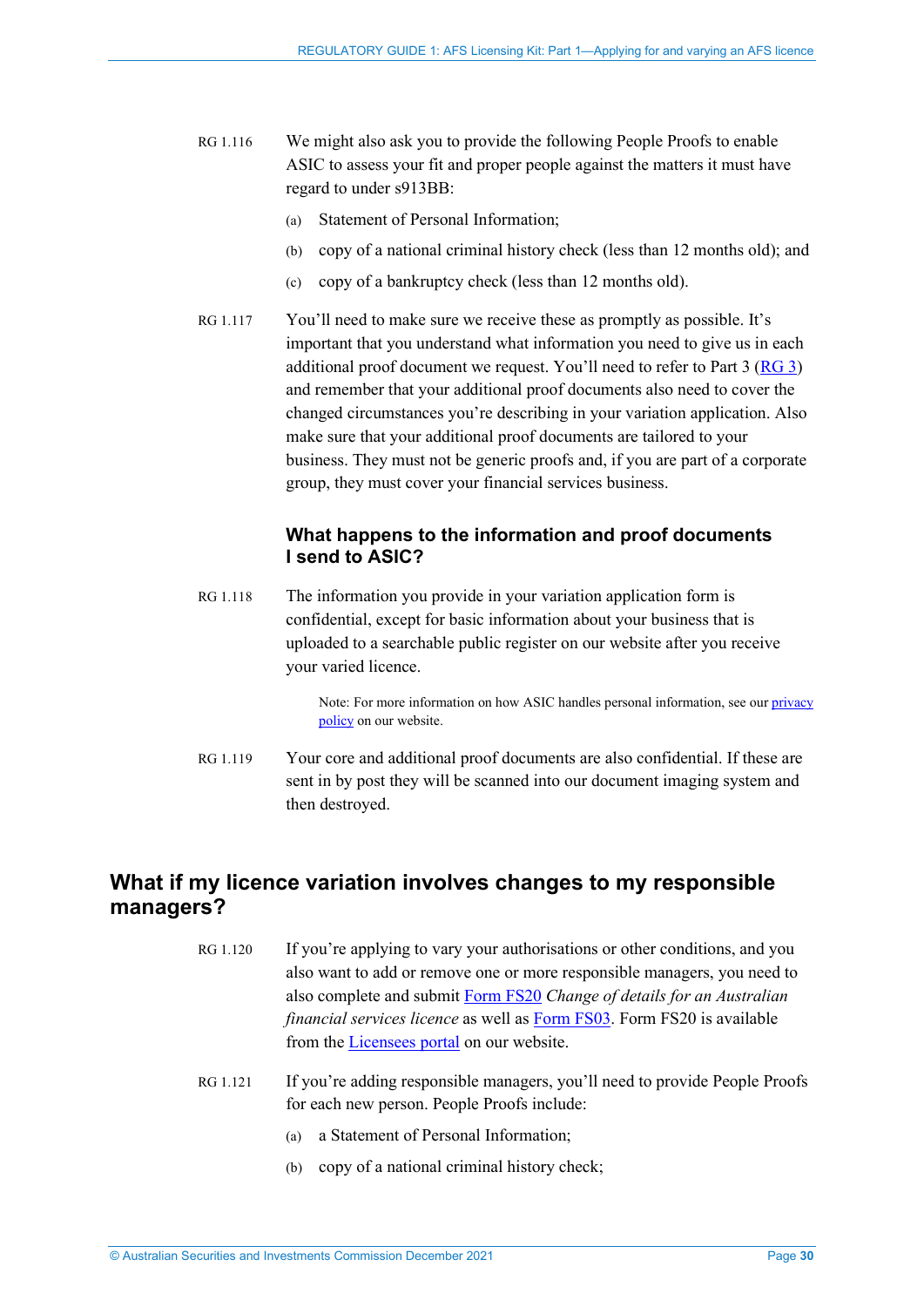- (c) copy of a bankruptcy check;
- (d) copies of qualification certificates; and
- (e) copies of two business references (at least one of these must be from someone external to the responsible manager's organisation).
- RG 1.122 You will need to scan and send these People Proofs to [FS20proofs@asic.gov.au.](mailto:FS20proofs@asic.gov.au)
- <span id="page-30-2"></span>RG 1.123 Section E of  $RG2$  explains these proofs in more detail. Note that it can take **six weeks or more** to get national criminal history checks, so you need to apply for these before you submit Form FS20.

## <span id="page-30-0"></span>**Can I withdraw my application?**

- RG 1.124 You can withdraw your application at any stage of the application process. If you withdraw it at the completeness check stage, we'll hold your fee payment for your next application unless you write to us for a refund.
- RG 1.125 If you withdraw your application after it has been accepted for lodgement, we won't be able to refund your application fee or hold it over if you decide to re-apply.

## <span id="page-30-1"></span>**When will I get my varied licence?**

- RG 1.126 If we decide to grant the variation to your AFS licence, we'll first send you a draft varied licence. You'll need to check the authorisations and other conditions on your draft licence and formally consent to it before we can send you your final licence. Do this by printing off the accompanying consent notice, signing it and sending it back to us. If you withdraw your variation application, your current licence will remain in operation.
- RG 1.127 Your draft licence will also be accompanied by a 'requirements letter' listing any outstanding matters you need to finalise before we can grant the final varied AFS licence. For example, you might need to provide details of your professional indemnity insurance if you didn't have these under your initial licence. You'll need to finalise these outstanding matters as quickly as possible. If you don't do this in a reasonable timeframe, we may withdraw our offer of a varied licence. You'll need to contact us if you have any problems finalising these outstanding matters.
- RG 1.128 The requirements letter will also ask you to confirm that there have been no material changes to the information you provided in your application, or in information later provided in support of your application. We will not vary your licence until we receive this confirmation. Please note that providing a false or misleading statement, including in relation to this confirmation, is a grounds for revocation of a licence.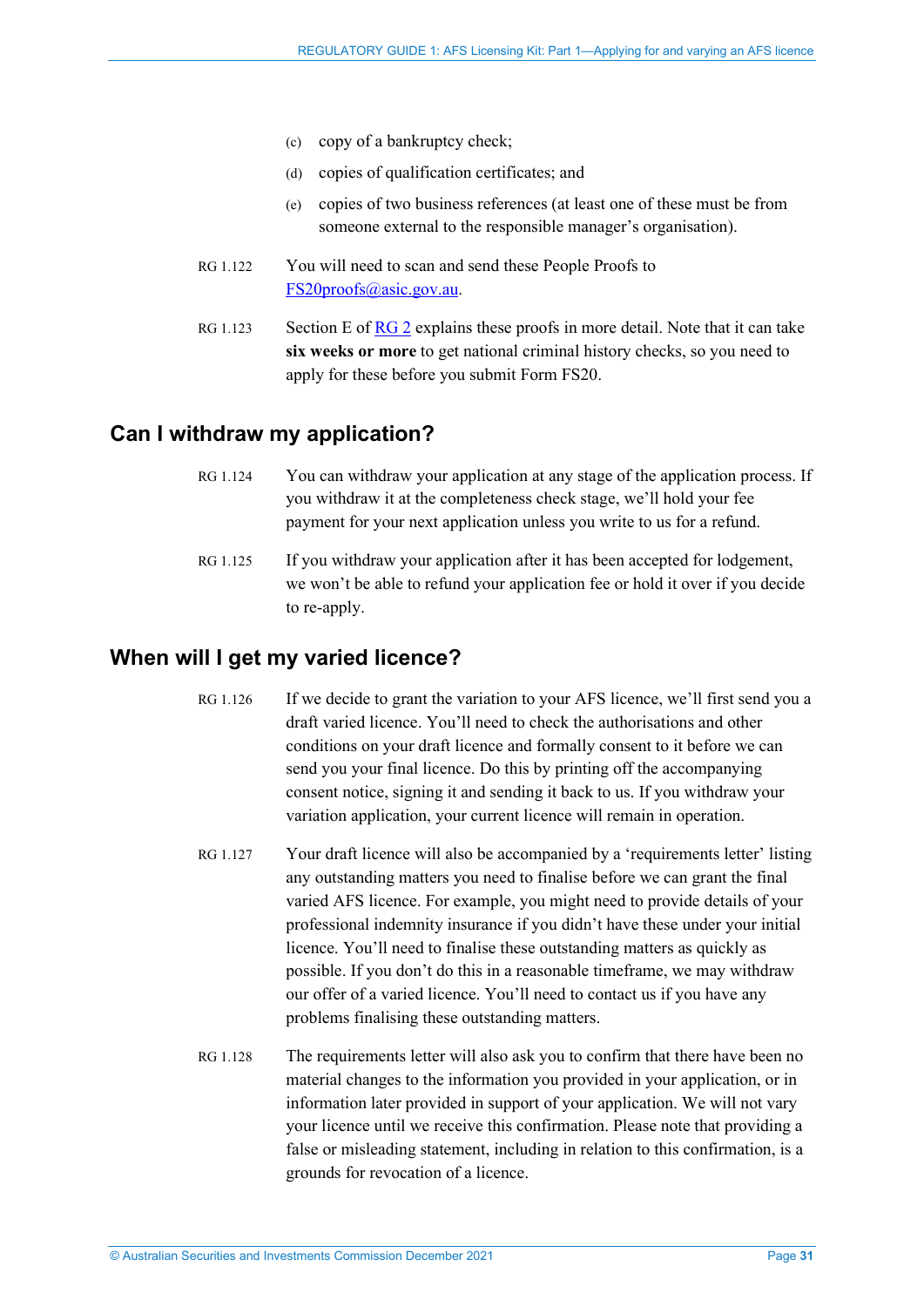## <span id="page-31-0"></span>**What if my variation application is refused?**

- RG 1.129 We may refuse your variation application if we don't believe you have the capacity to provide the additional financial services or products you've asked to be authorised for, or we think your request to change your other (non-authorisation) conditions isn't appropriate.
- RG 1.130 Before a formal decision is made on whether to refuse to grant your variation application, your application will be considered by an ASIC 'delegate', who is authorised to make the final decision. If the delegate is considering that they will refuse your application, they will send you a letter explaining why and giving you two options:
	- (a) You can choose to withdraw your application: If you take this option, you are not entitled to a refund, or credit, on your application.
	- (b) You can appear at a hearing and/or make submissions: This will give you an opportunity to further explain why you believe the application for a variation should be granted. If, after considering any submissions, the delegate decides not to grant your variation, they will send you a further letter setting out their decision and reasons why. They'll also tell you that you can apply to the Administrative Appeals Tribunal for a review if you disagree with the final decision.
- <span id="page-31-1"></span>RG 1.131 If we refuse your variation application, your current licence will still be valid.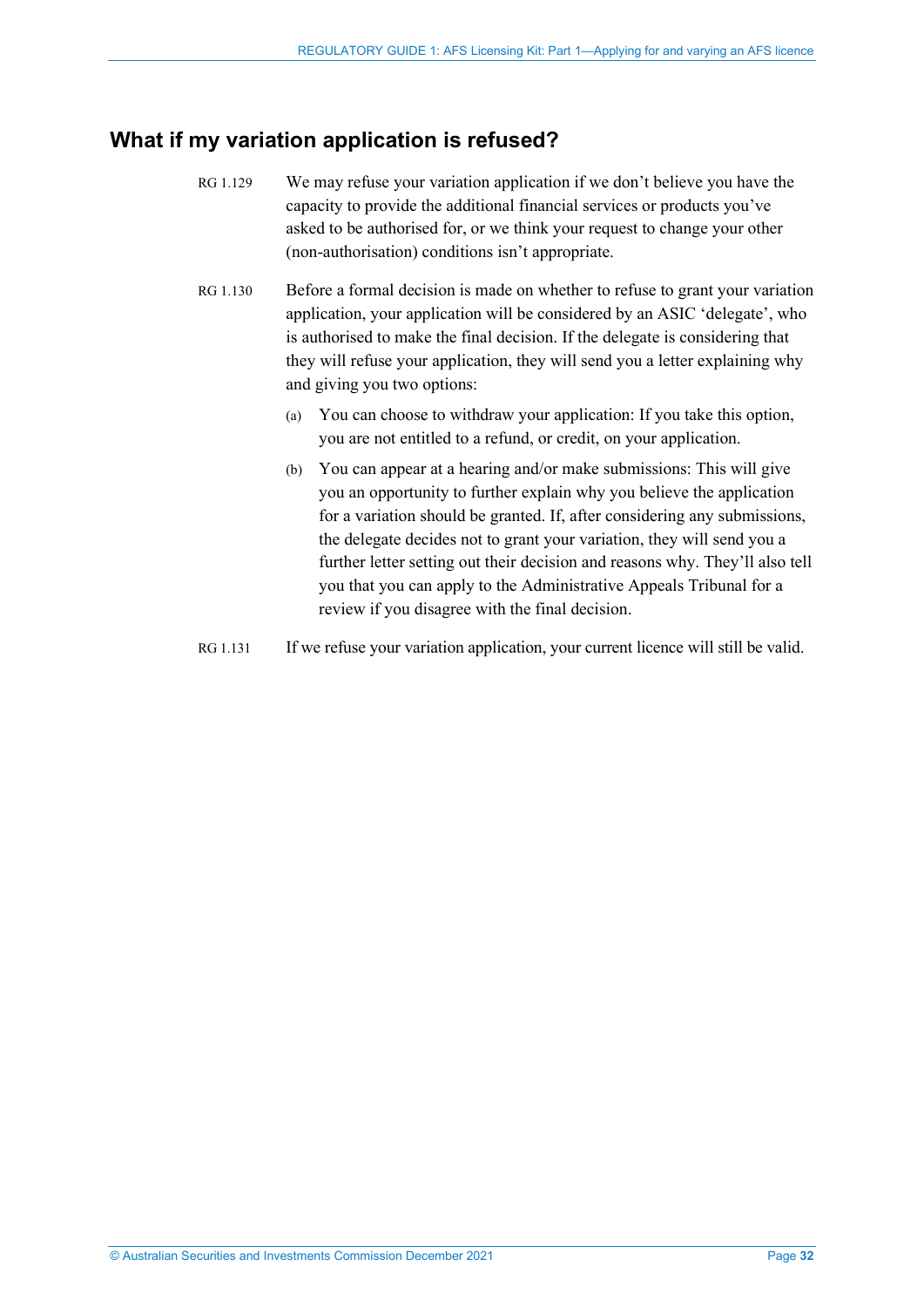## <span id="page-32-0"></span>**Appendix 1: AFS licence application— Documentation checklist**

## <span id="page-32-1"></span>**AFS licence application checklist**

Once you've submitted the online application form, you must immediately email the following documents to ASIC or your application will be incomplete and ASIC may reject it for lodgement, meaning it will not be accepted and assessed.

- $\Box$  Signed print-out of the application form
- □ A5 Business Description
- $\Box$  People Proofs for each responsible manager:
	- $\Box$  Statement of Personal Information
	- $\Box$  copies of qualification certificates
	- $\Box$  copy(ies) of criminal history check(s)
	- $\Box$  copy(ies) of bankruptcy check(s)
	- $\Box$  copies of two business references (at least one of these should be from someone external to the responsible manager's current organisation)
- □ People Proofs for each of your 'fit and proper people':
	- □ Statement of Personal Information
	- $\Box$  copy(ies) of criminal history check(s)
	- $\Box$  copy(ies) of bankruptcy check(s)
- $\Box$  B1 Organisational Competence
- $\Box$  B5 Financial Statements and Financial Resources, including signed balance sheet, profit and loss statement (if already trading) and cash flow projection—unless you're regulated by APRA. However, if you are an RSE licensee authorised to operate registered managed investment schemes, you must send this proof.
- $\Box$  Please also ensure that the application fee has been paid.

Scan the print-out of your application form and copies of all your core proof documents and email these to ASIC at licensing.afslproofs $\hat{\omega}$ asic.gov.au quoting the applicant name and application reference number in the title of the email. If your email will exceed the 10MB limit, please send multiple emails containing separate core proof documents.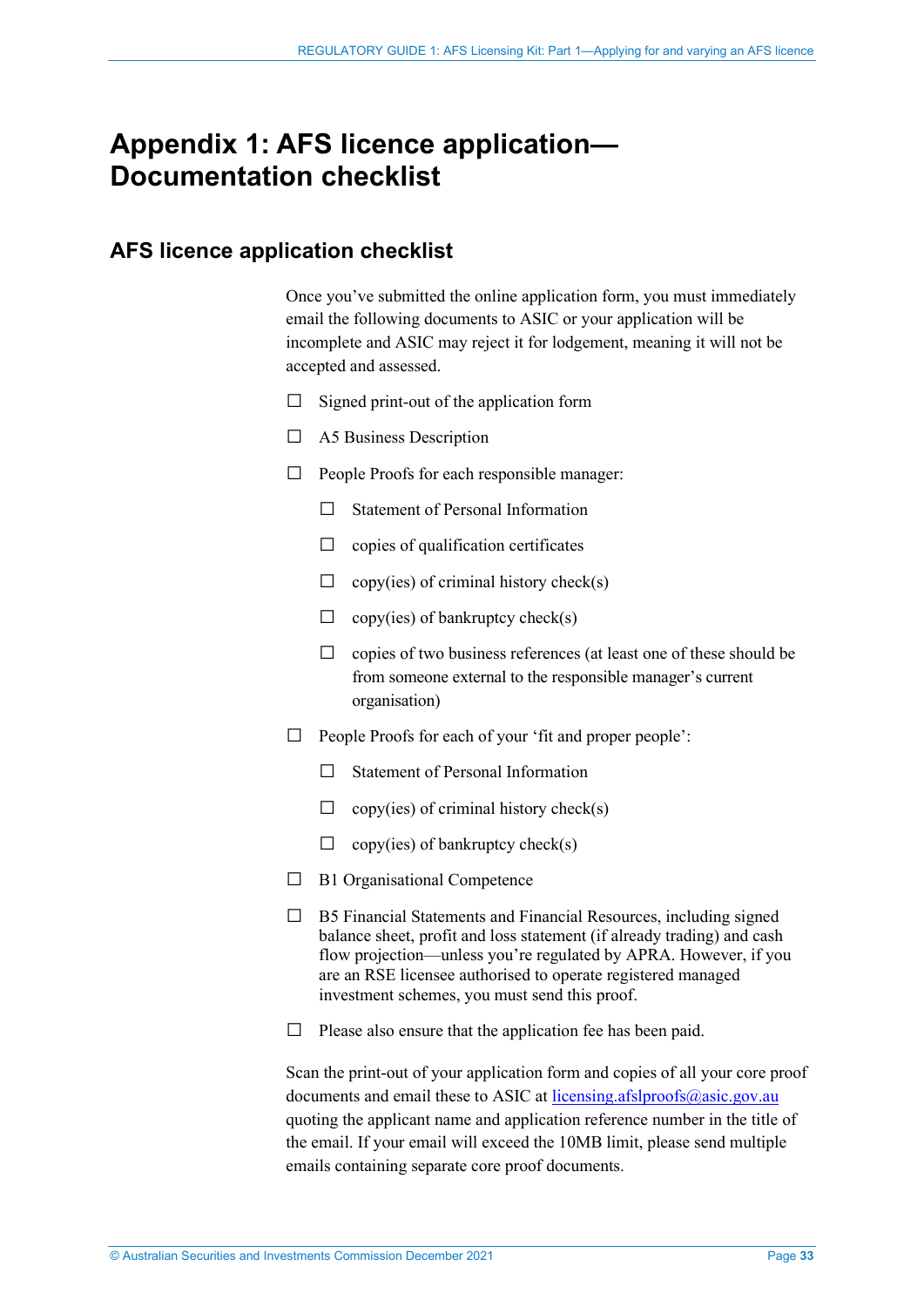## <span id="page-33-0"></span>**AFS licence application checklist for FFSPs**

Once you've submitted the online application form, you must immediately email the following documents to ASIC or your application will be incomplete.

- $\Box$  Signed print-out of the application form
- □ A5 Business Description
- $\Box$  People Proofs for each of your 'fit and proper people':
	- □ Statement of Personal Information
	- $\Box$  copy of a national criminal history check
	- $\Box$  copy of a bankruptcy check
- $\Box$  People Proofs for each responsible manager:
	- $\Box$  Statement of Personal Information
	- $\Box$  copy of a national criminal history check
	- $\Box$  copy of a bankruptcy check
- $\Box$  A copy of the relevant authorisation in an overseas regulatory regime that is specified in Schedule 1 of *[ASIC Corporations \(Foreign Financial](https://www.legislation.gov.au/current/F2020L00237)  [Service Providers—Foreign AFS Licensees\) Instrument 2020/198](https://www.legislation.gov.au/current/F2020L00237)* or an individual relief instrument provided on substantially the same terms as this instrument.
- $\Box$  Please also ensure that the application fee has been paid.

Scan the print-out of your application form and copies of all your core proof documents and email these to ASIC at licensing.afslproofs $\omega$ asic.gov.au quoting the applicant name and application reference number in the title of the email. If your email will exceed the 10MB limit, please send multiple emails containing separate core proof documents.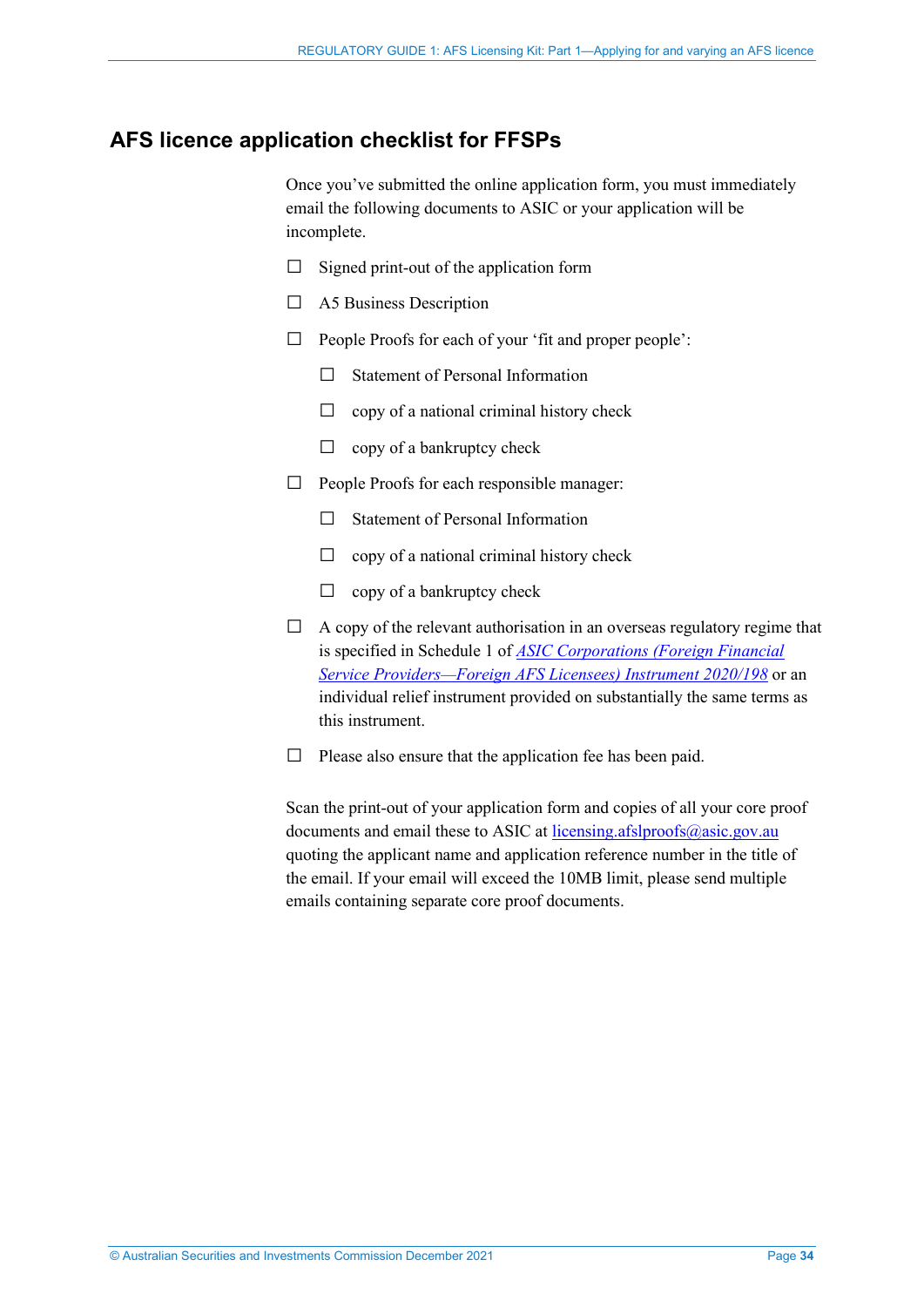## <span id="page-34-0"></span>**Appendix 2: AFS licence variation—Documentation checklist**

## <span id="page-34-1"></span>**AFS licence variation checklist**

Once you've submitted the online application form, you must immediately email the following documents to ASIC or your application will be incomplete.

- $\Box$  A5 Business Description
- $\Box$  B1 Organisational Competence (if varying the key person condition or the authorisations held)
- $\Box$  Please also ensure that the application fee has been paid.

Scan copies of all your core proof documents and email these to ASIC at [licensing.afslproofs@asic.gov.au](mailto:licensing.afslproofs@asic.gov.au) quoting the applicant name and application reference number in the title of the email. If your email will exceed the 10MB limit, please send multiple emails containing separate core proof documents.

Additionally, if you are advising of new responsible manager(s) via [Form](https://asic.gov.au/regulatory-resources/forms/forms-folder/fs20-change-of-details-for-an-australian-financial-services-licence/) FS20 *Change of details for an Australian financial services licence*, the following proof documents will need to be emailed to  $FS20<sub>proofs</sub>( $\omega$ asic.gov.au, quoting the license name and lodgement$ reference number in the title of the email*:*

- $\Box$  People Proofs for each responsible manager:
	- □ Statement of Personal Information
	- $\Box$  copies of qualification certificates
	- $\Box$  copy(ies) of a national criminal history check(s)
	- $\Box$  copy(ies) of a bankruptcy check(s)
	- $\Box$  copies of two business references (at least one of these should be from someone external to the responsible manager's current organisation)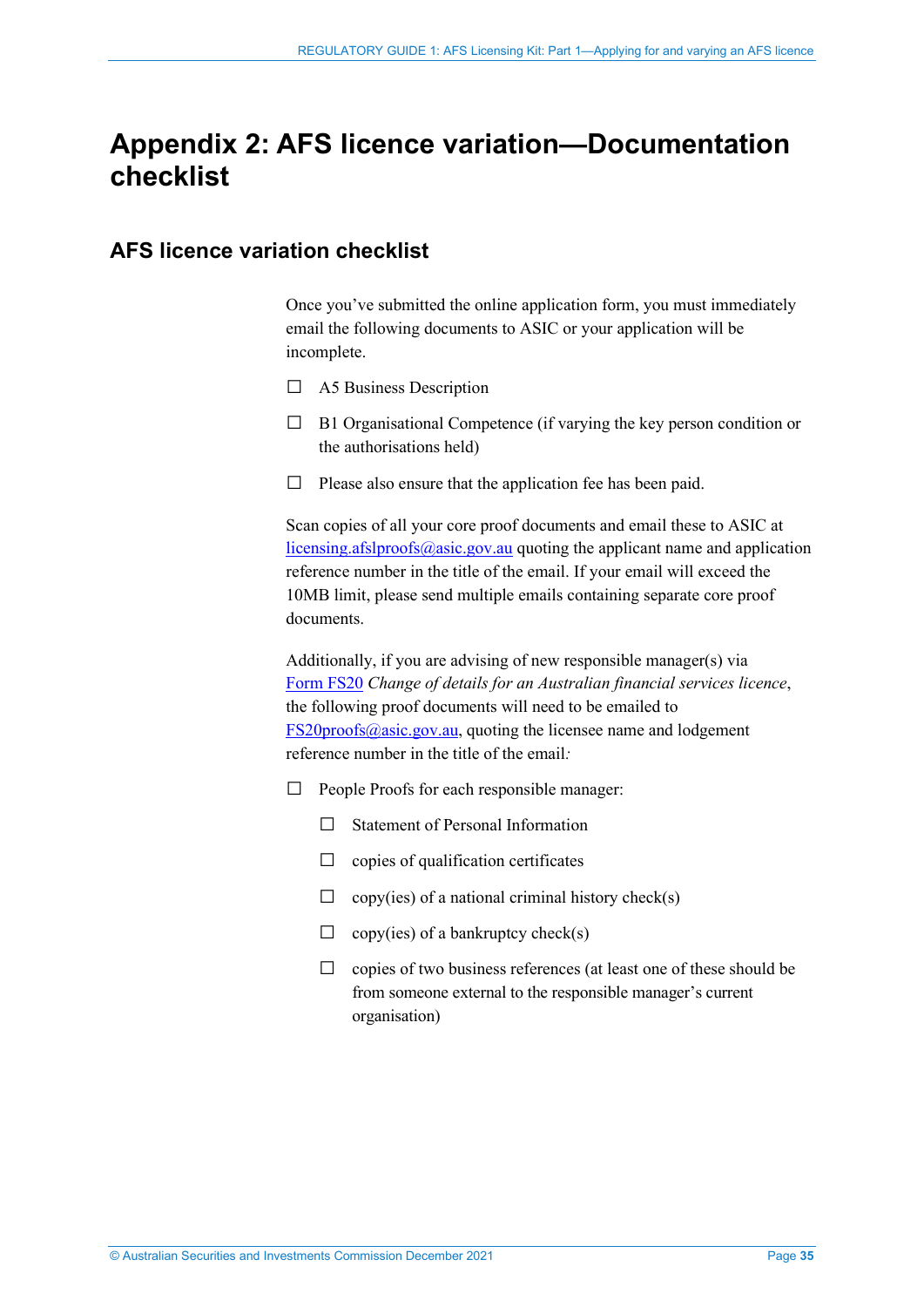## <span id="page-35-0"></span>**AFS licence variation checklist for FFSPs**

Once you've submitted the online application form, you must immediately email the following core proof to ASIC or your application will be incomplete.

- □ A5 Business Description
- □ Please also ensure that the application fee has been paid.

Scan copies of all your core proof documents and email these to ASIC at [licensing.afslproofs@asic.gov.au](mailto:licensing.afslproofs@asic.gov.au) quoting the applicant name and application reference number in the title of the email.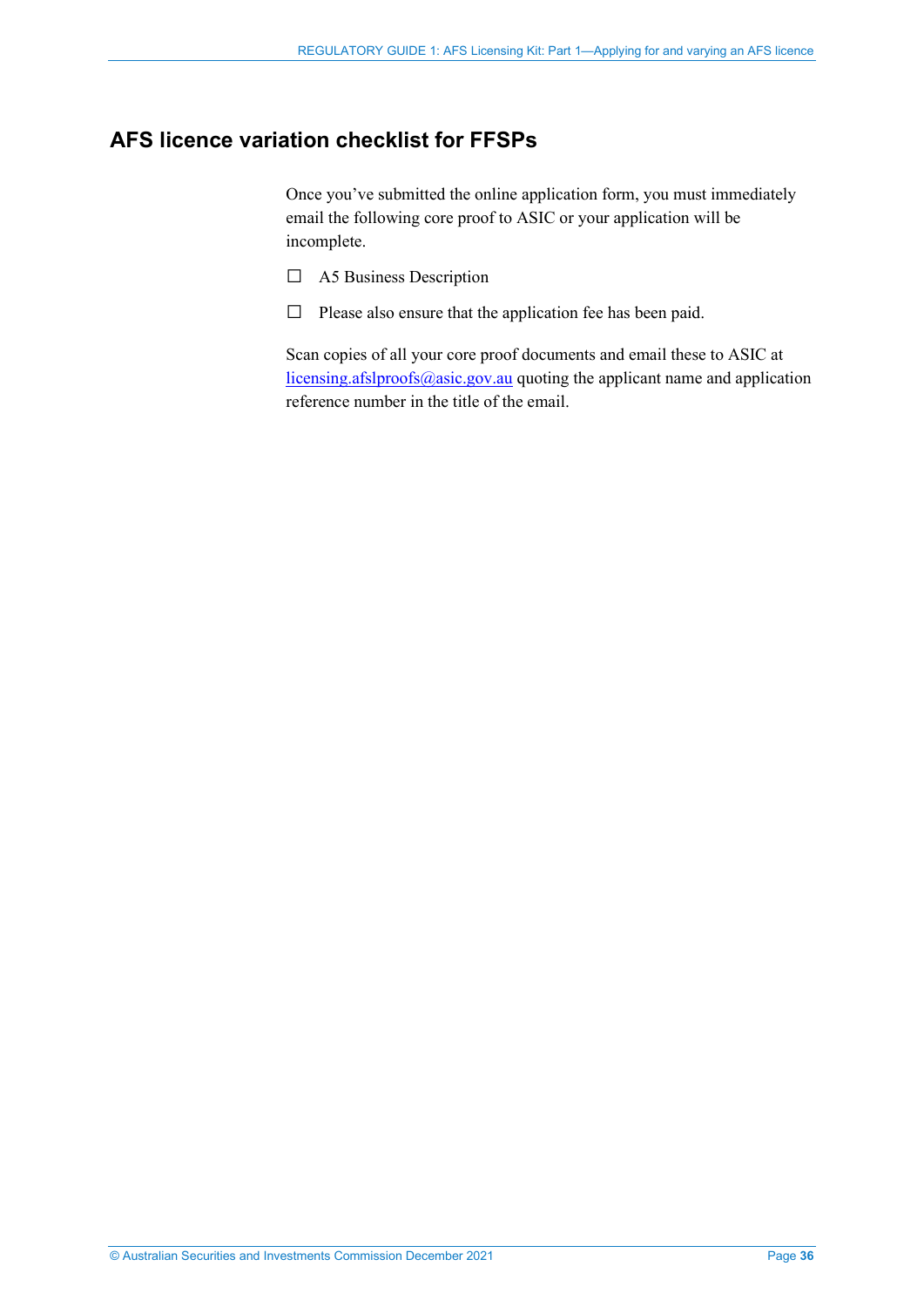## <span id="page-36-0"></span>**Key terms**

| Term                                    | <b>Meaning in this document</b>                                                                                                                                                                                                                 |
|-----------------------------------------|-------------------------------------------------------------------------------------------------------------------------------------------------------------------------------------------------------------------------------------------------|
| <b>AFS</b> licence                      | An Australian financial services licence under s913B of<br>the Corporations Act that authorises a person who carries<br>out a financial services business to provide financial<br>services                                                      |
|                                         | Note: This is a definition contained in s761A of the<br>Corporations Act.                                                                                                                                                                       |
| AFS licensee                            | A person who holds an Australian financial services<br>licence under s913B of the Corporations Act                                                                                                                                              |
| APRA                                    | Australian Prudential Regulation Authority                                                                                                                                                                                                      |
| <b>ASIC</b>                             | Australian Securities and Investments Commission                                                                                                                                                                                                |
| body regulated by<br><b>APRA</b>        | Has the meaning given in s3(2) of the Australian<br>Prudential Regulation Authority Act 1998                                                                                                                                                    |
| claims handling and<br>settling service | Has the meaning given in s766G of the Corporations Act                                                                                                                                                                                          |
| control                                 | Has the meaning given in s910B of the Corporations Act                                                                                                                                                                                          |
| <b>Corporations Act</b>                 | Corporations Act 2001, including regulations made for the<br>purposes of that Act                                                                                                                                                               |
| crowd-funding service                   | Has the meaning given in s766F of the Corporations Act                                                                                                                                                                                          |
| financial services<br>laws              | Has the meaning given in s761 of the Corporations Act                                                                                                                                                                                           |
| FFSP                                    | A foreign financial services provider-a provider of financial<br>services that is regulated by an overseas regulatory<br>authority and that wishes to provide its wholesale financial<br>services in Australia without obtaining an AFS licence |
| fit and proper people                   | The people who ASIC must have no reason to believe<br>are not fit and proper persons to perform one or more of<br>their functions under s913BA. These people include:                                                                           |
|                                         | • if you are a body corporate-your officers;                                                                                                                                                                                                    |
|                                         | • if you are a partnership or multiple trustee:                                                                                                                                                                                                 |
|                                         | - any partners or trustees; and                                                                                                                                                                                                                 |
|                                         | - any senior managers of the partnership or trust;                                                                                                                                                                                              |
|                                         | • if you are an individual-you;                                                                                                                                                                                                                 |
|                                         | • any person who 'controls' you, as the applicant<br>(referred to as a controller); and                                                                                                                                                         |
|                                         | • any officer, partner, trustee or senior manager of a<br>controller.                                                                                                                                                                           |
|                                         | Note: See s910B of the Corporations Act for the definition of<br>'control'.                                                                                                                                                                     |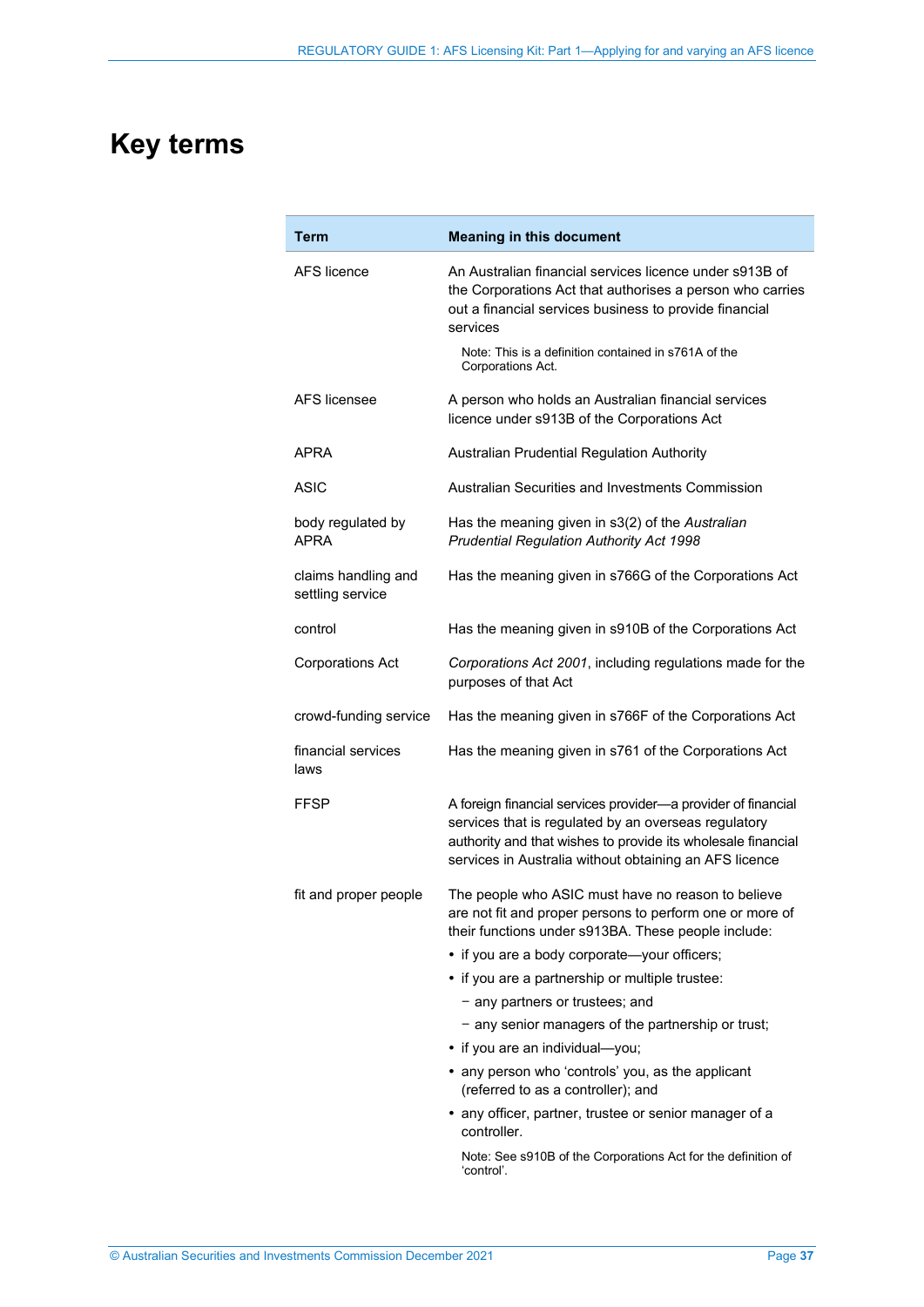| <b>Term</b>                      | <b>Meaning in this document</b>                                                                                                                               |
|----------------------------------|---------------------------------------------------------------------------------------------------------------------------------------------------------------|
| fit and proper person            | A person who satisfies the requirement referred to in<br>s913BA(1) of the Corporations Act.                                                                   |
| foreign AFS licence              | A modified AFS licence issued to an FFSP that:                                                                                                                |
|                                  | • provides financial services to wholesale clients in<br>Australia; and                                                                                       |
|                                  | • is regulated by an overseas regulatory regime that<br>ASIC has determined is sufficiently equivalent to the<br>Australian regulatory regime                 |
| general obligations              | The obligations of an AFS licensee under s912A(1) of the<br><b>Corporations Act</b>                                                                           |
| officer                          | Has the meaning given in s9 of the Corporations Act in<br>relation to an 'officer of a corporation'.                                                          |
| overseas regulatory<br>regime    | The regulatory regime supervised and administered by<br>the overseas regulatory authority                                                                     |
| PF 209 (for example)             | An ASIC pro forma (in this example numbered 209)                                                                                                              |
| registered scheme                | A managed investment scheme that is registered under<br>s601EB of the Corporations Act                                                                        |
| regulated<br>superannuation fund | Has the meaning given in the Superannuation Industry<br>(Supervision) Act 1993                                                                                |
| representative                   | Means:                                                                                                                                                        |
|                                  | • an authorised representative of the licensee;                                                                                                               |
|                                  | • an employee or director of the licensee;                                                                                                                    |
|                                  | • an employee or director of a related body corporate of<br>the licensee; or                                                                                  |
|                                  | • any other person acting on behalf of the licensee                                                                                                           |
|                                  | Note: This is a definition contained in s910A of the<br>Corporations Act.                                                                                     |
| RG 105 (for example)             | An ASIC regulatory guide (in this example numbered<br>105)                                                                                                    |
| <b>RSE</b> licence               | Registrable superannuation entity licence (granted by<br>APRA)                                                                                                |
| <b>RSE</b> licensee              | A registrable superannuation entity licensee-has the<br>meaning given in s10 of the Superannuation Industry<br>(Supervision) Act 1993                         |
| senior manager                   | Has the meaning given by s9 of the Corporations Act in<br>relation to a partnership or trust as a person, other than a<br>partner or trustee, who:            |
|                                  | • makes, or participates in making, decisions that affect<br>the whole, or a substantial part, of the business or<br>affairs of the partnership or trust; and |
|                                  | • has the capacity to affect significantly the financial<br>standing of the partnership or trust                                                              |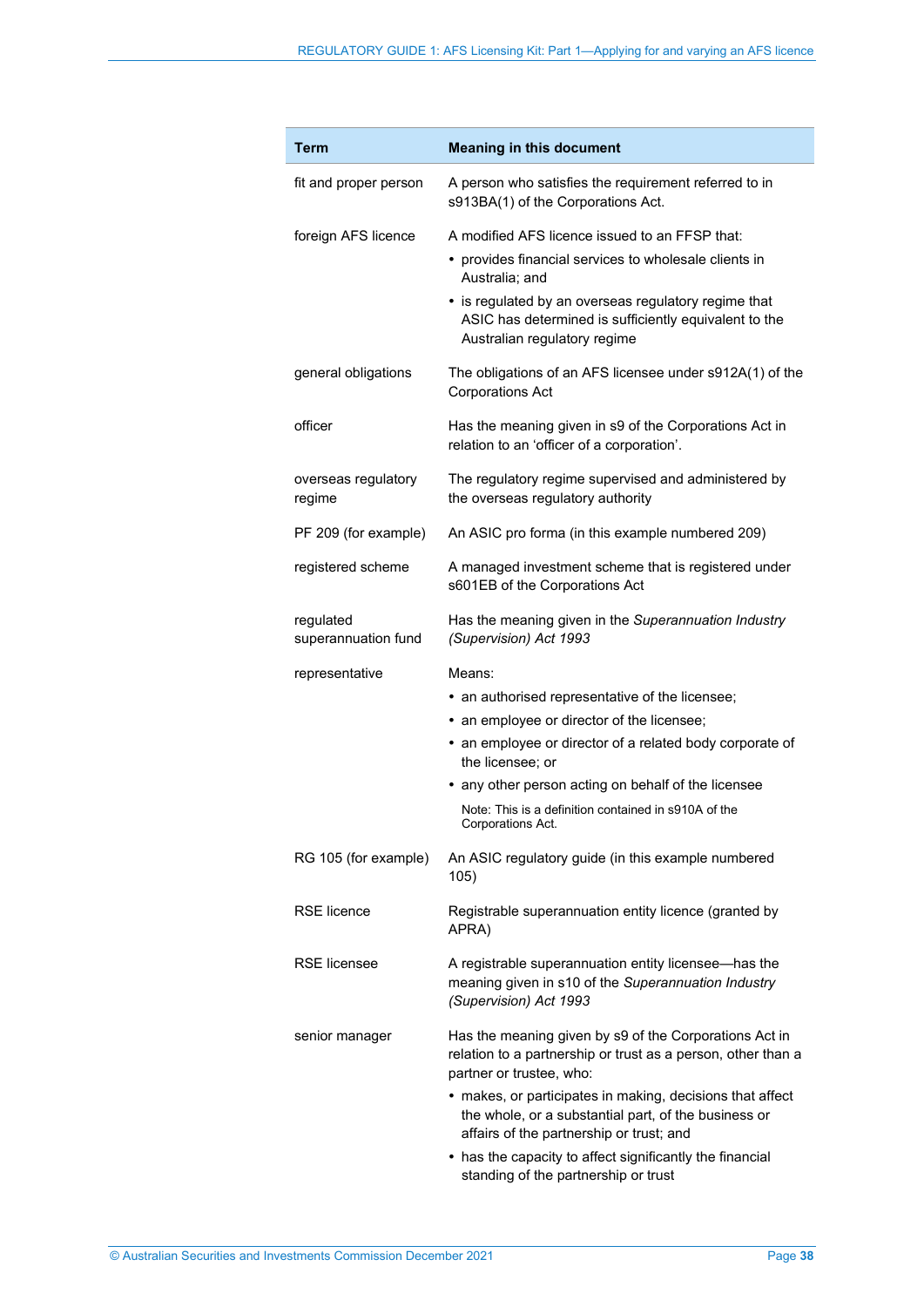| <b>Term</b>                             | <b>Meaning in this document</b>                                         |
|-----------------------------------------|-------------------------------------------------------------------------|
| superannuation<br>trustee service       | Has the meaning given in s766H of the Corporations Act                  |
| traditional trustee<br>company services | Has the meaning given in $s601RAC(1)$ of the<br><b>Corporations Act</b> |
| trustee company                         | Has the meaning given in s601RAB(1) of the<br><b>Corporations Act</b>   |
| vou                                     | Applicant for an AFS licence or a variation to an AFS<br>licence        |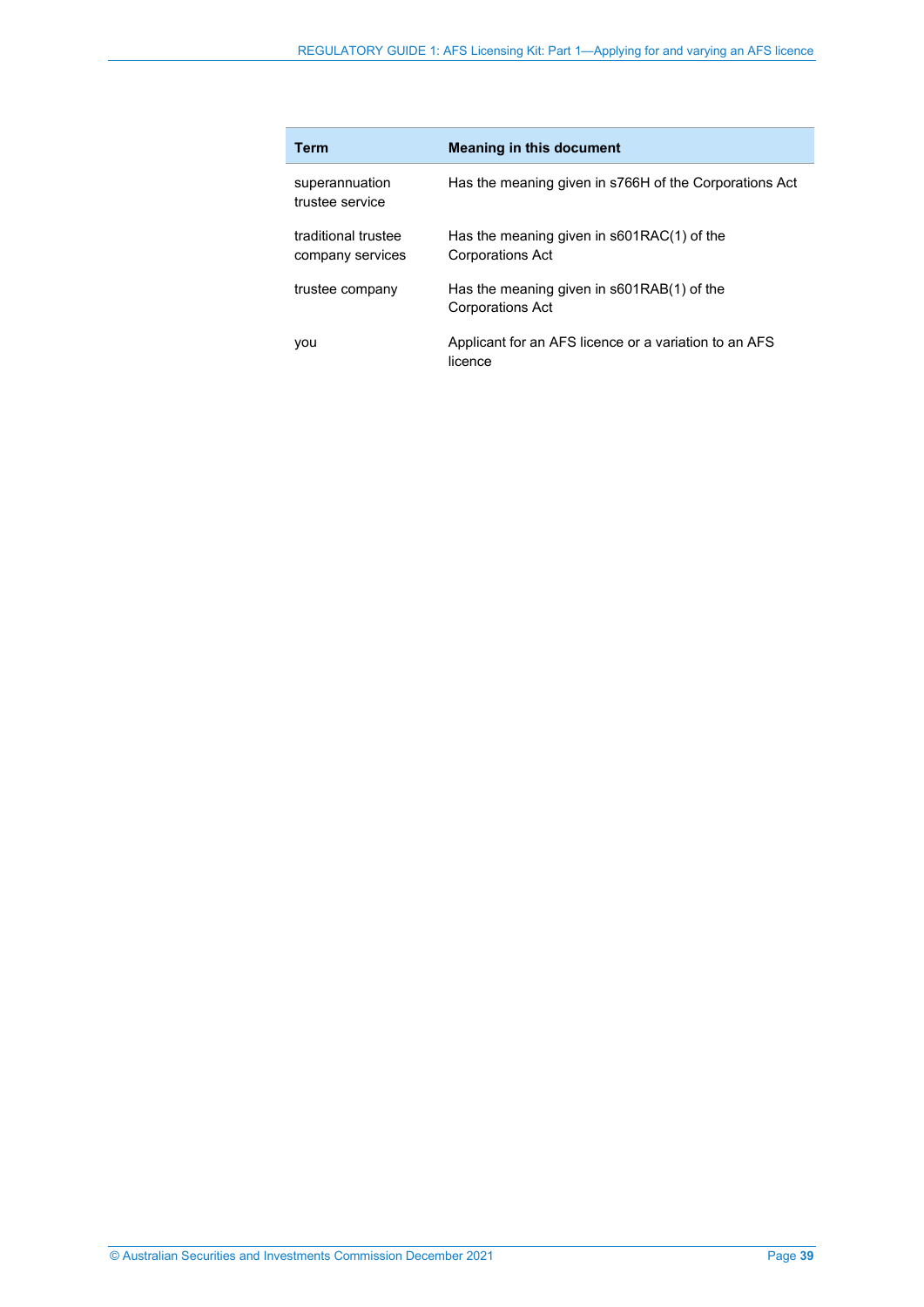## <span id="page-39-0"></span>**Related information**

#### **Headnotes**

additional proofs, adequacy of resources, application form, AFS licensee, Australian financial services licence, authorisations, body corporate, compensation arrangements, compliance arrangements, core proofs, dispute resolution, financial products, financial services, fit and proper person, foreign AFS licence, foreign financial services provider, multiple trustee, organisational competence, partnership, representatives, responsible managers, risk management, variation

#### **Legislative instruments and pro formas**

*[ASIC Corporations \(Foreign Financial Services Providers—Foreign AFS](https://www.legislation.gov.au/current/F2020L00237)  [Licensees\) Instrument 2020/198](https://www.legislation.gov.au/current/F2020L00237)*

[PF 209](https://asic.gov.au/for-finance-professionals/afs-licensees/applying-for-and-managing-an-afs-licence/australian-financial-services-licence-conditions-pro-forma-209/) *Australian financial services licence conditions*

#### **Regulatory guides and information sheets**

[RG 2](http://asic.gov.au/regulatory-resources/find-a-document/regulatory-guides/rg-2-afs-licensing-kit-part-2-preparing-your-afs-licence-application/) *AFS Licensing Kit: Part 2—Preparing your AFS licence or variation application*

[RG 3](http://asic.gov.au/regulatory-resources/find-a-document/regulatory-guides/rg-3-afs-licensing-kit-part-3-preparing-your-additional-proofs/) *AFS Licensing Kit: Part 3—Preparing your additional proofs*

[RG 36](http://asic.gov.au/regulatory-resources/find-a-document/regulatory-guides/rg-36-licensing-financial-product-advice-and-dealing/) *Licensing: Financial product advice and dealing*

[RG 78](https://asic.gov.au/regulatory-resources/find-a-document/regulatory-guides/rg-78-breach-reporting-by-afs-licensees-and-credit-licensees/) *Breach reporting by AFS licensees and credit licensees*

[RG 104](https://asic.gov.au/regulatory-resources/find-a-document/regulatory-guides/rg-104-afs-licensing-meeting-the-general-obligations/) *AFS licensing: Meeting the general obligations*

[RG 105](https://asic.gov.au/regulatory-resources/find-a-document/regulatory-guides/rg-105-afs-licensing-organisational-competence/) *AFS licensing: Organisational competence*

[RG 126](http://asic.gov.au/regulatory-resources/find-a-document/regulatory-guides/rg-126-compensation-and-insurance-arrangements-for-afs-licensees/) *Compensation and insurance arrangements for AFS licensees*

[RG 146](http://asic.gov.au/regulatory-resources/find-a-document/regulatory-guides/rg-146-licensing-training-of-financial-product-advisers/) *Licensing: Training of financial product advisers*

[RG 166](http://asic.gov.au/regulatory-resources/find-a-document/regulatory-guides/rg-166-licensing-financial-requirements/) *Licensing: Financial requirements*

[RG 167](http://asic.gov.au/regulatory-resources/find-a-document/regulatory-guides/rg-167-licensing-discretionary-powers/) *Licensing: Discretionary powers*

[RG 175](http://asic.gov.au/regulatory-resources/find-a-document/regulatory-guides/rg-175-licensing-financial-product-advisers-conduct-and-disclosure/) *Licensing: Financial product advisers—Conduct and disclosure* 

[RG 176](https://asic.gov.au/regulatory-resources/find-a-document/regulatory-guides/rg-176-foreign-financial-services-providers/) *Foreign financial services providers*

[RG 181](http://asic.gov.au/regulatory-resources/find-a-document/regulatory-guides/rg-181-licensing-managing-conflicts-of-interest/) *Licensing: Managing conflicts of interest*

[RG 204](https://asic.gov.au/regulatory-resources/find-a-document/regulatory-guides/rg-204-applying-for-and-varying-a-credit-licence/) *Applying for and varying a credit licence*